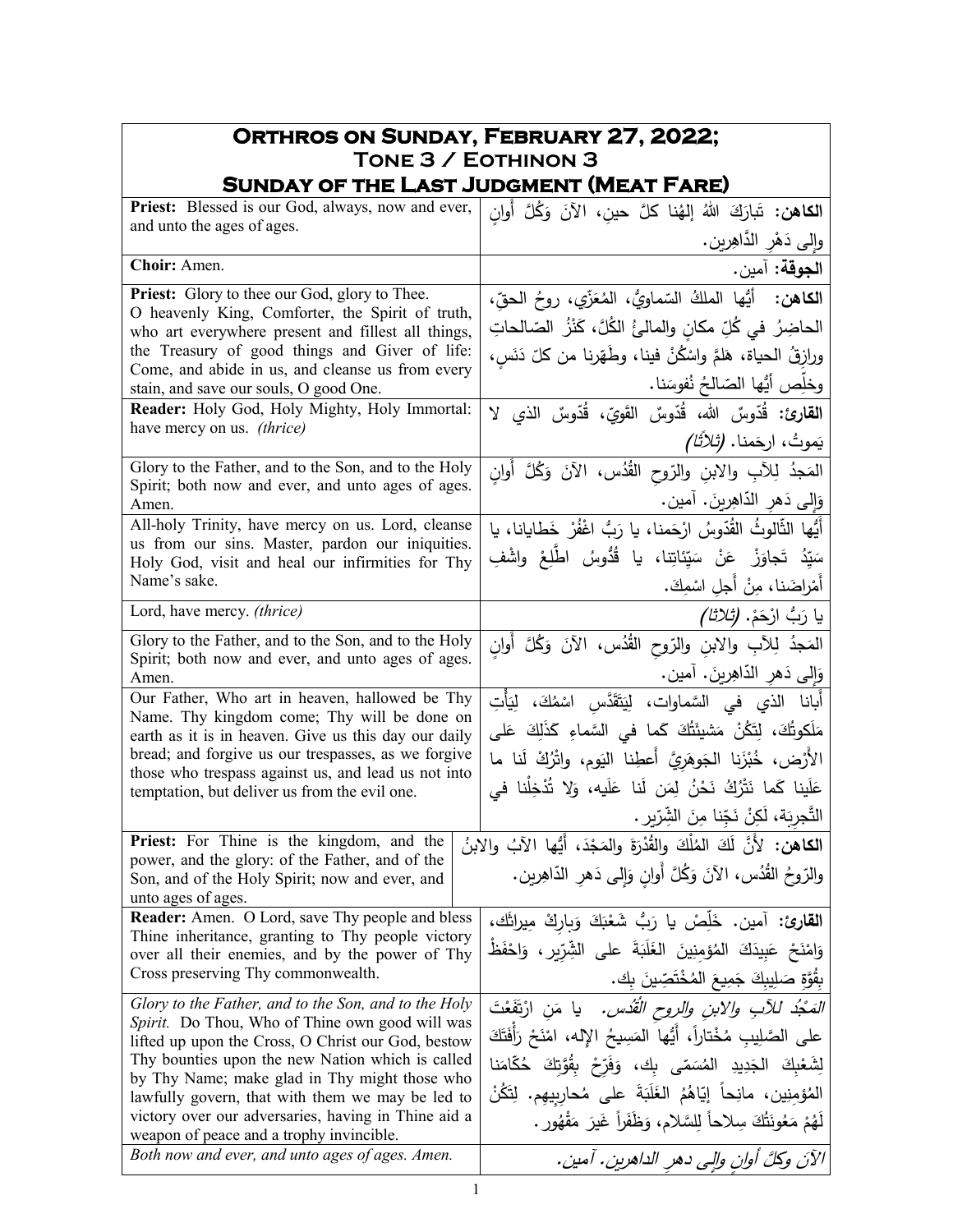| O Champion dread, who cannot be put to<br>confusion, despise not our petitions, O Good and<br>All-praised Theotokos; establish the way of the<br>Orthodox; save those who have been called upon to<br>govern us, leading us to that victory which is from<br>heaven, for thou art she who gavest birth to God,<br>and alone art blessed. | أَيَّتُها الشَّفِيعَةُ الرَّهِيبَةُ غَيرُ المَخْذُولةِ، يا والِدَةَ الإِلهِ<br>الكُلِّيَّةَ التَّسْبِيحِ، لا تُعْرِضِي يا صالِحَةُ عَنْ تَوَسُّلاتِنا،<br>بَلْ وَطِّدِي سِيرَةَ المُسْتَقِيمِي الرَّأْيِ، وَخَلِّصِي الَّذِينَ<br>أَمَرْتِ أَنْ يَتَمَلَّكُوا، وَامْنَحِيهِم الغَلَبَةَ مِنَ السَّماء، بِما |  |
|------------------------------------------------------------------------------------------------------------------------------------------------------------------------------------------------------------------------------------------------------------------------------------------------------------------------------------------|-------------------------------------------------------------------------------------------------------------------------------------------------------------------------------------------------------------------------------------------------------------------------------------------------------------|--|
|                                                                                                                                                                                                                                                                                                                                          | أَنَّكِ وَلَدْتِ الإِلهَ، أَيَّتُها المُبارَكَةُ وَحْدَكِ.                                                                                                                                                                                                                                                  |  |
|                                                                                                                                                                                                                                                                                                                                          | <b>LITANY</b>                                                                                                                                                                                                                                                                                               |  |
| Priest: Have mercy on us, O God, according to Thy<br>great mercy, we pray Thee, hear us, and have<br>mercy.                                                                                                                                                                                                                              | ا <b>لكاهن:</b> إِرْحَمْنا يا اللهُ بِعَظِيم رَحْمَتِكَ، نَطْلُبُ إِلَيكَ<br>فَاسْتَجِبْ وَارْحَمْ.                                                                                                                                                                                                         |  |
| Choir: Lord, have mercy. (thrice)                                                                                                                                                                                                                                                                                                        | ا <b>لجوقة:</b> يا رَبُّ ارْحَم. (ثلاثاً <i>)</i>                                                                                                                                                                                                                                                           |  |
| Priest: Again we pray for all<br>pious and Orthodox Christians.                                                                                                                                                                                                                                                                          | ا <b>لكاهن:</b> وَأَيضاً نَطْلُبُ مِنْ أَجْلِ المَسِيحِيّينَ الحَسَنِى العِبادَةِ الأُرثِوذُكسِيّين.                                                                                                                                                                                                        |  |
| <b>Choir:</b> Lord, have mercy. <i>(thrice)</i>                                                                                                                                                                                                                                                                                          | ا <b>لجوقة:</b> يا رَبُّ ارْحَم. (ثلاثاً <i>)</i>                                                                                                                                                                                                                                                           |  |
| Priest: Again we pray for our Father and                                                                                                                                                                                                                                                                                                 | الكاهن: وَأَيضاً نَطْلُبُ مِنْ أَجْلِ أَبِينا ومِتْروبوليتِنا (فُلان)                                                                                                                                                                                                                                       |  |
| Metropolitan ______, our Bishop ______, and<br>all our brotherhood in Christ.                                                                                                                                                                                                                                                            | ورَئِيسِ كَهَنَتِنا (فُلان)، وَكُلِّ إِخْوَتِنا في المَسِيحِ.                                                                                                                                                                                                                                               |  |
| Choir: Lord, have mercy. (thrice)                                                                                                                                                                                                                                                                                                        | ا <b>لجوقة:</b> يا رَبُّ ارْحَم. (ثلاثاً <i>)</i>                                                                                                                                                                                                                                                           |  |
| <b>Priest:</b> For Thou art a merciful God and lovest                                                                                                                                                                                                                                                                                    | ا <b>لكاهن:</b> لأَنَّكَ إِلهٌ رَحِيمٌ وَمُحِبٌّ لِلبَشَرِ ، وَلَكَ نُرْسلُ                                                                                                                                                                                                                                 |  |
| mankind, and unto Thee we ascribe glory to the<br>Father and to the Son and to the Holy Spirit, now                                                                                                                                                                                                                                      | المَجْدَ أَيُّها الآبُ وَالإِبْنُ وَالرُّوحُ القُدُسِ، الآنَ وَكُلَّ أُوانِ                                                                                                                                                                                                                                 |  |
| and ever, and unto ages of ages.                                                                                                                                                                                                                                                                                                         | وَإِلَى دَهْرِ الدَّاهِرِينِ.                                                                                                                                                                                                                                                                               |  |
| Choir: Amen. Bless, father, in the Name of the Lord.                                                                                                                                                                                                                                                                                     | ا <b>لجوقة</b> : آمين، باسْم الرَّبِّ باركْ يا أب.                                                                                                                                                                                                                                                          |  |
| Priest: Glory to the Holy, Consubstantial,                                                                                                                                                                                                                                                                                               | الكاهن: المَجدُ لِلثالُوثِ القُدُّوسِ، الواحِدِ في الجَوْهَرِ ، المُحْيي،                                                                                                                                                                                                                                   |  |
| Life-giving, and Undivided Trinity, always,<br>now and ever, and unto ages of ages.                                                                                                                                                                                                                                                      | غَيرِ المُنْقَسِم، كُلَّ حِين، الآنَ وَكُلَّ أُوانِ وَإِلى دَهْرِ الدَّاهِرِين.                                                                                                                                                                                                                             |  |
| Choir: Amen.                                                                                                                                                                                                                                                                                                                             | الجوقة: آمين.                                                                                                                                                                                                                                                                                               |  |
| Glory to God in the highest, and on earth peace, and                                                                                                                                                                                                                                                                                     | المَجْدُ للهِ في العُلى، وَعَلى الأَرْضِ السَّلامُ، وَفي                                                                                                                                                                                                                                                    |  |
| good will toward men. (thrice)<br>O Lord, open Thou my lips, and my mouth shall                                                                                                                                                                                                                                                          | النّاس المَسَرّة. <i>(ثلاثاً)</i>                                                                                                                                                                                                                                                                           |  |
| show forth Thy praise. (twice)                                                                                                                                                                                                                                                                                                           | يا رَبُّ افْتَحْ شَفَتَيَّ فَيُخْبِرَ فَمِي بِتَسْبِحَتِك. <i>(مَرَّتَين)</i>                                                                                                                                                                                                                               |  |
|                                                                                                                                                                                                                                                                                                                                          | <b>PSALM3</b>                                                                                                                                                                                                                                                                                               |  |
| O Lord, why are they multiplied that afflict me?                                                                                                                                                                                                                                                                                         | يا رَبُّ لِماذا كَثُرَ الَّذِينَ يُحْزِنُونَنِي؟ كَثيرونَ قاموا                                                                                                                                                                                                                                             |  |
| Many rise up against me. Many say unto my                                                                                                                                                                                                                                                                                                | عَلَيّ. كَثيرونَ يَقولونَ لِنَفْسي لا خَلاصَ لَهُ بِإِلْهِه.                                                                                                                                                                                                                                                |  |
| soul: There is no salvation for him in his God.<br>But Thou, O Lord, art my helper, my glory, and                                                                                                                                                                                                                                        | وأَنْتَ يا رَبُّ، ناصِرِي وَمَجْدِي وَرافِعُ رأسي. بصَوْتي                                                                                                                                                                                                                                                  |  |
| the lifter up of my head. I cried unto the Lord                                                                                                                                                                                                                                                                                          |                                                                                                                                                                                                                                                                                                             |  |
| with my voice, and He heard me out of His holy                                                                                                                                                                                                                                                                                           | إِلَى الرَّبِّ صَرَخْتُ، فَأَجابَنِي مِنْ جَبَلِ قُدْسِه. أَنا                                                                                                                                                                                                                                              |  |
| mountain. I laid me down and slept; I awoke, for<br>the Lord will help me. I will not be afraid of ten                                                                                                                                                                                                                                   | رَقَدْتُ ونِمْتُ ثُمَّ قُمْتُ، لأَنَّ الرَّبَّ يَنصُرُنِي. فَلا                                                                                                                                                                                                                                             |  |
| thousands of people that set themselves against                                                                                                                                                                                                                                                                                          | أَخافُ مِن رِبْواتِ الشَّعبِ المُحيطينَ بي، المُتوازريِنَ                                                                                                                                                                                                                                                   |  |
| me round about. Arise, O Lord, save me, O my                                                                                                                                                                                                                                                                                             | عليّ. قُمْ يا رَبُّ، خَلِّصْنِي يا إِلْهِي، فَإِنَّكَ ضَرَبْتَ                                                                                                                                                                                                                                              |  |
| God, for Thou hast smitten all who without cause                                                                                                                                                                                                                                                                                         | كُلَّ مَنْ يُعادِيني باطلاً، وَسَحَقْتَ أَسْنانَ الخَطَأة.                                                                                                                                                                                                                                                  |  |
| are mine enemies; the teeth of sinners hast Thou<br>broken. Salvation is of the Lord, and Thy                                                                                                                                                                                                                                            |                                                                                                                                                                                                                                                                                                             |  |
| blessing is upon Thy people.                                                                                                                                                                                                                                                                                                             | لِلرَّبِّ الْخَلاصُ وعلى شَعبك بَرَكَتُك.                                                                                                                                                                                                                                                                   |  |
| I laid me down and slept; I awoke, for the Lord                                                                                                                                                                                                                                                                                          | أَنا رَقَدْتُ وَنِمْتُ ثُمَّ قُمْتُ، لأَنَّ الرَّبَّ يَنْصُرُني.                                                                                                                                                                                                                                            |  |
| will help me.                                                                                                                                                                                                                                                                                                                            |                                                                                                                                                                                                                                                                                                             |  |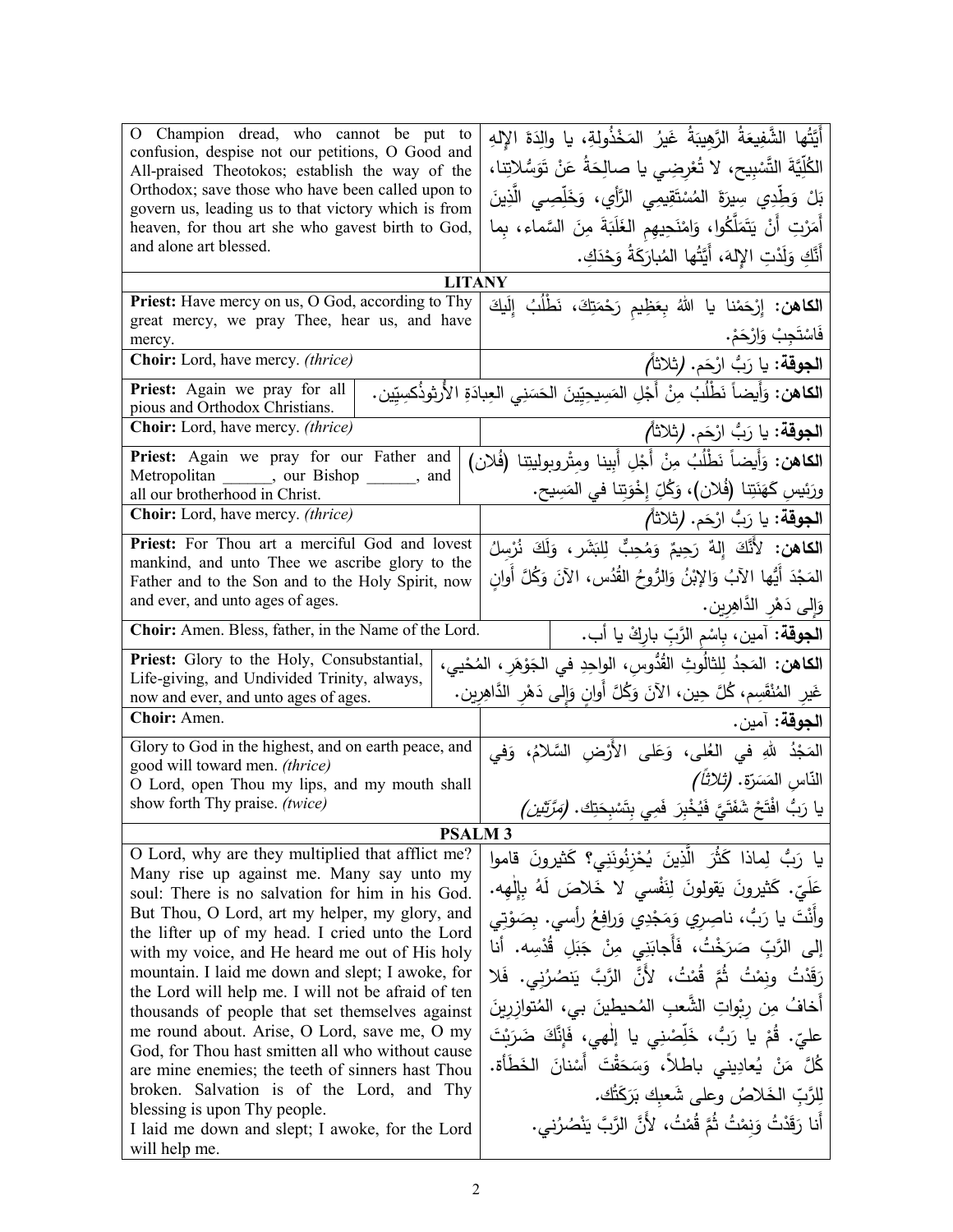lips shall praise Thee. So shall I bless Thee in my

'n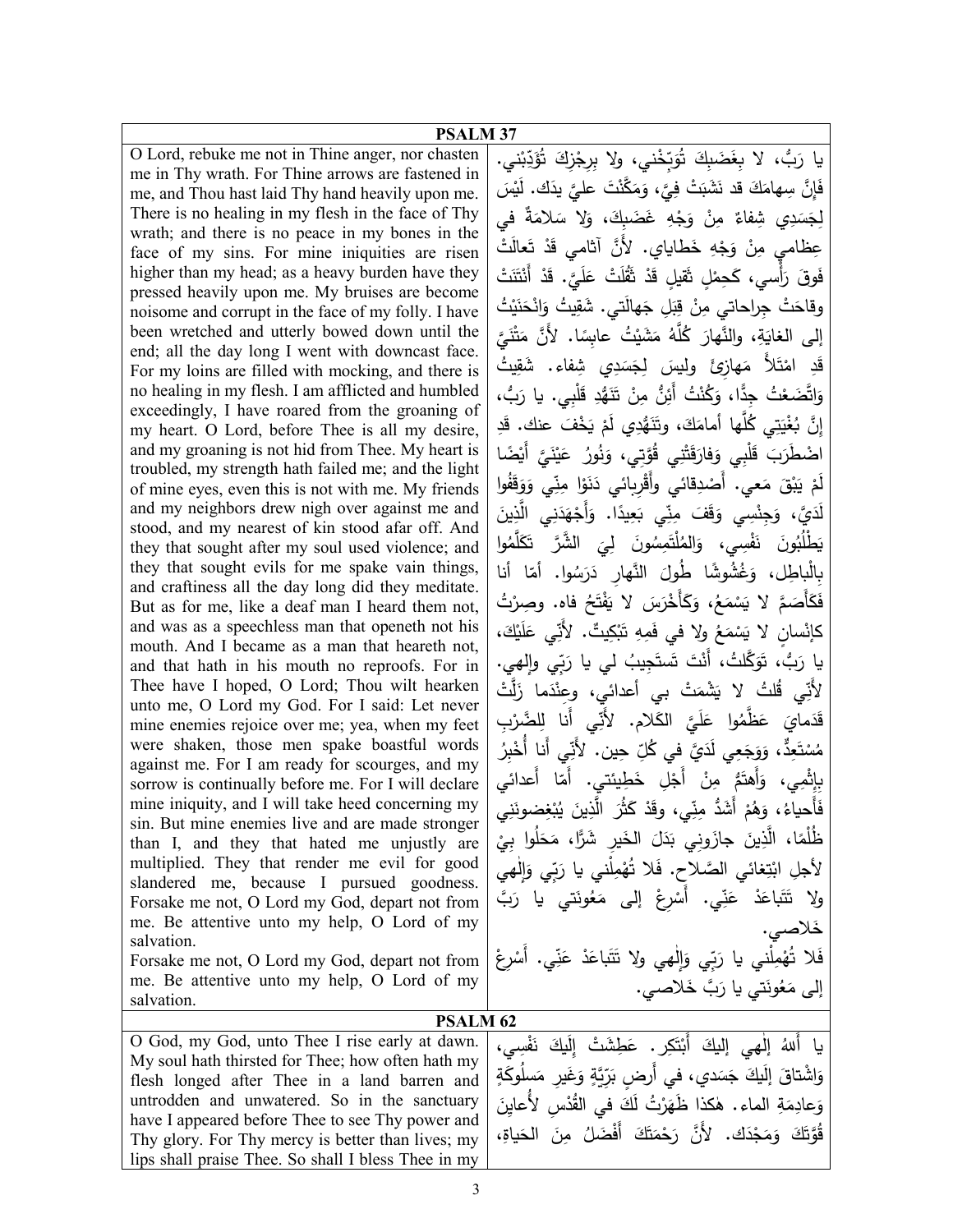| life, and in Thy name will I lift up my hands. As<br>with marrow and fatness let my soul be filled, and<br>with lips rejoicing shall my mouth praise Thee. If<br>I remembered Thee on my bed, at the dawn I<br>meditated on Thee. For Thou art become my<br>helper; in the shelter of Thy wings will I rejoice.<br>My soul hath cleaved after Thee; Thy right hand<br>hath been quick to help me. But as for these, in<br>vain have they sought after my soul; they shall go<br>into the nethermost parts of the earth, they shall be<br>surrendered unto the edge of the sword; portions<br>for foxes shall they be. But the king shall be glad<br>in God, everyone shall be praised that sweareth by<br>Him; for the mouth of them is stopped that speak<br>unjust things.<br>At the dawn I meditated on Thee. For Thou art<br>become my helper; in the shelter of Thy wings<br>will I rejoice. My soul hath cleaved after Thee;<br>Thy right hand hath been quick to help me. | وَشَفَتَيَّ شَبِّحانِك. هٰكذا أبارِكُكَ في حَياتي وَبِاسْمِكَ<br>أَرْفَعُ يَدَيِّ، فَتَمتَلَّئُ نَفْسِي كَما مِنْ شَحْمٍ ودَسَمٍ،<br>وَبِشِفاهِ الإِبْتِهاج يُسَبِّحُكَ فَمي. إذا ذَكَرْتُّكَ على<br>فِراشِي، هَذَذْتُ بِكَ في الأَسْحارِ ، لأَنَّكَ صِرْتَ لِي<br>عَونًا وَبِظِلِّ جَناحَيكَ أَسْتَتِر . إِنْتَصَقَتْ نَفْسِي بِكَ،<br>وَإِيّايَ عَضَدَتْ يَمِينُك. أَمّا الَّذِينَ يَطْلُبُونَ نَفسى<br>باطِلاً، فَسَيَدْخُلونَ في أسافِلِ الأرض، وَيُدفَعُونَ إلى<br>أَيدِي السُّيوفِ، وَيَكُونُونَ أَنْصِبَةً لِلْثَعالبِ. أَمّا المَلِكُ<br>فيُسَرُّ بالله، وَيُمتَدَحُ كُلُّ مَنْ يَحْلِفُ بِهِ، لأَنَّهُ قَدْ<br>سُدَّتْ أَفْواهُ المُتَكَلِّمِينَ بِالظَّلْمِ.<br>هَذَنْتُ بِكَ في الأَسْحارِ لأَنَّكَ صِرْتَ لِي عَوْنًا،<br>وَبِظِلِّ جَناحَيكَ أَستَتِر . اِلْتَصَقَتْ نَفْسِي بِكَ، وَإِيّايَ<br>عَضَدَتْ يَمِيثُك. |
|----------------------------------------------------------------------------------------------------------------------------------------------------------------------------------------------------------------------------------------------------------------------------------------------------------------------------------------------------------------------------------------------------------------------------------------------------------------------------------------------------------------------------------------------------------------------------------------------------------------------------------------------------------------------------------------------------------------------------------------------------------------------------------------------------------------------------------------------------------------------------------------------------------------------------------------------------------------------------------|---------------------------------------------------------------------------------------------------------------------------------------------------------------------------------------------------------------------------------------------------------------------------------------------------------------------------------------------------------------------------------------------------------------------------------------------------------------------------------------------------------------------------------------------------------------------------------------------------------------------------------------------------------------------------------------------------------------------------------------------------------------------------------------------------------------------------------|
| Glory to the Father, and to the Son, and to the<br>Holy Spirit; both now and ever, and unto ages of<br>ages. Amen.<br>Alleluia, Alleluia, Alleluia. Glory to Thee, O<br>God. (THRICE)<br>Lord, have mercy. (THRICE)<br>Glory to the Father, and to the Son, and to the<br>Holy Spirit.                                                                                                                                                                                                                                                                                                                                                                                                                                                                                                                                                                                                                                                                                           | المَجْدُ لِلِأَبِ وَالِإِبنِ وَالرَّوحِ الْقُدْسِ. الآنَ وَكُلَّ أُوانِ،<br>َ وَإِلَى دَهُرِ الذَّاهِرِينَ. آمين.<br>هَلِلوبِيا، هَلِلوبِيا، هَلِلوبِيا، المَجْدُ لَكَ يا الله. (ثلاثاً)<br>يا رَبُّ ارْحَم. (ثلاثاً)<br>المَجْد للِآبِ والابنِ والتروح القُدْس.                                                                                                                                                                                                                                                                                                                                                                                                                                                                                                                                                                |
| <b>PSALM 87</b>                                                                                                                                                                                                                                                                                                                                                                                                                                                                                                                                                                                                                                                                                                                                                                                                                                                                                                                                                                  |                                                                                                                                                                                                                                                                                                                                                                                                                                                                                                                                                                                                                                                                                                                                                                                                                                 |
| Both now and ever, and unto ages of ages. Amen.<br>O Lord God of my salvation, by day have I cried<br>and by night before Thee. Let my prayer come<br>before Thee, bow down Thine ear unto my<br>supplication, for filled with evils is my soul, and<br>my life unto Hades hath drawn nigh. I am counted<br>with them that go down into the pit; I am become                                                                                                                                                                                                                                                                                                                                                                                                                                                                                                                                                                                                                     | الآنَ وكلَّ أوانِ، وإلى دَهْرِ الدَّاهرينِ. آمين.<br>يا رَبُّ إلٰهَ خلاصي، في النَّهارِ صَرَخْتُ وفي<br>اللَّيلِ أمامَكَ، فَلْتَدْخُلْ قُدّامَكَ صَلاتي، أَمِلْ أَذُنَكَ<br>إلى طَلِبَتِي، فَقَدِ امْتَلَأَتْ مِنَ الشُّرُورِ نَفسي، وَدَنَتْ<br>مِنَ الْجَحيمِ حَياتي. حُسِبْتُ مَعَ الْمُنْحَدِرِينَ في                                                                                                                                                                                                                                                                                                                                                                                                                                                                                                                       |
| as a man without help, free among the dead, like<br>the bodies of the slain that sleep in the grave,<br>whom Thou rememberest no more, and they are cut<br>off from Thy hand. They laid me in the lowest pit,<br>in darkness and in the shadow of death. Against me<br>is Thine anger made strong, and all Thy billows<br>hast Thou brought upon me. Thou hast removed<br>my friends afar from me; they have made me an<br>abomination unto<br>themselves. I have<br>been<br>delivered up, and have not come forth; mine eyes<br>are grown weak from poverty. I have cried unto<br>Thee, O Lord, the whole day long; I have stretched<br>out my hands unto Thee. Nay, for the dead wilt<br>Thou work wonders? Or shall physicians raise<br>them up that they may give thanks unto Thee? Nay,                                                                                                                                                                                     | الْجُبِّ، صِرْتُ مِثْلَ إِنْسانٍ لَيْسَ لَهُ مُعِينٌ، مَطْرُوحًا<br>بَينَ الأَمْواتِ مثلَ القَتلى الرّاقدِينَ في القُبُورِ ، الَّذِينَ<br>لا تَذْكُرُهُمْ أَيضًا، وَهُمْ مِنْ يَدِكَ مُقْصَونٍ. جَعَلُونِي<br>في جُبِّ أَسْفَلِ السّافِلِين، في ظُلُماتِ المَوْتِ<br>وَظِلالِه. عَلَيَّ اسْتَقَرَّ غَضَبُكَ، وَجَمِيعُ أَهْوالِكَ<br>أَجَزْتَها عَلَيّ. أَبْعَدْتَ عَنِّي مَعارِفِي، جَعَلُونِي لَهُمْ<br>رَجاسَةً. قَدْ أَسلِمْتُ وَما خَرَجْتُ، وَعَينايَ ضَعُفَتا<br>مِنَ المَسكَنةِ. صَرَخْتُ إليكَ، يا رَبُّ، النَّهارَ كُلَّهُ<br>بَسَطْتُ يَدَيّ. أَلَعَلَّكَ لِلأَمواتِ تَصنَعُ<br>واليك                                                                                                                                                                                                                                |
| shall any in the grave tell of Thy mercy, and of Thy<br>truth in that destruction? Nay, shall Thy wonders                                                                                                                                                                                                                                                                                                                                                                                                                                                                                                                                                                                                                                                                                                                                                                                                                                                                        | العَجائِبَ؟ أَمِ الأَطِبّاءُ يُقِيمُونَهُمْ، فَيَعترِفُونَ لَك؟ هَلْ<br>يُحَدِّثُ أَحَدٌ في القبرِ بِرَحمَتِكَ، وفي الـهلاكِ                                                                                                                                                                                                                                                                                                                                                                                                                                                                                                                                                                                                                                                                                                    |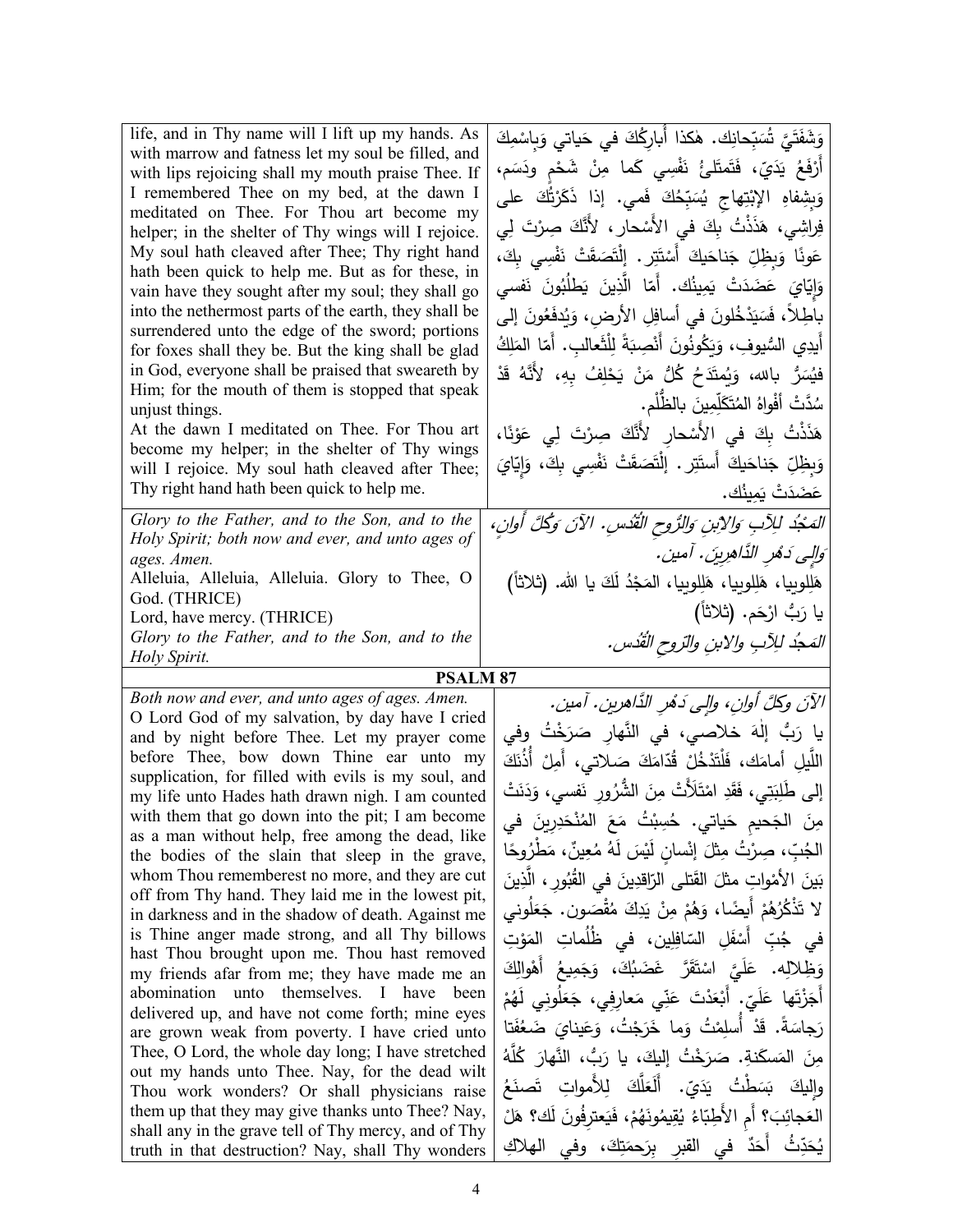| be known in that darkness, and Thy righteousness<br>in that land that is forgotten? But as for me, unto<br>Thee, O Lord, have I cried; and in the morning<br>shall my prayer come before Thee. Wherefore, O<br>Lord, dost Thou cast off my soul and turnest Thy<br>face away from me? A poor man am I, and in<br>troubles from my youth; yea, having been exalted, I<br>was humbled and brought to distress. Thy furies<br>have passed upon me, and Thy terrors have sorely<br>troubled me. They came round about me like water,<br>all the day long they compassed me about together.<br>Thou hast removed afar from me friend and<br>neighbor, and mine acquaintances because of my<br>misery.<br>O Lord God of my salvation, by day have I cried<br>and by night before Thee. Let my prayer come<br>before Thee, bow down Thine ear unto my<br>supplication.                                                                                                                                                                                                                                                                                                                                                                                                                                                                                                                                                                                                                                                                                                                                                                                           |                      | بِحقِّكَ؟ هل تُعرَفُ في الظَّلمَةِ عَجائِبُكَ، وَعَدلُكَ<br>في أرضٍ مَنْسِيَّة؟ وأنا إليْكَ، يا رَبُّ، صَرَخْتُ<br>فَتَبْلُغُكَ في الغَداةِ صَلاتي. لِماذا، يا رَبُّ، تُقْصِي<br>نَفْسى وَتَصْرِفُ وَجْهَكَ عَنِّى؟ فَقِيرٌ أنا، وفى<br>الشِّقاءِ مُنذُ شَبابي، وحينَ ارْتَفَعْتُ اتَّضَعْتُ<br>وَتَحَيَّرْت. عَلَيَّ جازَ رِجْزُكَ، وَمُفْزعاتُك أَزْعَجَتْنِي.<br>أَحاطَتْ بي كالماءِ، والنَّهارَ كُلَّهُ اكْتَنَفَتْنِي مَعًا.<br>أَبْعَدْتَ عَنِّي الصَّدِيقَ وَالقَرِيبَ وَمَعارِفِي مِنَ<br>الشَّقاءِ.<br>يا رَبُّ إلٰهَ خَلاصي، في النَّهارِ صَرَخْتُ وفي<br>اللَّيلِ أمامَكَ، فَلْتَذْخُلْ قُدّامَكَ صَلاتي، أَمِلْ أُذُنَكَ<br>إلى طُلِبَتِي.                                                                                                                                                                                                                                                                                                                                                                                                                                                                                                                                                                                                                                                                                                                                                                   |
|-----------------------------------------------------------------------------------------------------------------------------------------------------------------------------------------------------------------------------------------------------------------------------------------------------------------------------------------------------------------------------------------------------------------------------------------------------------------------------------------------------------------------------------------------------------------------------------------------------------------------------------------------------------------------------------------------------------------------------------------------------------------------------------------------------------------------------------------------------------------------------------------------------------------------------------------------------------------------------------------------------------------------------------------------------------------------------------------------------------------------------------------------------------------------------------------------------------------------------------------------------------------------------------------------------------------------------------------------------------------------------------------------------------------------------------------------------------------------------------------------------------------------------------------------------------------------------------------------------------------------------------------------------------|----------------------|--------------------------------------------------------------------------------------------------------------------------------------------------------------------------------------------------------------------------------------------------------------------------------------------------------------------------------------------------------------------------------------------------------------------------------------------------------------------------------------------------------------------------------------------------------------------------------------------------------------------------------------------------------------------------------------------------------------------------------------------------------------------------------------------------------------------------------------------------------------------------------------------------------------------------------------------------------------------------------------------------------------------------------------------------------------------------------------------------------------------------------------------------------------------------------------------------------------------------------------------------------------------------------------------------------------------------------------------------------------------------------------------------------------------------|
|                                                                                                                                                                                                                                                                                                                                                                                                                                                                                                                                                                                                                                                                                                                                                                                                                                                                                                                                                                                                                                                                                                                                                                                                                                                                                                                                                                                                                                                                                                                                                                                                                                                           | PSALM <sub>102</sub> |                                                                                                                                                                                                                                                                                                                                                                                                                                                                                                                                                                                                                                                                                                                                                                                                                                                                                                                                                                                                                                                                                                                                                                                                                                                                                                                                                                                                                          |
| Bless the Lord, O my soul, and all that is within<br>me bless His holy name. Bless the Lord, O my<br>soul, and forget not all that He hath done for thee,<br>Who is gracious unto all thine iniquities, Who<br>healeth all thine infirmities, Who redeemeth thy<br>life from corruption, Who crowneth thee with<br>mercy and compassion, Who fulfilleth thy desire<br>with good things; thy youth shall be renewed as<br>the eagle's. The Lord performeth deeds of mercy,<br>and executeth judgment for all them that are<br>wronged. He hath made His ways known unto<br>Moses, unto the sons of Israel the things that He<br>hath willed. Compassionate and merciful is the<br>Lord, long-suffering and plenteous in mercy; not<br>unto the end will He be angered; neither unto<br>eternity will He be wroth. Not according to our<br>iniquities hath He dealt with us, neither according<br>to our sins hath He rewarded us. For according to<br>the height of heaven from the earth, the Lord hath<br>made His mercy to prevail over them that fear<br>Him. As far as the east is from the west, so far<br>hath He removed our iniquities from us. Like as a<br>father hath compassion upon his sons, so hath the<br>Lord had compassion upon them that fear Him;<br>for He knoweth whereof we are made, He hath<br>remembered that we are dust. As for man, his days<br>are as the grass; as a flower of the field, so shall he<br>blossom forth. For when the wind is passed over<br>it, then it shall be gone, and no longer will it know<br>the place thereof. But the mercy of the Lord is<br>from eternity, even unto eternity, upon them that |                      | باركي يا نَفسي الرَّبَّ، وَيا جَمِيعَ ما في داخِلي<br>اسْمَهُ القُدُّوس. بارِكي يا نَفسي الرَّبَّ، ولا تَنسَيْ<br>جَمِيعَ مُكافَآتِه. الَّذي يَغفِرُ جَمِيعَ آثامِكَ، الَّذي<br>يَشْفي جَميعَ أَمْراضِكِ، الَّذي يُنَجِّى مِنَ الفَسادِ<br>حياتَكِ، الَّذي يُكَلِّلُكِ بالرَّحمَةِ وَالرَّأفة، الَّذي يُشْبِعُ<br>بالخَيْراتِ شَهَواتِكِ، فَيَتَجَدَّدُ كَالنَّسِرِ شَبابُكِ. الرَّبُ<br>صانِعُ الرَّحَماتِ والقَضاءِ لِجَميعِ المَظْلومينِ. عَرَّفَ<br>مُوسى طَرُقَهُ، وَبَنِي إِسْرائيلَ مَشِيئاتِه. الرَّبُّ رَحِيمٌ<br>وَرَؤُوفٌ، طَوِيلُ الأَناةِ وَكَثِيرُ الرَّحْمَة، لَيْسَ إِلى<br>الإِنْقِضاءِ يَسْخَطُ، ولا إلى الدَّهر يَحْقِد. لا على<br>حَسْبِ أَثَامِنَا صَنَعَ مَعَنا، ولا على حَسْبِ خَطايانا<br>جَازانا. لأنَّهُ بمِقْدار ارْتفاع السَّماءِ عَنِ الأرضِ،<br>قَوّى الرَّبُ رَحْمَتَهُ على الَّذِينَ يَتَّقُونَهُ، وَبِمِقْدار بُعْدِ<br>المَشْرِقِ مِنَ المَغْرِبِ أَبْعَدَ عَنّا سَيّئاتِنا. كَما يَتَرَأْفُ<br>الأَبُ بِالبَنِينَ، يَتَرَأَفُ الرَّبُّ بِخائفيه، لأَنَّهُ عَرَفَ<br>جَبْلَتَنا وَذَكَرَ أَنَّنا تُرابٌ نَحْنُ. الإِنْسانُ كَالغُشْب<br>أَيّامُهُ وَكَزَهر ۖ الحَقلِ كذلكَ يُزْهر ، لأَنَّهُ إذا هَبَّتْ فيهِ<br>الرَّبحُ ليسَ يَثْبُتُ ولا يُعرَفُ أيضًا مَوضِعُه. أمّا<br>رَحمَةُ الرَّبِّ فَهِيَ مُنذُ الدَّهْرِ ، وإلى الدَّهر على<br>الَّذِينَ يَتَّقُونَهُ، وَعَدْلَهُ على أَبْناءِ البَنِينَ<br>الحافظين<br>عَهْدَهُ وَالذَّاكِرِينَ وَصاياهُ لِيَصْنَعُوها.<br>الرَّبُّ هَيَّأ |
| fear Him. And His righteousness is upon sons of<br>sons, upon them that keep His testament and<br>remember His commandments to do them. The                                                                                                                                                                                                                                                                                                                                                                                                                                                                                                                                                                                                                                                                                                                                                                                                                                                                                                                                                                                                                                                                                                                                                                                                                                                                                                                                                                                                                                                                                                               |                      | عَرْشَهُ في السَّماءِ، وَمَملَكَتُهُ شَمُودُ على الجَميع.                                                                                                                                                                                                                                                                                                                                                                                                                                                                                                                                                                                                                                                                                                                                                                                                                                                                                                                                                                                                                                                                                                                                                                                                                                                                                                                                                                |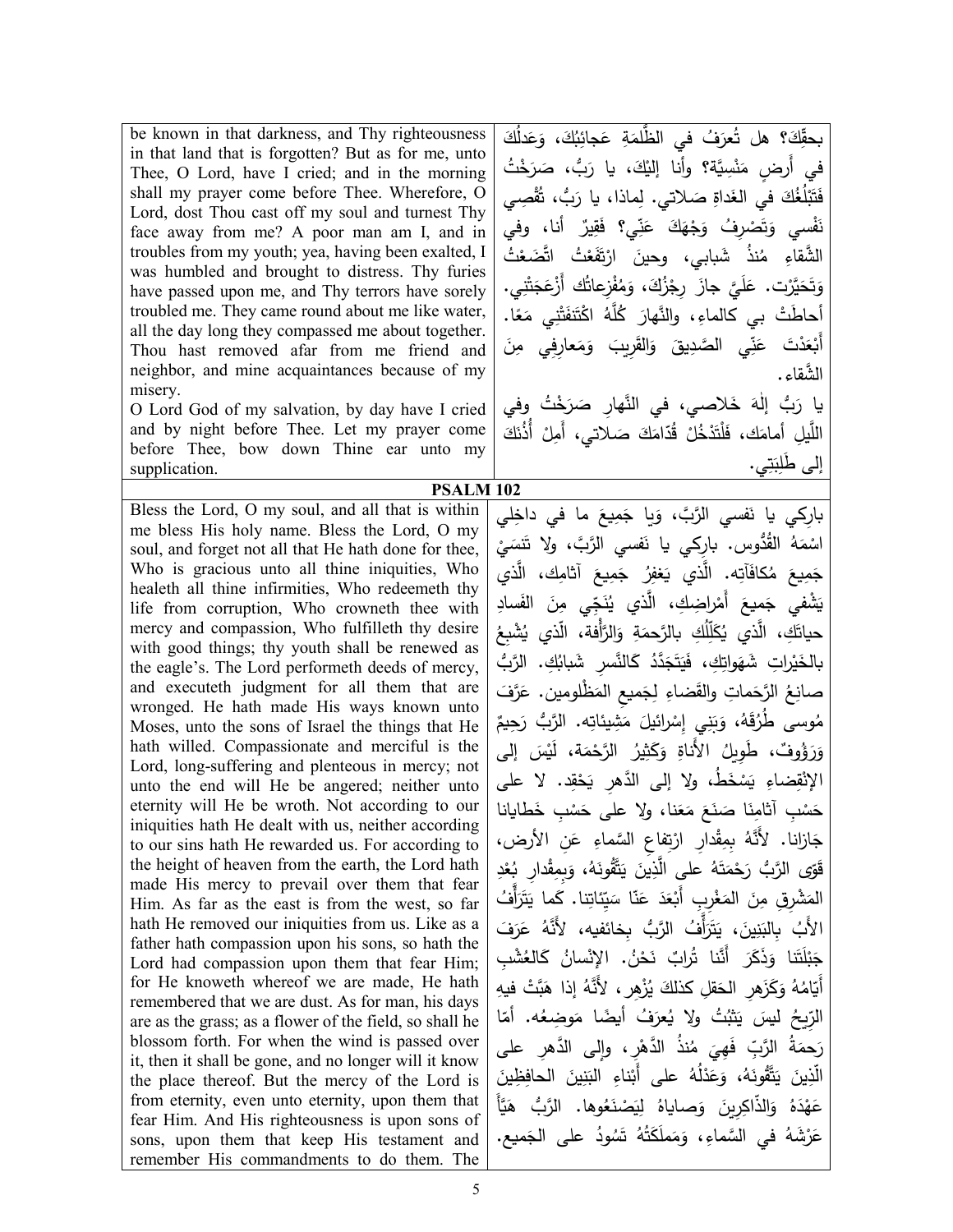| Lord in heaven hath prepared His throne, and His                                                          | بارِكُوا الرَّبَّ يا جَمِيعَ مَلائِكَتِهِ، المُقتَدِرِينَ بِقُوَّةٍ،     |
|-----------------------------------------------------------------------------------------------------------|--------------------------------------------------------------------------|
| kingdom ruleth over all. Bless the Lord, all ye His<br>angels, mighty in strength, that perform His word, | العامِلِينَ بِكَلِمَتِهِ عِنْدَ سَماعٍ صَوْتِ كَلامِهِ. بارِكوا          |
| to hear the voice of His words. Bless the Lord, all                                                       | الرَّبَّ يا جَمِيعَ قُوّاتِهِ، يا خُدّامَهُ العامِلِينَ إرادَتَهُ.       |
| ye His hosts, His ministers that do His will. Bless                                                       | بارِكُوا الرَّبَّ يا جَمِيعَ أَعمالِهِ، في كُلّ مَوضِع                   |
| the Lord, all ye His works, in every place of His<br>dominion. Bless the Lord, O my soul.                 |                                                                          |
| In every place of His dominion, bless the Lord, O                                                         | سِيادَتِه. بارِكي يا نَفْسي الرَّبَّ.                                    |
| my soul.                                                                                                  | في كُلِّ مَوضِعٍ سِيادَتِه. باركي يا نفسي الرَّبّ.                       |
| <b>PSALM 142</b>                                                                                          |                                                                          |
| O Lord, hear my prayer, give ear unto my<br>supplication in Thy truth; hearken unto me in Thy             | يا رَبُّ استَمِعْ صَلاتي، وَأَنْصِتْ بِحَقِّكَ إِلَى طِلْبَتِي.          |
| righteousness. And enter not into judgment with                                                           | إِستَجِبْ لي بِعَدلِكَ، ولا تَدخُلْ في المُحاكَمَةِ مَعَ                 |
| Thy servant, for in Thy sight shall no man living                                                         | عَبدِك، فإِنَّه لَنْ يَتَزَكَّى أَمامَكَ أَيُّ حَيّ. لأَنَّ العَدُوَّ    |
| be justified. For the enemy hath persecuted my<br>soul; he hath humbled my life down to the earth.        | قَدِ اضْطُهَدَ نفسي، وَأَذَلَّ إلى الأرض حَياتي،                         |
| He hath sat me in darkness as those that have been                                                        | وَأَجلَسَنِي في الظُلُماتِ مِثْلَ المَوْتي مُنْذُ الدَّهْرِ ،            |
| long dead, and my spirit within me is become                                                              |                                                                          |
| despondent; within me my heart is troubled. I                                                             | فَضَجِرَتْ رُوحي واضْطرَبَ قَلْبِي في داخِلي.                            |
| remembered days of old, I meditated on all Thy<br>works, I pondered on the creations of Thy hands. I      | تَذَكَّرتُ   الأَيّامَ   القَدِيمة.    هَذَذْتُ   في   كُلِّ   أعمالِكَ، |
| stretched forth my hands unto Thee; my soul                                                               | وَتَأَمَّلْتُ في صَنائِعٍ يَدَيْك. بَسَطْتُ يَدَيَّ إِليكَ وَنَفْسِي     |
| thirsteth after Thee like a waterless land. Quickly                                                       | لكَ كَأَرْضٍ لا تُمطَّرٍ . أَسْرِعْ فَاسْتَجِبْ لِي يا رَبُّ،            |
| hear me, O Lord; my spirit hath fainted away.<br>Turn not Thy face away from me, lest I be like           | فَقَدْ فَنِيَتْ رُوحي. لا تَصْرِفْ وَجْهَكَ عَنِّي، فَأَشابِهَ           |
| unto them that go down into the pit. Cause me to                                                          | الهابِطِينَ في الجُبِّ. إِجْعَلني في الغَداةِ مُسْتَمِعًا                |
| hear Thy mercy in the morning; for in Thee have I                                                         | رَحْمَتَكَ، فإنِّي عَلَيكَ تَوَكَّلْتُ. عَرَّفْني يا رَبُّ الطَّرِيقَ    |
| put my hope. Cause me to know, O Lord, the way<br>wherein I should walk; for unto Thee have I lifted      |                                                                          |
| up my soul. Rescue me from mine enemies, O                                                                | الَّذي أَسلَكُ فيهِ، فَإِنِّي إِليكَ رَفَعْتُ نَفسي. أَنْقِذْني          |
| Lord; unto Thee have I fled for refuge. Teach me                                                          | من أعدائي يا رَبٌّ، فَإِنِّي قد لَجَأتُ إِلَيْك. عَلِّمْني أَنْ          |
| to do Thy will, for Thou art my God. Thy good<br>Spirit shall lead me in the land of uprightness; for     | أَعمَلَ مَرْضاتَكَ، لأَنَّكَ أنتَ إلهي. رُوحُكَ الصّالِحُ                |
| Thy name's sake, O Lord, shalt Thou quicken me.                                                           | يَهْدِيني في أَرضِ مُسْتَقِيمة. مِنْ أَجْلِ اسْمِكَ، يا                  |
| In Thy righteousness shalt Thou bring my soul out                                                         | رَبٌّ، تُحْيِيني. بِعَدلِكَ تُحْرِجُ مِنَ الْحُزنِ نَفْسِي،              |
| of affliction, and in Thy mercy shalt Thou utterly<br>destroy mine enemies. And Thou shalt cut off all    | وَبِرَحمَتِكَ شَىتَأْصِلُ أَعدائى، وَتُهلِكُ جَمِيعَ الَّذِينَ           |
| them that afflict my soul, for I am Thy servant.                                                          | يُحزِثُونَ نفسي لأَنَّي أنا عبدُك.                                       |
| O Lord, give ear unto my supplication and enter                                                           |                                                                          |
| not into judgment with Thy servant. (TWICE)                                                               | إِستجِبْ لِي بِعَدْلِكَ، ولا تدخلْ في المُحاكَمَةِ مَعَ                  |
| Thy good Spirit shall lead me in the land of                                                              | عبدِكَ. (مرّتَين)                                                        |
| uprightness.                                                                                              | روحُكَ الصالِحُ يَهْديني في أَرْضٍ مُسْتَقيمةٍ.                          |
| Glory to the Father, and to the Son, and to the                                                           | المَحِدُ للِآبِ والابنِ والرّوحِ الْقُدْسِ. الآنَ وَكُلَّ أُولنِ         |
| Holy Spirit; both now and ever, and unto ages of<br>ages. Amen.                                           | وَالِي دَهرِ الدّاهِرِينَ. آمين.                                         |
| Alleluia, Alleluia, Alleluia. Glory to Thee, O                                                            | هَلِلوبِيا، هَلِلوبِيا، هَلِلوبِيا، المَجدُ لَكَ يا الله. (ثلاثاً)       |
| God. (THRICE)                                                                                             | يا إِلْهَنا وَرَجاءَنا المَجدُ لَك.                                      |
| O our God and our Hope, glory to Thee!<br>THE GREAT LITANY                                                |                                                                          |
| <b>Priest:</b> In peace, let us pray to the Lord.                                                         | ا <b>لكاهن:</b> بِسَلام إلى الرَّبِّ نَطْلَب.                            |
| <b>Choir:</b><br>Lord, have mercy.                                                                        | ا <b>لجوقة:</b> يا رَبُّ ارْحَم.                                         |
|                                                                                                           |                                                                          |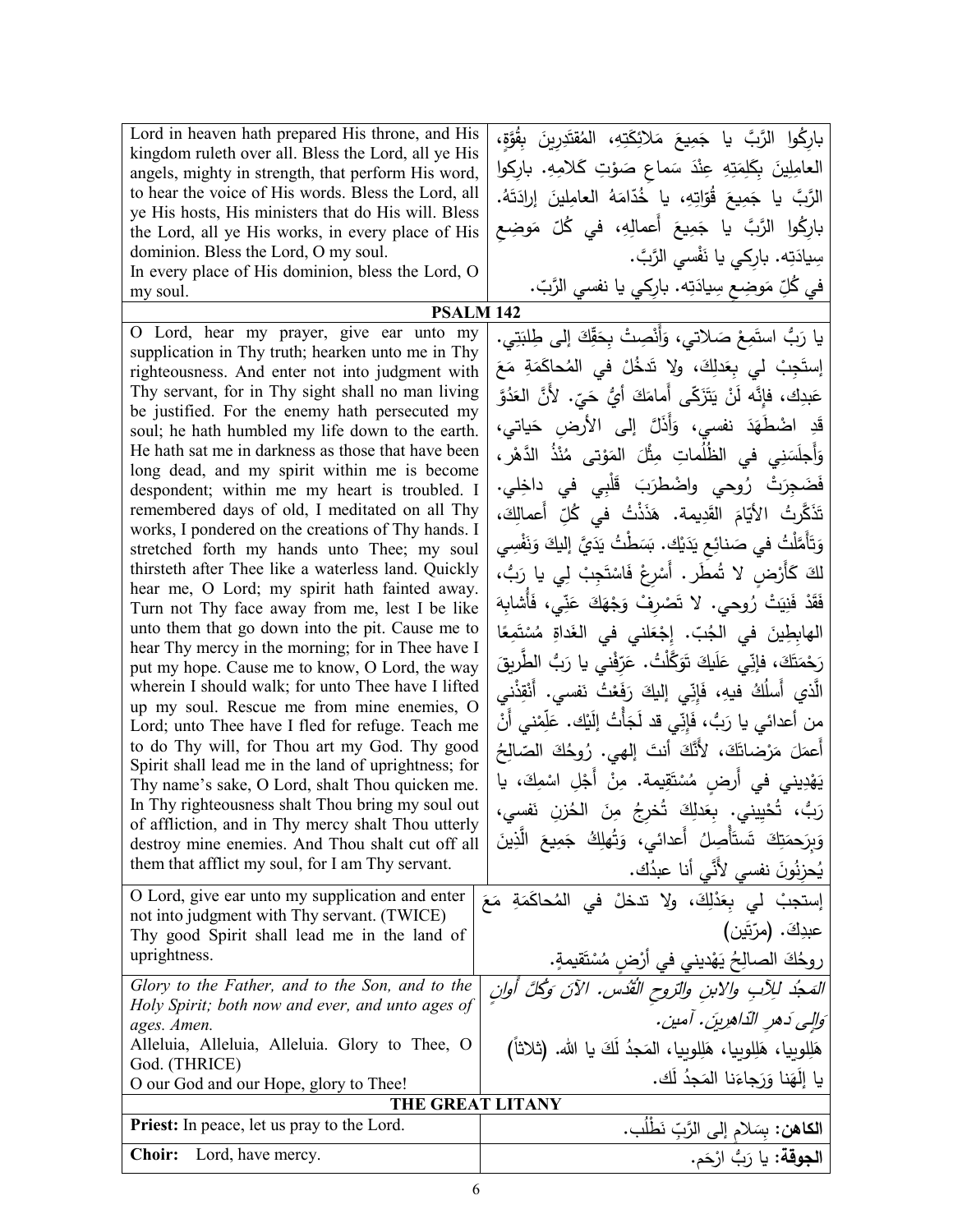| Priest: For the peace from above and the<br>salvation of our souls, let us pray to the Lord.             | ا <b>لكــاهن:</b> مِـنْ أَجْـلِ السَّـلام الَّـذِي مِـنَ العُلـى وَخَـلاصِ<br>نُفُوسِنا، إِلى الرَّبِّ نَطْلُب. |  |  |
|----------------------------------------------------------------------------------------------------------|-----------------------------------------------------------------------------------------------------------------|--|--|
| Choir: Lord, have mercy.                                                                                 | ا <b>لجوقة:</b> يا رَبُّ ارْحَم.                                                                                |  |  |
| <b>Priest:</b> For the peace of the whole world, the                                                     | ا <b>لكــاهن:</b> مِـنْ أَجْـلِ سَــلام كُـلِّ العـالَم، وَحُسْـنِ شَبِـاتِ                                     |  |  |
| good estate of the holy churches of God, and the<br>union of all, let us pray to the Lord.               | كَنائِسِ اللهِ المُقَدَّسة، وَاتِّحادِ الجَمِيعِ، إِلى الرَّبِّ نَطْلُب.                                        |  |  |
| Choir: Lord, have mercy.                                                                                 | ا <b>لجوقة:</b> يا رَبُّ ارْحَم.                                                                                |  |  |
| Priest: For this holy House and those who with                                                           | ا <b>لكـاهن:</b> مِنْ أَجْلِ هذا البَيتِ المُقَدَّسِ، وَالَّذِينَ يَدْخُلُونَ                                   |  |  |
| faith, reverence, and fear of God enter therein, let                                                     | إِلَيهِ بِإِيْمانِ وَوَرَعٍ وَخَوْفِ الله، إِلى الرَّبِّ نَطْلُب.                                               |  |  |
| us pray to the Lord.<br><b>Choir:</b> Lord, have mercy.                                                  |                                                                                                                 |  |  |
|                                                                                                          | ا <b>لجوقة:</b> يا رَبُّ ارْحَم.                                                                                |  |  |
| Priest: For our father and Metropolitan N.,<br>(and for our Bishop N.), the honorable                    | الكاهن: مِنْ أَجْلِ أبينا ومِتْروبوليتنا (فلان) ورَئيسِ كَهَنَتِنا                                              |  |  |
| presbytery, the deaconate in Christ, all the                                                             | (فُـلان)، والكَهَنَـةِ الْمُكَـرَّمينَ، والشَمامِسـة، خُـدّام المَسـيح،                                         |  |  |
| clergy and the people, let us pray to the Lord.                                                          | وجَميعِ الإكْليروسِ والشَّعْبِ، إلى الرَّبِّ نَطْلُبٍ.                                                          |  |  |
| Choir: Lord, have mercy.                                                                                 | ا <b>لجوقة:</b> يا رَبُّ ارْحَم.                                                                                |  |  |
| <b>Priest: For Metropolitan Boulos and Archbishop</b><br>Youhanna and their quick release from captivity | الكاهن: مِنْ أجلِ المِتْروبوليت بولُسَ والمطران يوحنـا                                                          |  |  |
| and safe return, let us pray to the Lord.                                                                | وفَكِّ أسْرِهِما وعَوْدَتِهِما سالِمَيْنِ، إلى الرَّبِّ نَطْلُب.                                                |  |  |
| <b>Choir:</b> Lord, have mercy.                                                                          | ا <b>لجوقة:</b> يا رَبُّ ارْحَم.                                                                                |  |  |
| Priest: For our country, its President, civil                                                            | ا <b>لكـاهن:</b> مِنْ أَجْلِ حُكّام هَذا البَلَدِ، ومُؤازَرَتِهِمْ في كُلِّ                                     |  |  |
| authorities, and Armed Forces, let us pray to the<br>Lord.                                               | عَمَلٍ صالِحٍ، إلى الرَّبِّ نَطْلُبٍ.                                                                           |  |  |
| Choir: Lord, have mercy.                                                                                 | ا <b>لجوقة:</b> يا رَبُّ ارْحَم.                                                                                |  |  |
| Priest: For this city and every city and countryside                                                     | ا <b>لكـاهن:</b> مِنْ أَجْلِ هذِهِ المَدِينَـة، وَجَمِيـعِ المُدُن وَالقُرى،                                    |  |  |
| and the faithful, who dwell therein, let us pray to<br>the Lord.                                         | وَالِمُؤْمِنِينَ السّاكِنِينَ فِيها، إِلَى الرَّبِّ نَطْلُب.                                                    |  |  |
| <b>Choir:</b><br>Lord, have mercy.                                                                       | ا <b>لجوقة:</b> يا رَبُّ ارْحَم.                                                                                |  |  |
| Priest: For healthful seasons, abundance of the                                                          | ا <b>لكــاهن:</b> مِـنْ أَجْـلِ اعْتِـدالِ الأَهْوِيَـةِ، وَخِصْـبِ ثِمــار                                     |  |  |
| fruits of the earth, and peaceful times, let us pray to                                                  | الأَرْضِ وَأَوْقَاتٍ سَلامِيَّةٍ، إِلى الرَّبِّ نَطْلُب.                                                        |  |  |
| the Lord.<br><b>Choir:</b> Lord, have mercy.                                                             | ا <b>لجوقة:</b> يا رَبُّ ارْحَم.                                                                                |  |  |
| Priest: For travelers by sea, by land, and by                                                            | ا <b>لكاهن:</b> مِنْ أَجْلِ المُسافِرِينَ فِي البَحْرِ وَالنَزِّ وَالجَوِّ، وَالمَرْضـى                         |  |  |
| air, the sick, the suffering, the captive, and                                                           |                                                                                                                 |  |  |
| for their salvation, let us pray to the Lord.<br><b>Choir:</b> Lord, have mercy.                         | والمُتألِّمِين وَالأَسْرِي، وَخَلاصِهِمْ، إِلَى الرَّبِّ نَطْلُب.                                               |  |  |
| <b>Priest:</b> For our deliverance from all tribulation,                                                 | ا <b>لجوقة:</b> يا رَبُّ ارْحَم.                                                                                |  |  |
| wrath, danger, and necessity, let us pray to the                                                         | ا <b>لكــاهن:</b> مِـنْ أَجْـلِ نَجاتِنـا مِـنْ كُـلِّ ضِـيق وَغَضَــبِ                                         |  |  |
| Lord.                                                                                                    | وَخَطَرٍ وَشِدَّةٍ إِلَى الرَّبِّ نَطْلُبٍ.                                                                     |  |  |
| <b>Choir:</b><br>Lord, have mercy.                                                                       | ا <b>لجوقة:</b> يا رَبُّ ارْحَم.                                                                                |  |  |
| <b>Priest:</b> Help us; save us; have mercy on us; and<br>keep us, O God, by Thy grace.                  | <b>الكاهن:</b> أَعْضُدْ وَخَلِّصْ وارْحَمْ واحفَظْنا يا اللهُ بِنِعْمَتِكَ.                                     |  |  |
| Lord, have mercy.<br>Choir:                                                                              | ا <b>لجوقة:</b> يا رَبُّ ارْحَم.                                                                                |  |  |
| Priest: Calling to remembrance our all-                                                                  | الكـــاهن: بَعْـدَ ذِكْرِنــا الكُلِّيَــةَ القَداسَــةِ الطّــاهِرَةَ الفائِقَــةَ البَرَكــاتِ                |  |  |
| holy, immaculate, most blessed and<br>glorious Lady the Theotokos and ever-                              | المَجِيدة، سَـيّدَتَنا والِـدَةَ الإِلــهِ الدّائِمَــةَ البَتُولِيَّــةِ مَـرْبَمَ، مَــعَ جَمِيــع            |  |  |
| Virgin Mary, with all the Saints, let us                                                                 |                                                                                                                 |  |  |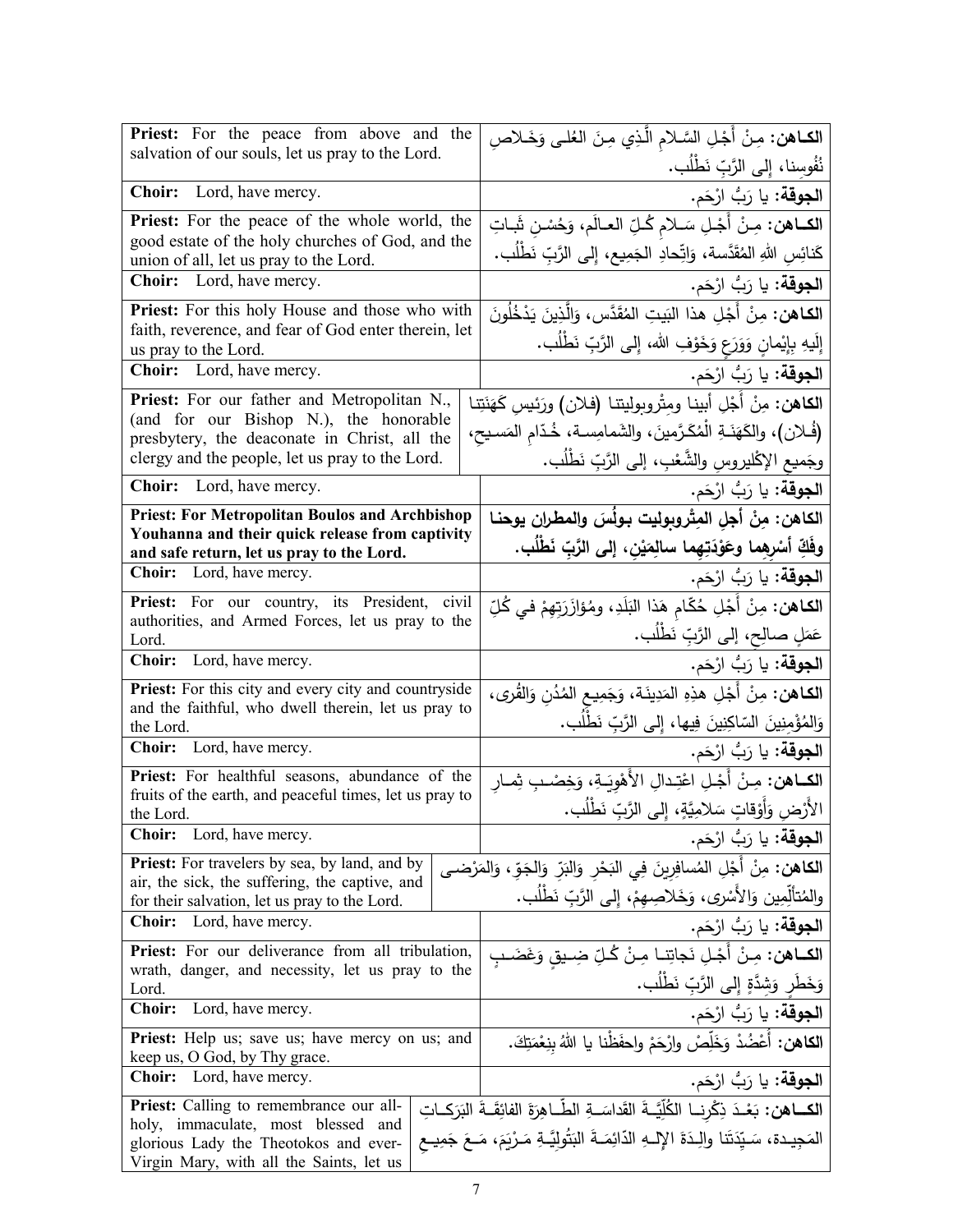| commend ourselves and each other, and<br>القِدِّيسِين، لِنُوْدِعْ أَنْفُسَنا وَبَعْضُنا بَعْضاً وَكُلَّ حَياتِنا لِلْمَسِيحِ الإِله.<br>all our life unto Christ our God.<br>Choir: To Thee, O Lord.<br>ا <b>لجوقة:</b> لَكَ يا رَبّ.<br>ا <b>لكاهن:</b> لأَنَّهُ يَنْبَغِي لَكَ كُلُّ تَمْجِيدٍ وَإِكْرامٍ وَسُجُود، أَيُّها الآبُ<br>وَالِإِبْنُ وَالرُّوحُ القُدُس، الآنَ وَكُلَّ أَوانٍ وَإِلَى دَهْرِ الدّاهِرِين.<br>Priest: For unto Thee are due all glory,<br>honor, and worship to the Father and to the<br>Son and to the Holy Spirit, now and ever, and<br>unto ages of ages.<br>Choir: Amen.<br>ا <b>لجوقة:</b> آمين.<br>"GOD IS THE LORD" IN TONE THREE<br>Chanter: God is the Lord and hath appeared unto<br>المُعَرَّقِل: اللهُ الرَّبُّ ظَهَرَ لَنا، مُبارَكٌ الآتي باسْم<br>us. Blessed is He that cometh in the Name of the<br>الرَّبّ. (تع <i>اد بعد الإستيخونات</i> )<br>Lord. (Repeat after verses)<br>1– إعْتَرفوا لِلْرَّبِّ وادْعوا باسْمِهِ القُدّوس.<br>1. O give thanks unto the Lord, and call upon His<br>holy Name.<br>2– كلُّ الأُمَمِ أحاطوا بي وبِاسْمِ الرَّبِّ قَهَرْتُهُم.<br>2. All nations compassed me about, but in the<br>Name of the Lord will I destroy them.<br>3. This is the Lord's doing; it is marvelous in<br>.<br>3- مِنْ قِبَلِ الرَّبِّ كَانَتْ هَذَه وَهيَ عَجِيبةٌ فِي أَعْيُنِنَا .<br>our eyes.<br><b>RESURRECTIONAL APOLYTIKION IN TONE THREE</b><br>Let the heavens rejoice and the earth be glad, for<br>لِتَفْرِحِ السَّماويَّاتُ وتَبْتَهِجِ الأَرْضِيّاتِ، لأَنَّ الرَّبَّ<br>the Lord hath done a mighty act with His own<br>صَنَعَ عِزًّا بِساعِدِهِ، ووَطِئَ المَوْتَ بِالمَوْتِ، وصارَ<br>arm. He hath trampled down death by death, and<br>become the first-born from the dead. He hath<br>بِكْرَ الأَمْواتِ، وأَنْقَذَنا مِنْ جَوْفِ الْجَحيمِ، ومَنَحَ<br>delivered us from the depths of Hades, granting<br>العالَمَ الرَّحْمَةَ العُظْمي.<br>the world the Great Mercy.<br>RESURRECTIONAL APOLYTIKION IN TONE THREE<br>Glory to the Father, and to the Son, and to the<br><i>التَّحِدُ للآبِ والابنِ والروحِ الْقُدْسِ.</i> لِتَفْرِحِ السَّماويَّاتِ<br>Holy Spirit. Let the heavens rejoice and the<br>وتَبْتَهِجِ الأَرْضِيّات، لأَنَّ الرَّبَّ صَنَعَ عِزًّا بِساعِدِهِ،<br>earth be glad, for the Lord hath done a mighty<br>act with His own arm. He hath trampled down<br>ووَطِئَ المَوْتَ بالمَوْتِ، وصارَ بِكْرَ الأَمْواتِ، وأَنْقَذَنا<br>death by death, and become the first-born from<br>مِنْ جَوْفِ الجَحيم، ومَنَحَ العالَمَ الرَّحْمَةَ العُظْمي.<br>the dead. He hath delivered us from the depths<br>of Hades, granting the world the Great Mercy.<br><b>RESURRECTIONAL THEOTOKION IN TONE THREE</b><br>Both now and ever, and unto ages of ages.<br>الآنَ وكُلَّ أُوانٍ وإلى دَمُرِ الداهِرِينِ. آمينِ. ﴿ إِيَّاكِ<br>Thee, who art the mediatrix for the<br>Amen.<br>أيتُها المُتَوَسِّطَةُ لِخَلاصِ جِنْسِنا نُسبِّحُ يا والدةَ الإلهِ<br>salvation of our race, we praise, O Virgin<br>Theotokos; for in the flesh assumed from thee,<br>العذراءَ. لأَنَّ ابْنَكِ وإِلَهَنا بالجَسَدِ الذي اتَّخَذَهُ مِنْكِ<br>after that He had suffered the passion of the<br>قَبِلَ الآلامَ بالصليبِ، وأَعْتَقَنا مِنَ الفَسادِ، بمـا أنَّـهُ<br>Cross, thy Son and our God delivered us from<br>corruption, because He is the Lover of mankind.<br>مُجِبٌّ لِلْبَشْرِ .<br><b>THE LITTLE LITANY</b><br>ا <b>لكاهن:</b> أيْضاً وأيْضاً بِسَلام إلى الرَّبِّ نَطْلُب.<br>Priest: Again and again, in peace, let us pray<br>to the Lord.<br>ا <b>لجوق</b> : يا ربُّ ارْحَمْ.<br><b>Choir:</b> Lord, have mercy.<br><b>Priest:</b> Help us; save us; have mercy on us;<br>الكاهن: أَعْضُدْ، وَخَلِّصْ، وارْحَمْ، واحفَظْنا يا اللهُ بنِعْمَتِكَ.<br>and keep us, O God, by Thy grace.<br>ا <b>لجوق</b> : يا ربُّ ارْحَمْ.<br><b>Choir:</b> Lord, have mercy.<br>Priest: Calling to remembrance our all-holy,<br>الكاهن: بعدَ ذِكْرِنا الكُلِّيَّةَ القَداسَةِ، الطاهِرَةَ، الفائِقَةَ البَرَكاتِ<br>immaculate, most-blessed and glorious Lady |  |  |  |  |
|--------------------------------------------------------------------------------------------------------------------------------------------------------------------------------------------------------------------------------------------------------------------------------------------------------------------------------------------------------------------------------------------------------------------------------------------------------------------------------------------------------------------------------------------------------------------------------------------------------------------------------------------------------------------------------------------------------------------------------------------------------------------------------------------------------------------------------------------------------------------------------------------------------------------------------------------------------------------------------------------------------------------------------------------------------------------------------------------------------------------------------------------------------------------------------------------------------------------------------------------------------------------------------------------------------------------------------------------------------------------------------------------------------------------------------------------------------------------------------------------------------------------------------------------------------------------------------------------------------------------------------------------------------------------------------------------------------------------------------------------------------------------------------------------------------------------------------------------------------------------------------------------------------------------------------------------------------------------------------------------------------------------------------------------------------------------------------------------------------------------------------------------------------------------------------------------------------------------------------------------------------------------------------------------------------------------------------------------------------------------------------------------------------------------------------------------------------------------------------------------------------------------------------------------------------------------------------------------------------------------------------------------------------------------------------------------------------------------------------------------------------------------------------------------------------------------------------------------------------------------------------------------------------------------------------------------------------------------------------------------------------------------------------------------------------------------------------------------------------------------------------------------------------------------------------------------------------------------------------------------------------------------------------------------------------------------------------------------------------------------------------------------------------------------------------------------------------------------------------------------------------------------------------------------------------------------------------------------------------------------------------------------------------------------------------------------------------------------------------------------------------------------------------------------------------------------------------------------------------------------------------------------------------------------------------------------------------------------------------------------------------------------------------|--|--|--|--|
|                                                                                                                                                                                                                                                                                                                                                                                                                                                                                                                                                                                                                                                                                                                                                                                                                                                                                                                                                                                                                                                                                                                                                                                                                                                                                                                                                                                                                                                                                                                                                                                                                                                                                                                                                                                                                                                                                                                                                                                                                                                                                                                                                                                                                                                                                                                                                                                                                                                                                                                                                                                                                                                                                                                                                                                                                                                                                                                                                                                                                                                                                                                                                                                                                                                                                                                                                                                                                                                                                                                                                                                                                                                                                                                                                                                                                                                                                                                                                                                                                                |  |  |  |  |
|                                                                                                                                                                                                                                                                                                                                                                                                                                                                                                                                                                                                                                                                                                                                                                                                                                                                                                                                                                                                                                                                                                                                                                                                                                                                                                                                                                                                                                                                                                                                                                                                                                                                                                                                                                                                                                                                                                                                                                                                                                                                                                                                                                                                                                                                                                                                                                                                                                                                                                                                                                                                                                                                                                                                                                                                                                                                                                                                                                                                                                                                                                                                                                                                                                                                                                                                                                                                                                                                                                                                                                                                                                                                                                                                                                                                                                                                                                                                                                                                                                |  |  |  |  |
|                                                                                                                                                                                                                                                                                                                                                                                                                                                                                                                                                                                                                                                                                                                                                                                                                                                                                                                                                                                                                                                                                                                                                                                                                                                                                                                                                                                                                                                                                                                                                                                                                                                                                                                                                                                                                                                                                                                                                                                                                                                                                                                                                                                                                                                                                                                                                                                                                                                                                                                                                                                                                                                                                                                                                                                                                                                                                                                                                                                                                                                                                                                                                                                                                                                                                                                                                                                                                                                                                                                                                                                                                                                                                                                                                                                                                                                                                                                                                                                                                                |  |  |  |  |
|                                                                                                                                                                                                                                                                                                                                                                                                                                                                                                                                                                                                                                                                                                                                                                                                                                                                                                                                                                                                                                                                                                                                                                                                                                                                                                                                                                                                                                                                                                                                                                                                                                                                                                                                                                                                                                                                                                                                                                                                                                                                                                                                                                                                                                                                                                                                                                                                                                                                                                                                                                                                                                                                                                                                                                                                                                                                                                                                                                                                                                                                                                                                                                                                                                                                                                                                                                                                                                                                                                                                                                                                                                                                                                                                                                                                                                                                                                                                                                                                                                |  |  |  |  |
|                                                                                                                                                                                                                                                                                                                                                                                                                                                                                                                                                                                                                                                                                                                                                                                                                                                                                                                                                                                                                                                                                                                                                                                                                                                                                                                                                                                                                                                                                                                                                                                                                                                                                                                                                                                                                                                                                                                                                                                                                                                                                                                                                                                                                                                                                                                                                                                                                                                                                                                                                                                                                                                                                                                                                                                                                                                                                                                                                                                                                                                                                                                                                                                                                                                                                                                                                                                                                                                                                                                                                                                                                                                                                                                                                                                                                                                                                                                                                                                                                                |  |  |  |  |
|                                                                                                                                                                                                                                                                                                                                                                                                                                                                                                                                                                                                                                                                                                                                                                                                                                                                                                                                                                                                                                                                                                                                                                                                                                                                                                                                                                                                                                                                                                                                                                                                                                                                                                                                                                                                                                                                                                                                                                                                                                                                                                                                                                                                                                                                                                                                                                                                                                                                                                                                                                                                                                                                                                                                                                                                                                                                                                                                                                                                                                                                                                                                                                                                                                                                                                                                                                                                                                                                                                                                                                                                                                                                                                                                                                                                                                                                                                                                                                                                                                |  |  |  |  |
|                                                                                                                                                                                                                                                                                                                                                                                                                                                                                                                                                                                                                                                                                                                                                                                                                                                                                                                                                                                                                                                                                                                                                                                                                                                                                                                                                                                                                                                                                                                                                                                                                                                                                                                                                                                                                                                                                                                                                                                                                                                                                                                                                                                                                                                                                                                                                                                                                                                                                                                                                                                                                                                                                                                                                                                                                                                                                                                                                                                                                                                                                                                                                                                                                                                                                                                                                                                                                                                                                                                                                                                                                                                                                                                                                                                                                                                                                                                                                                                                                                |  |  |  |  |
|                                                                                                                                                                                                                                                                                                                                                                                                                                                                                                                                                                                                                                                                                                                                                                                                                                                                                                                                                                                                                                                                                                                                                                                                                                                                                                                                                                                                                                                                                                                                                                                                                                                                                                                                                                                                                                                                                                                                                                                                                                                                                                                                                                                                                                                                                                                                                                                                                                                                                                                                                                                                                                                                                                                                                                                                                                                                                                                                                                                                                                                                                                                                                                                                                                                                                                                                                                                                                                                                                                                                                                                                                                                                                                                                                                                                                                                                                                                                                                                                                                |  |  |  |  |
|                                                                                                                                                                                                                                                                                                                                                                                                                                                                                                                                                                                                                                                                                                                                                                                                                                                                                                                                                                                                                                                                                                                                                                                                                                                                                                                                                                                                                                                                                                                                                                                                                                                                                                                                                                                                                                                                                                                                                                                                                                                                                                                                                                                                                                                                                                                                                                                                                                                                                                                                                                                                                                                                                                                                                                                                                                                                                                                                                                                                                                                                                                                                                                                                                                                                                                                                                                                                                                                                                                                                                                                                                                                                                                                                                                                                                                                                                                                                                                                                                                |  |  |  |  |
|                                                                                                                                                                                                                                                                                                                                                                                                                                                                                                                                                                                                                                                                                                                                                                                                                                                                                                                                                                                                                                                                                                                                                                                                                                                                                                                                                                                                                                                                                                                                                                                                                                                                                                                                                                                                                                                                                                                                                                                                                                                                                                                                                                                                                                                                                                                                                                                                                                                                                                                                                                                                                                                                                                                                                                                                                                                                                                                                                                                                                                                                                                                                                                                                                                                                                                                                                                                                                                                                                                                                                                                                                                                                                                                                                                                                                                                                                                                                                                                                                                |  |  |  |  |
|                                                                                                                                                                                                                                                                                                                                                                                                                                                                                                                                                                                                                                                                                                                                                                                                                                                                                                                                                                                                                                                                                                                                                                                                                                                                                                                                                                                                                                                                                                                                                                                                                                                                                                                                                                                                                                                                                                                                                                                                                                                                                                                                                                                                                                                                                                                                                                                                                                                                                                                                                                                                                                                                                                                                                                                                                                                                                                                                                                                                                                                                                                                                                                                                                                                                                                                                                                                                                                                                                                                                                                                                                                                                                                                                                                                                                                                                                                                                                                                                                                |  |  |  |  |
|                                                                                                                                                                                                                                                                                                                                                                                                                                                                                                                                                                                                                                                                                                                                                                                                                                                                                                                                                                                                                                                                                                                                                                                                                                                                                                                                                                                                                                                                                                                                                                                                                                                                                                                                                                                                                                                                                                                                                                                                                                                                                                                                                                                                                                                                                                                                                                                                                                                                                                                                                                                                                                                                                                                                                                                                                                                                                                                                                                                                                                                                                                                                                                                                                                                                                                                                                                                                                                                                                                                                                                                                                                                                                                                                                                                                                                                                                                                                                                                                                                |  |  |  |  |
|                                                                                                                                                                                                                                                                                                                                                                                                                                                                                                                                                                                                                                                                                                                                                                                                                                                                                                                                                                                                                                                                                                                                                                                                                                                                                                                                                                                                                                                                                                                                                                                                                                                                                                                                                                                                                                                                                                                                                                                                                                                                                                                                                                                                                                                                                                                                                                                                                                                                                                                                                                                                                                                                                                                                                                                                                                                                                                                                                                                                                                                                                                                                                                                                                                                                                                                                                                                                                                                                                                                                                                                                                                                                                                                                                                                                                                                                                                                                                                                                                                |  |  |  |  |
|                                                                                                                                                                                                                                                                                                                                                                                                                                                                                                                                                                                                                                                                                                                                                                                                                                                                                                                                                                                                                                                                                                                                                                                                                                                                                                                                                                                                                                                                                                                                                                                                                                                                                                                                                                                                                                                                                                                                                                                                                                                                                                                                                                                                                                                                                                                                                                                                                                                                                                                                                                                                                                                                                                                                                                                                                                                                                                                                                                                                                                                                                                                                                                                                                                                                                                                                                                                                                                                                                                                                                                                                                                                                                                                                                                                                                                                                                                                                                                                                                                |  |  |  |  |
|                                                                                                                                                                                                                                                                                                                                                                                                                                                                                                                                                                                                                                                                                                                                                                                                                                                                                                                                                                                                                                                                                                                                                                                                                                                                                                                                                                                                                                                                                                                                                                                                                                                                                                                                                                                                                                                                                                                                                                                                                                                                                                                                                                                                                                                                                                                                                                                                                                                                                                                                                                                                                                                                                                                                                                                                                                                                                                                                                                                                                                                                                                                                                                                                                                                                                                                                                                                                                                                                                                                                                                                                                                                                                                                                                                                                                                                                                                                                                                                                                                |  |  |  |  |
|                                                                                                                                                                                                                                                                                                                                                                                                                                                                                                                                                                                                                                                                                                                                                                                                                                                                                                                                                                                                                                                                                                                                                                                                                                                                                                                                                                                                                                                                                                                                                                                                                                                                                                                                                                                                                                                                                                                                                                                                                                                                                                                                                                                                                                                                                                                                                                                                                                                                                                                                                                                                                                                                                                                                                                                                                                                                                                                                                                                                                                                                                                                                                                                                                                                                                                                                                                                                                                                                                                                                                                                                                                                                                                                                                                                                                                                                                                                                                                                                                                |  |  |  |  |
|                                                                                                                                                                                                                                                                                                                                                                                                                                                                                                                                                                                                                                                                                                                                                                                                                                                                                                                                                                                                                                                                                                                                                                                                                                                                                                                                                                                                                                                                                                                                                                                                                                                                                                                                                                                                                                                                                                                                                                                                                                                                                                                                                                                                                                                                                                                                                                                                                                                                                                                                                                                                                                                                                                                                                                                                                                                                                                                                                                                                                                                                                                                                                                                                                                                                                                                                                                                                                                                                                                                                                                                                                                                                                                                                                                                                                                                                                                                                                                                                                                |  |  |  |  |
|                                                                                                                                                                                                                                                                                                                                                                                                                                                                                                                                                                                                                                                                                                                                                                                                                                                                                                                                                                                                                                                                                                                                                                                                                                                                                                                                                                                                                                                                                                                                                                                                                                                                                                                                                                                                                                                                                                                                                                                                                                                                                                                                                                                                                                                                                                                                                                                                                                                                                                                                                                                                                                                                                                                                                                                                                                                                                                                                                                                                                                                                                                                                                                                                                                                                                                                                                                                                                                                                                                                                                                                                                                                                                                                                                                                                                                                                                                                                                                                                                                |  |  |  |  |
|                                                                                                                                                                                                                                                                                                                                                                                                                                                                                                                                                                                                                                                                                                                                                                                                                                                                                                                                                                                                                                                                                                                                                                                                                                                                                                                                                                                                                                                                                                                                                                                                                                                                                                                                                                                                                                                                                                                                                                                                                                                                                                                                                                                                                                                                                                                                                                                                                                                                                                                                                                                                                                                                                                                                                                                                                                                                                                                                                                                                                                                                                                                                                                                                                                                                                                                                                                                                                                                                                                                                                                                                                                                                                                                                                                                                                                                                                                                                                                                                                                |  |  |  |  |
|                                                                                                                                                                                                                                                                                                                                                                                                                                                                                                                                                                                                                                                                                                                                                                                                                                                                                                                                                                                                                                                                                                                                                                                                                                                                                                                                                                                                                                                                                                                                                                                                                                                                                                                                                                                                                                                                                                                                                                                                                                                                                                                                                                                                                                                                                                                                                                                                                                                                                                                                                                                                                                                                                                                                                                                                                                                                                                                                                                                                                                                                                                                                                                                                                                                                                                                                                                                                                                                                                                                                                                                                                                                                                                                                                                                                                                                                                                                                                                                                                                |  |  |  |  |
|                                                                                                                                                                                                                                                                                                                                                                                                                                                                                                                                                                                                                                                                                                                                                                                                                                                                                                                                                                                                                                                                                                                                                                                                                                                                                                                                                                                                                                                                                                                                                                                                                                                                                                                                                                                                                                                                                                                                                                                                                                                                                                                                                                                                                                                                                                                                                                                                                                                                                                                                                                                                                                                                                                                                                                                                                                                                                                                                                                                                                                                                                                                                                                                                                                                                                                                                                                                                                                                                                                                                                                                                                                                                                                                                                                                                                                                                                                                                                                                                                                |  |  |  |  |
|                                                                                                                                                                                                                                                                                                                                                                                                                                                                                                                                                                                                                                                                                                                                                                                                                                                                                                                                                                                                                                                                                                                                                                                                                                                                                                                                                                                                                                                                                                                                                                                                                                                                                                                                                                                                                                                                                                                                                                                                                                                                                                                                                                                                                                                                                                                                                                                                                                                                                                                                                                                                                                                                                                                                                                                                                                                                                                                                                                                                                                                                                                                                                                                                                                                                                                                                                                                                                                                                                                                                                                                                                                                                                                                                                                                                                                                                                                                                                                                                                                |  |  |  |  |
|                                                                                                                                                                                                                                                                                                                                                                                                                                                                                                                                                                                                                                                                                                                                                                                                                                                                                                                                                                                                                                                                                                                                                                                                                                                                                                                                                                                                                                                                                                                                                                                                                                                                                                                                                                                                                                                                                                                                                                                                                                                                                                                                                                                                                                                                                                                                                                                                                                                                                                                                                                                                                                                                                                                                                                                                                                                                                                                                                                                                                                                                                                                                                                                                                                                                                                                                                                                                                                                                                                                                                                                                                                                                                                                                                                                                                                                                                                                                                                                                                                |  |  |  |  |
|                                                                                                                                                                                                                                                                                                                                                                                                                                                                                                                                                                                                                                                                                                                                                                                                                                                                                                                                                                                                                                                                                                                                                                                                                                                                                                                                                                                                                                                                                                                                                                                                                                                                                                                                                                                                                                                                                                                                                                                                                                                                                                                                                                                                                                                                                                                                                                                                                                                                                                                                                                                                                                                                                                                                                                                                                                                                                                                                                                                                                                                                                                                                                                                                                                                                                                                                                                                                                                                                                                                                                                                                                                                                                                                                                                                                                                                                                                                                                                                                                                |  |  |  |  |
|                                                                                                                                                                                                                                                                                                                                                                                                                                                                                                                                                                                                                                                                                                                                                                                                                                                                                                                                                                                                                                                                                                                                                                                                                                                                                                                                                                                                                                                                                                                                                                                                                                                                                                                                                                                                                                                                                                                                                                                                                                                                                                                                                                                                                                                                                                                                                                                                                                                                                                                                                                                                                                                                                                                                                                                                                                                                                                                                                                                                                                                                                                                                                                                                                                                                                                                                                                                                                                                                                                                                                                                                                                                                                                                                                                                                                                                                                                                                                                                                                                |  |  |  |  |
|                                                                                                                                                                                                                                                                                                                                                                                                                                                                                                                                                                                                                                                                                                                                                                                                                                                                                                                                                                                                                                                                                                                                                                                                                                                                                                                                                                                                                                                                                                                                                                                                                                                                                                                                                                                                                                                                                                                                                                                                                                                                                                                                                                                                                                                                                                                                                                                                                                                                                                                                                                                                                                                                                                                                                                                                                                                                                                                                                                                                                                                                                                                                                                                                                                                                                                                                                                                                                                                                                                                                                                                                                                                                                                                                                                                                                                                                                                                                                                                                                                |  |  |  |  |
|                                                                                                                                                                                                                                                                                                                                                                                                                                                                                                                                                                                                                                                                                                                                                                                                                                                                                                                                                                                                                                                                                                                                                                                                                                                                                                                                                                                                                                                                                                                                                                                                                                                                                                                                                                                                                                                                                                                                                                                                                                                                                                                                                                                                                                                                                                                                                                                                                                                                                                                                                                                                                                                                                                                                                                                                                                                                                                                                                                                                                                                                                                                                                                                                                                                                                                                                                                                                                                                                                                                                                                                                                                                                                                                                                                                                                                                                                                                                                                                                                                |  |  |  |  |
|                                                                                                                                                                                                                                                                                                                                                                                                                                                                                                                                                                                                                                                                                                                                                                                                                                                                                                                                                                                                                                                                                                                                                                                                                                                                                                                                                                                                                                                                                                                                                                                                                                                                                                                                                                                                                                                                                                                                                                                                                                                                                                                                                                                                                                                                                                                                                                                                                                                                                                                                                                                                                                                                                                                                                                                                                                                                                                                                                                                                                                                                                                                                                                                                                                                                                                                                                                                                                                                                                                                                                                                                                                                                                                                                                                                                                                                                                                                                                                                                                                |  |  |  |  |
|                                                                                                                                                                                                                                                                                                                                                                                                                                                                                                                                                                                                                                                                                                                                                                                                                                                                                                                                                                                                                                                                                                                                                                                                                                                                                                                                                                                                                                                                                                                                                                                                                                                                                                                                                                                                                                                                                                                                                                                                                                                                                                                                                                                                                                                                                                                                                                                                                                                                                                                                                                                                                                                                                                                                                                                                                                                                                                                                                                                                                                                                                                                                                                                                                                                                                                                                                                                                                                                                                                                                                                                                                                                                                                                                                                                                                                                                                                                                                                                                                                |  |  |  |  |
|                                                                                                                                                                                                                                                                                                                                                                                                                                                                                                                                                                                                                                                                                                                                                                                                                                                                                                                                                                                                                                                                                                                                                                                                                                                                                                                                                                                                                                                                                                                                                                                                                                                                                                                                                                                                                                                                                                                                                                                                                                                                                                                                                                                                                                                                                                                                                                                                                                                                                                                                                                                                                                                                                                                                                                                                                                                                                                                                                                                                                                                                                                                                                                                                                                                                                                                                                                                                                                                                                                                                                                                                                                                                                                                                                                                                                                                                                                                                                                                                                                |  |  |  |  |
|                                                                                                                                                                                                                                                                                                                                                                                                                                                                                                                                                                                                                                                                                                                                                                                                                                                                                                                                                                                                                                                                                                                                                                                                                                                                                                                                                                                                                                                                                                                                                                                                                                                                                                                                                                                                                                                                                                                                                                                                                                                                                                                                                                                                                                                                                                                                                                                                                                                                                                                                                                                                                                                                                                                                                                                                                                                                                                                                                                                                                                                                                                                                                                                                                                                                                                                                                                                                                                                                                                                                                                                                                                                                                                                                                                                                                                                                                                                                                                                                                                |  |  |  |  |
|                                                                                                                                                                                                                                                                                                                                                                                                                                                                                                                                                                                                                                                                                                                                                                                                                                                                                                                                                                                                                                                                                                                                                                                                                                                                                                                                                                                                                                                                                                                                                                                                                                                                                                                                                                                                                                                                                                                                                                                                                                                                                                                                                                                                                                                                                                                                                                                                                                                                                                                                                                                                                                                                                                                                                                                                                                                                                                                                                                                                                                                                                                                                                                                                                                                                                                                                                                                                                                                                                                                                                                                                                                                                                                                                                                                                                                                                                                                                                                                                                                |  |  |  |  |
|                                                                                                                                                                                                                                                                                                                                                                                                                                                                                                                                                                                                                                                                                                                                                                                                                                                                                                                                                                                                                                                                                                                                                                                                                                                                                                                                                                                                                                                                                                                                                                                                                                                                                                                                                                                                                                                                                                                                                                                                                                                                                                                                                                                                                                                                                                                                                                                                                                                                                                                                                                                                                                                                                                                                                                                                                                                                                                                                                                                                                                                                                                                                                                                                                                                                                                                                                                                                                                                                                                                                                                                                                                                                                                                                                                                                                                                                                                                                                                                                                                |  |  |  |  |
|                                                                                                                                                                                                                                                                                                                                                                                                                                                                                                                                                                                                                                                                                                                                                                                                                                                                                                                                                                                                                                                                                                                                                                                                                                                                                                                                                                                                                                                                                                                                                                                                                                                                                                                                                                                                                                                                                                                                                                                                                                                                                                                                                                                                                                                                                                                                                                                                                                                                                                                                                                                                                                                                                                                                                                                                                                                                                                                                                                                                                                                                                                                                                                                                                                                                                                                                                                                                                                                                                                                                                                                                                                                                                                                                                                                                                                                                                                                                                                                                                                |  |  |  |  |
|                                                                                                                                                                                                                                                                                                                                                                                                                                                                                                                                                                                                                                                                                                                                                                                                                                                                                                                                                                                                                                                                                                                                                                                                                                                                                                                                                                                                                                                                                                                                                                                                                                                                                                                                                                                                                                                                                                                                                                                                                                                                                                                                                                                                                                                                                                                                                                                                                                                                                                                                                                                                                                                                                                                                                                                                                                                                                                                                                                                                                                                                                                                                                                                                                                                                                                                                                                                                                                                                                                                                                                                                                                                                                                                                                                                                                                                                                                                                                                                                                                |  |  |  |  |
|                                                                                                                                                                                                                                                                                                                                                                                                                                                                                                                                                                                                                                                                                                                                                                                                                                                                                                                                                                                                                                                                                                                                                                                                                                                                                                                                                                                                                                                                                                                                                                                                                                                                                                                                                                                                                                                                                                                                                                                                                                                                                                                                                                                                                                                                                                                                                                                                                                                                                                                                                                                                                                                                                                                                                                                                                                                                                                                                                                                                                                                                                                                                                                                                                                                                                                                                                                                                                                                                                                                                                                                                                                                                                                                                                                                                                                                                                                                                                                                                                                |  |  |  |  |
|                                                                                                                                                                                                                                                                                                                                                                                                                                                                                                                                                                                                                                                                                                                                                                                                                                                                                                                                                                                                                                                                                                                                                                                                                                                                                                                                                                                                                                                                                                                                                                                                                                                                                                                                                                                                                                                                                                                                                                                                                                                                                                                                                                                                                                                                                                                                                                                                                                                                                                                                                                                                                                                                                                                                                                                                                                                                                                                                                                                                                                                                                                                                                                                                                                                                                                                                                                                                                                                                                                                                                                                                                                                                                                                                                                                                                                                                                                                                                                                                                                |  |  |  |  |
|                                                                                                                                                                                                                                                                                                                                                                                                                                                                                                                                                                                                                                                                                                                                                                                                                                                                                                                                                                                                                                                                                                                                                                                                                                                                                                                                                                                                                                                                                                                                                                                                                                                                                                                                                                                                                                                                                                                                                                                                                                                                                                                                                                                                                                                                                                                                                                                                                                                                                                                                                                                                                                                                                                                                                                                                                                                                                                                                                                                                                                                                                                                                                                                                                                                                                                                                                                                                                                                                                                                                                                                                                                                                                                                                                                                                                                                                                                                                                                                                                                |  |  |  |  |
|                                                                                                                                                                                                                                                                                                                                                                                                                                                                                                                                                                                                                                                                                                                                                                                                                                                                                                                                                                                                                                                                                                                                                                                                                                                                                                                                                                                                                                                                                                                                                                                                                                                                                                                                                                                                                                                                                                                                                                                                                                                                                                                                                                                                                                                                                                                                                                                                                                                                                                                                                                                                                                                                                                                                                                                                                                                                                                                                                                                                                                                                                                                                                                                                                                                                                                                                                                                                                                                                                                                                                                                                                                                                                                                                                                                                                                                                                                                                                                                                                                |  |  |  |  |
|                                                                                                                                                                                                                                                                                                                                                                                                                                                                                                                                                                                                                                                                                                                                                                                                                                                                                                                                                                                                                                                                                                                                                                                                                                                                                                                                                                                                                                                                                                                                                                                                                                                                                                                                                                                                                                                                                                                                                                                                                                                                                                                                                                                                                                                                                                                                                                                                                                                                                                                                                                                                                                                                                                                                                                                                                                                                                                                                                                                                                                                                                                                                                                                                                                                                                                                                                                                                                                                                                                                                                                                                                                                                                                                                                                                                                                                                                                                                                                                                                                |  |  |  |  |
|                                                                                                                                                                                                                                                                                                                                                                                                                                                                                                                                                                                                                                                                                                                                                                                                                                                                                                                                                                                                                                                                                                                                                                                                                                                                                                                                                                                                                                                                                                                                                                                                                                                                                                                                                                                                                                                                                                                                                                                                                                                                                                                                                                                                                                                                                                                                                                                                                                                                                                                                                                                                                                                                                                                                                                                                                                                                                                                                                                                                                                                                                                                                                                                                                                                                                                                                                                                                                                                                                                                                                                                                                                                                                                                                                                                                                                                                                                                                                                                                                                |  |  |  |  |
|                                                                                                                                                                                                                                                                                                                                                                                                                                                                                                                                                                                                                                                                                                                                                                                                                                                                                                                                                                                                                                                                                                                                                                                                                                                                                                                                                                                                                                                                                                                                                                                                                                                                                                                                                                                                                                                                                                                                                                                                                                                                                                                                                                                                                                                                                                                                                                                                                                                                                                                                                                                                                                                                                                                                                                                                                                                                                                                                                                                                                                                                                                                                                                                                                                                                                                                                                                                                                                                                                                                                                                                                                                                                                                                                                                                                                                                                                                                                                                                                                                |  |  |  |  |
|                                                                                                                                                                                                                                                                                                                                                                                                                                                                                                                                                                                                                                                                                                                                                                                                                                                                                                                                                                                                                                                                                                                                                                                                                                                                                                                                                                                                                                                                                                                                                                                                                                                                                                                                                                                                                                                                                                                                                                                                                                                                                                                                                                                                                                                                                                                                                                                                                                                                                                                                                                                                                                                                                                                                                                                                                                                                                                                                                                                                                                                                                                                                                                                                                                                                                                                                                                                                                                                                                                                                                                                                                                                                                                                                                                                                                                                                                                                                                                                                                                |  |  |  |  |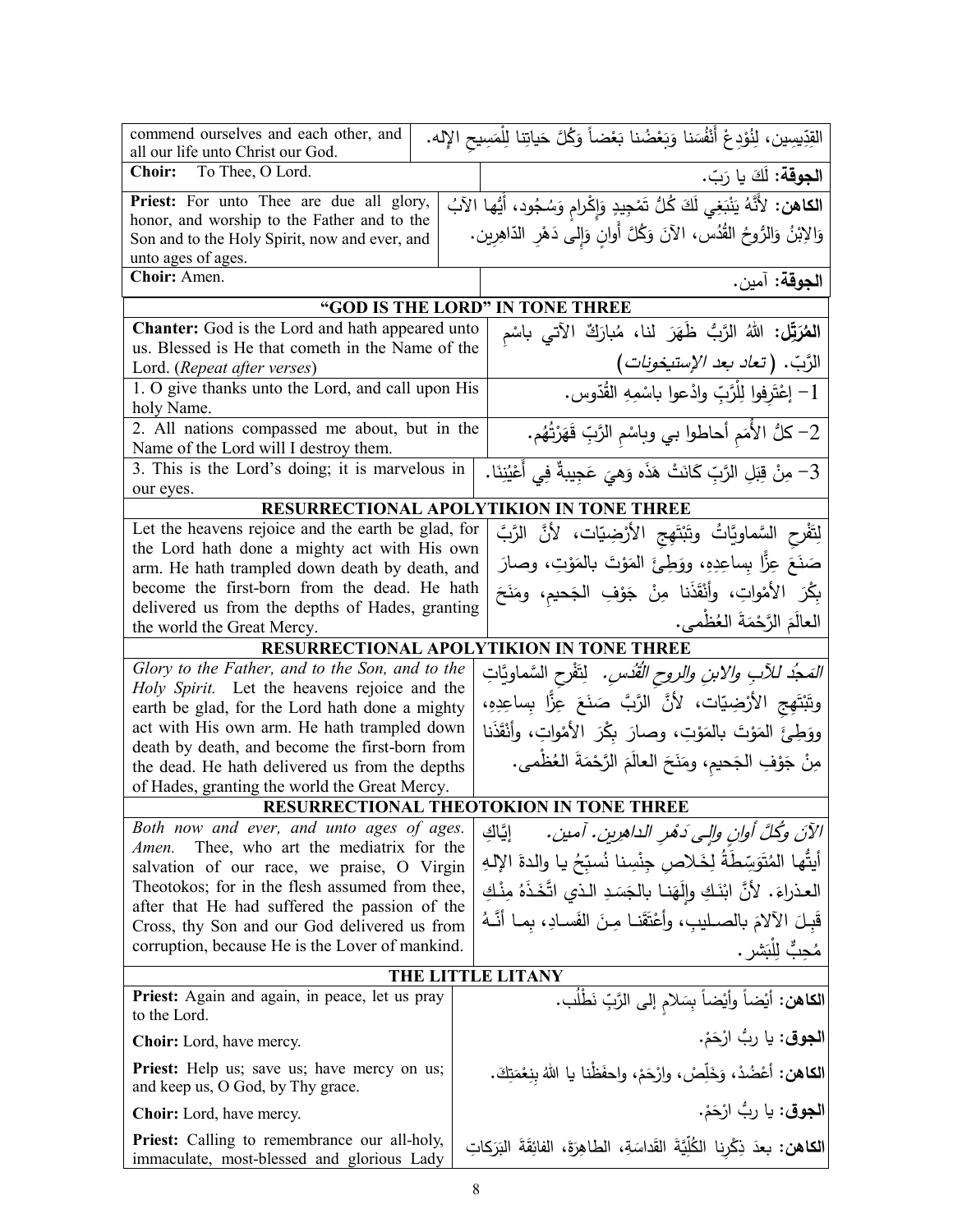| the Theotokos and ever-virgin Mary, with all<br>the saints: let us commend ourselves and each<br>other, and all our life unto Christ our God.                                                                                                                                                                                                                                                                | المَجيدة، سيِّدَتَنا والِدَةَ الإِلهِ الدائِمَةَ البَتولِيَّةِ مَرْيَمَ مَعَ جميع<br>القدِّيسين، لِنُؤدِعْ أَنْفُسَنا وبَعْضُنا بَعْضاً وَكُلَّ حَياتِنا لِلْمَسيح                                                                                                                                                                                                                                     |  |  |
|--------------------------------------------------------------------------------------------------------------------------------------------------------------------------------------------------------------------------------------------------------------------------------------------------------------------------------------------------------------------------------------------------------------|--------------------------------------------------------------------------------------------------------------------------------------------------------------------------------------------------------------------------------------------------------------------------------------------------------------------------------------------------------------------------------------------------------|--|--|
| Choir: To Thee, O Lord.                                                                                                                                                                                                                                                                                                                                                                                      | الإله.                                                                                                                                                                                                                                                                                                                                                                                                 |  |  |
| <b>Priest:</b> For Thine is the might, and Thine is the<br>kingdom, and the power and the glory of the<br>Father and of the Son and of the Holy Spirit,<br>now and ever, and unto ages of ages.                                                                                                                                                                                                              | ا <b>لجوق:</b> لكَ يا ربّ.<br>الكاهن:لأنَّ لكَ العِزَّةَ ولكَ المُلْكَ والقُوَّةَ والمَجْدَ أيُّها الآبُ                                                                                                                                                                                                                                                                                               |  |  |
| Choir: Amen.                                                                                                                                                                                                                                                                                                                                                                                                 | والإبنُ والروحُ القُدُسُ، الآنَ وكُلَّ أوانِ وإلى دَهْرِ الدَّاهِرين.                                                                                                                                                                                                                                                                                                                                  |  |  |
|                                                                                                                                                                                                                                                                                                                                                                                                              | ا <b>لجوق</b> : آمين.                                                                                                                                                                                                                                                                                                                                                                                  |  |  |
| Christ is risen from the dead, He Who is the first-                                                                                                                                                                                                                                                                                                                                                          | THIRD TONE RESURRECTIONAL KATHISMATA (Plain Reading) First Kathisma                                                                                                                                                                                                                                                                                                                                    |  |  |
| fruits of those that slept: the First-born of creation<br>and the Creator of all things created! He hath<br>renewed by Himself the nature of our corrupt race.<br>Wherefore, Thou shalt reign no more, O Death; for<br>the Lord of all hath nullified thy power and<br>dissolved it.                                                                                                                         | لَقَد قامَ المَسيحُ مِن بَين الأمواتِ، باكورَةُ الرَّاقِدينَ،<br>وَبِكْرُ   الخَليقَةِ،  وَخالِقُ  كُلِّ   المَبْروءِاتِ،  وَجَدَّدَ  في<br>نَفْسِهِ طَبِيعَةَ جِنْسِنا البالِيَة. فَلَسْتَ مُتَسَلِّطًا بَعدُ يا<br>مَوْتُ، لأَنَّ سَيّدَ الكُلِّ قَدْ حَلَّ عِزَّتَك.                                                                                                                                |  |  |
| Glory to the Father, and to the Son, and to the<br>Holy Spirit. When Thou didst taste death in the<br>flesh, O Lord, Thou didst check bitter Death by<br>Thy Resurrection, and didst make man to<br>prevail over it, restoring victory over the old<br>curse. Wherefore, O Supporter and Champion<br>of our life, glory to Thee.                                                                             | <i>المَجْدُ للآبِ، والإبنِ، والروح القُدُسِ.</i> لَقَدْ ذُقْتَ المَوتَ<br>بالْجَسَدِ، يا رَبُّ، فَاقتَلَعتَ مَرارَةَ الْمَوْتِ بِقِيامَتِكَ،<br>وَقَوَّيْتَ الإِنْسانَ عَلَيه، وَخَلَّصْتَهُ مِنْ تَغَلُّبِ اللُّعْنَةِ<br>القَديمَة. فَيا عاضِدَ حَياتِنا، يا رَبُّ، المَجِدُ لَك.                                                                                                                    |  |  |
| Both now and ever, and unto ages of ages. Amen.<br>Verily, Gabriel, overwhelmed by the splendor of<br>thy virginity and the abundant brilliancy of thy<br>purity, hailed thee, saying, O Theotokos! What<br>dutiful praise shall I offer thee? Or what shall I<br>call thee? I am overwhelmed with surprise and<br>perplexity. But as I have been commanded, I shall<br>hail thee, Rejoice, O full of grace. | الآنَ وكلَّ أُولنِ وإلى دَهْرِ الدَّاهِرِينَ. آمين. [تَّ<br>جِبْرائيلَ إذِ اعْتَراهُ الذُّهولُ مِنْ بَهاءِ عُذْرِيَّتِكِ، وفائِق<br>لَمَعانِ طَهارَتِكِ، هَتَفَ نَحْوَكِ قائلاً: يا والدةَ الإله،<br>أيُّ مَديحٍ واجِبِ أَقدِّمُ لكِ؟ أو بِماذا أَسَمّيكِ؟ إنَّني<br>أَنْذهِلُ وأَتَحَيَّرٍ . لكِنَّنى كَما أُمِرْتُ أَهْتِفُ إليكِ: إفْرَحى<br>يا مُمْتَلِئَةً نِعْمَةً.                              |  |  |
|                                                                                                                                                                                                                                                                                                                                                                                                              | <b>Second Kathisma</b>                                                                                                                                                                                                                                                                                                                                                                                 |  |  |
| Because of Thine immutable Divinity, O Lord,<br>and Thy voluntary sufferings, Hades was<br>overwhelmed, and moaned within itself,<br>saying, Verily, I am in dread fear of the Person<br>of this incorruptible body; for I see the unseen<br>fighting me secretly, and behold those whom I<br>have held shouting, Glory to Thy Resurrection,<br>O Christ.                                                    | لَقَد دُهِشَ الجَحيمُ في نَفسِهِ مِن عَدَم تَغَيُّرِ  لاهوتِكَ،<br>وَمن احْتِمالِكَ الآلامَ طَوْعًا، يـا رَبّ، فانتَحَبَ قـائِلاً:<br>إِنِّي أَرْتَعِدُ مِن أَقْنومِ هَذا الْجَسَدِ غَيرِ الْبِالِّي، وَأَرِى غَيرَ<br>المَنْظُورِ يُحارِبُني عَلَى طَرِيقَةٍ سِرِّيَّة. فَلِذَلِكَ، يَصرُخُ<br>الذينَ في قَبِضَتي قائِلِينَ: الْمَجِدُ لِقِيامَتِكَ أَيُّها الْمَسيحِ.                                |  |  |
| Glory to the Father, and to the Son, and to the<br>Holy Spirit. Let us believers speak of divine<br>things, of the secret of Thine inscrutable<br>Crucifixion, of Thine ineffable Resurrection; for<br>today have Death and Hades been led captive, and<br>the race of man hath been invested with<br>incorruption. Therefore, do we cry in gratitude,<br>Glory to Thy Resurrection, O Christ.               | الْمَجْدُ للأَبِ، وإلإبنِ، والروحِ القدسِ. ۖ إنَّنا لدى<br>تَكَلَّمِنا نَحنُ المُؤمِنينَ لاهوتِيًّا، نَعتَرِفُ أَنَّ صَلْبَكَ<br>غَيْرَ المُدْرَكِ، وَقِيامَتَكَ غَيْرَ المُفَسَّرَة، هُما سِرٌّ لا<br>يُعَبَّرُ عَنهُ. فَإِنَّ المَوْتَ والجَحيمَ سُبيا اليَومَ، وَجِنْسُ<br>الْبَشَرِ لَبِسَ عَدَمَ الْبِلِّي. فَلِذَلِكَ، نَصْرُخُ عَنْ شُكْرِ<br>قائِلينَ: المَجْدُ لِقِيامَتِكَ أَيُّها المَسيحِ. |  |  |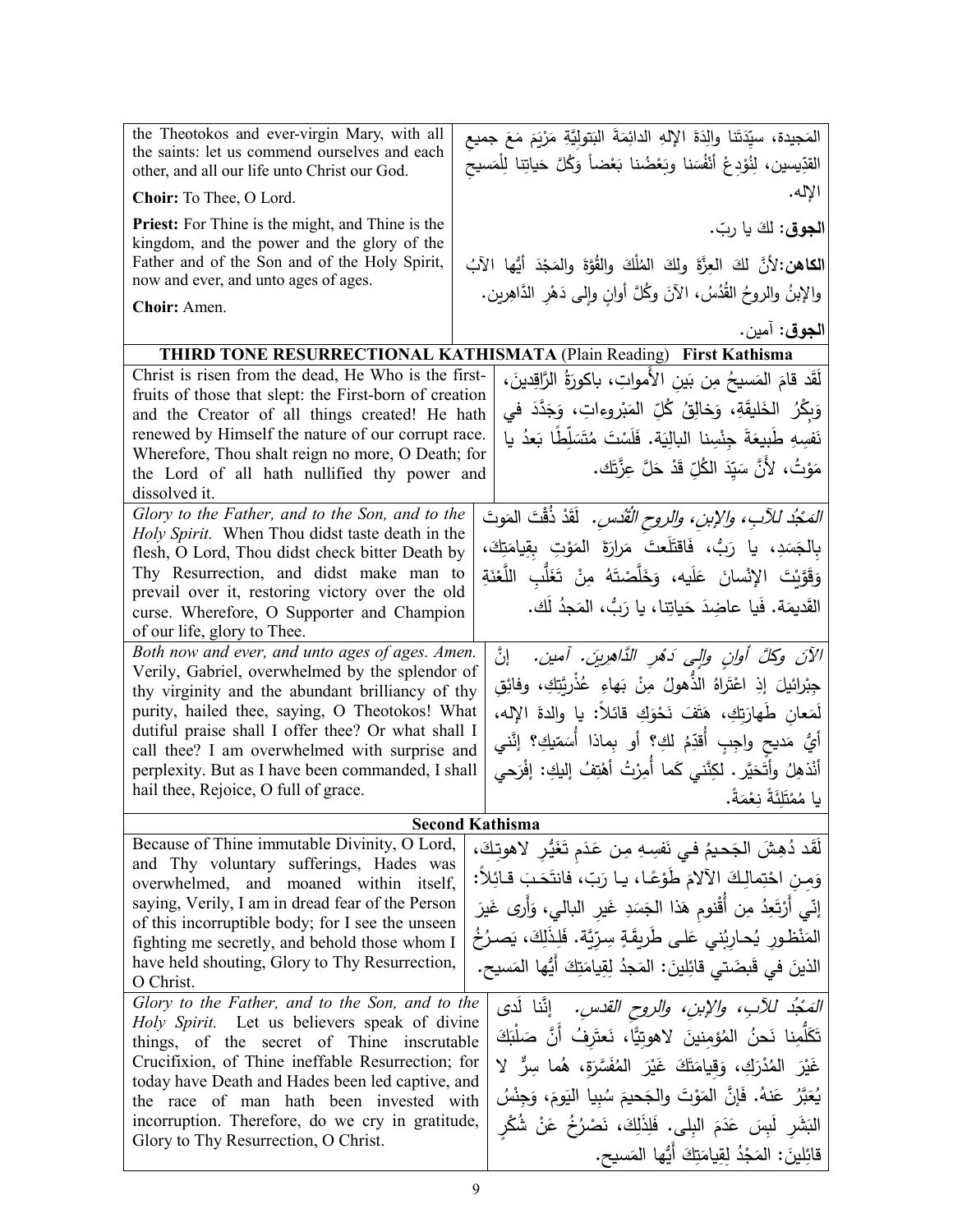| Both now and ever, and unto ages of ages. Amen.<br>Verily, O Theotokos, the incomprehensible and<br>boundless, consubstantial with the Father and the<br>Spirit, hast thou held secretly in thy womb. And |  | الآنَ وكلَّ أوانِ وإلى دهرِ الداهرينَ. آمين.                                    |  |  |
|-----------------------------------------------------------------------------------------------------------------------------------------------------------------------------------------------------------|--|---------------------------------------------------------------------------------|--|--|
|                                                                                                                                                                                                           |  | لَقَد وَسغْتِ في بَطْنِكِ، عَلَى مِنْوالِ لا يُفَسَّر ، الإِبْنَ                |  |  |
|                                                                                                                                                                                                           |  | الذي لا يُدرَكُ وَلا يُوصَفُ، المُساوِيَ لِـلآبِ والرُّوح                       |  |  |
| by thy birth-giving we have learned to glorify in                                                                                                                                                         |  |                                                                                 |  |  |
| the world the act of the one immiscible Trinity.                                                                                                                                                          |  | فـى الجَوهَرِ . وَبِوِلِادَتِكِ، تَعَلَّمْنـا أَنْ نُمَجِّدَ فـى العـالَم       |  |  |
| Therefore, with gratitude we cry to thee, Rejoice,<br>O thou that art full of grace.                                                                                                                      |  | فِعلاً لِلاهوتٍ واحِدٍ غَيرٍ مُخْتَلِط. فَلِذَلِكَ نَهْتِفُ إِلَيكِ             |  |  |
|                                                                                                                                                                                                           |  | عَنْ شُكْرٍ قائِلين: السَّلامُ عَلَيكِ أَيَّتُها المُنعَمُ عَلَيها.             |  |  |
|                                                                                                                                                                                                           |  | <b>EVLOGETARIA (BENEDICTIONS) IN TONE FIVE</b>                                  |  |  |
| Blessed art Thou, O Lord; teach me Thy statutes.                                                                                                                                                          |  | ُ <i>مْبارَكٌ أَنتَ ياربُّ عَلَّفِني حُقوقَكَ.</i> جمْعُ المَلائكةِ             |  |  |
| The company of the Angels was amazed when they<br>beheld Thee numbered among the dead. Yet Thyself,                                                                                                       |  | انْذَهَلَ مُتَحَيِّراً، عِنْدَ مُشاهَدَتِهِمْ إِيّاكَ مَحْسوباً بينَ            |  |  |
| O Savior, destroyed the power of death, with Thee                                                                                                                                                         |  | الأمواتِ أَيُّها المُخَلِّص، وداحِضاً قُوَّةَ المَوتِ،                          |  |  |
| raising up Adam and releasing all men from Hell.                                                                                                                                                          |  |                                                                                 |  |  |
|                                                                                                                                                                                                           |  | ومُنْهِضاً آدَمَ مَعَكَ، ومُعْتِقاً إيّانا مِنَ الجَحيم كافةً.                  |  |  |
| Blessed art Thou, O Lord; teach me Thy statutes.<br>Wherefore, O Women Disciples, do ye mingle                                                                                                            |  | مُ <i>بارَكٌ أنتَ يا ربُّ عَلَّفِنى حُقوقَك.</i> المَلاكُ اللامِعُ              |  |  |
| sweet-smelling spices with your tears of pity? The                                                                                                                                                        |  | عِنْدَ القَبْرِ نَفَوَّهَ نَحْوَ حامِلاتِ الطِّيبِ قائِلاً: لِمَ تَمْزُجْنَ     |  |  |
| radiant Angel within the sepulcher cried unto the                                                                                                                                                         |  | الطَّيوبَ بالدُّموعِ، بِتَرَبٍّ يـا تِلْميذات؟ أَنظُرْنَ الـلَّحْدَ             |  |  |
| Myrrh-bearing Women: Behold the grave, and                                                                                                                                                                |  | وافْرَحْنَ، لأَنَّ الْمُخَلِّصَ قَدْ قامَ مِنَ القَبْرِ .                       |  |  |
| understand, for the Savior is risen from the tomb.<br>Blessed art Thou, O Lord; teach me Thy statutes.                                                                                                    |  |                                                                                 |  |  |
| Very early in the morning, did the Myrrh-bearing                                                                                                                                                          |  | مُ <i>بازِكٌ أنتَ يا ربُّ عَلَّفِني حُقوقَك.</i> إنَّ حامِلاتِ                  |  |  |
| Women run lamenting unto Thy tomb. But an Angel                                                                                                                                                           |  | الطِّيبِ سَحَراً جِداً، سارَعْنَ إلى قَبْرِكَ نائِحاتٍ. إلاَّ أنَّ              |  |  |
| came toward them, saying: The time for lamentation                                                                                                                                                        |  | المَلاكَ وقَفَ بِهِنَّ، وقالَ لَهُنَّ: زمانُ النَّوْحِ قَدْ كَفَّ               |  |  |
| is passed; weep not, but announce unto the Apostles<br>the Resurrection.                                                                                                                                  |  | وِبَطَلَ فَلا تَبْكينَ، بِلْ بَشِّرْنَ الرُّسُلَ بِالْقِيامَةِ.                 |  |  |
| Blessed art Thou, O Lord; teach me Thy                                                                                                                                                                    |  | ُ <i>مْبارَكٌ أَنتَ يا ربُّ عَلَّفِنى حُقوقَك.</i> إنَّ النِّسْوَةَ حامِلاتِ    |  |  |
| statutes. The Myrrh-bearing Women mourned,                                                                                                                                                                |  |                                                                                 |  |  |
| as bearing spices they drew near Thy tomb, O                                                                                                                                                              |  | الطِّيبِ، وافَيْنَ بـالحَنوطِ إلـى قَبْرِكَ أَيُّها المُخَلِّص. فَسَمِعْنَ      |  |  |
| Savior. But the Angel spake unto them, saying:<br>Why number ye the living among the dead? In                                                                                                             |  | مَلاكاً مُتَنَغِّماً نَحْوَهُنَّ قائلاً: لِمَ تَحْسِبْنَ الحَيَّ مَعَ المَوْتي؟ |  |  |
| that He is God He is risen from the grave.                                                                                                                                                                |  | فَبِما أَنَّهُ إِلـهٌ، قَدْ قامَ مِنَ القَبْرِ ناهِضاً.                         |  |  |
| Glory to the Father, and to the Son, and to the                                                                                                                                                           |  | <i>المَجْدُ للآبِ، والابنِ، والتروح القُدْسِ.</i> نَسْجُدُ لِلآبِ، ولابْنِهِ،   |  |  |
| Holy Spirit. We adore the Father, as also His                                                                                                                                                             |  | ولِروح قُدْسِهِ، ثالوثاً قدُّوساً في جَوْهرٍ واحِدٍ، هاتِفينَ مَعَ              |  |  |
| Son, and the Holy Spirit, the Holy Trinity in<br>one Essence, crying with the Seraphim: Holy,                                                                                                             |  | السّارافيم: قُدّوسٌ، قُدّوسٌ، قُدّوسٌ أنتَ يا رَبّ.                             |  |  |
| holy, holy art Thou, O Lord.                                                                                                                                                                              |  |                                                                                 |  |  |
| Both now and ever, and unto ages of ages.                                                                                                                                                                 |  | الآنَ وكُلَّ أوانِ والِّـى دَهْرِ الداهِرِينَ، آمين. أيَّتُها العَذْراءُ،       |  |  |
| Amen. In that thou didst bear the Giver of<br>Life, O Virgin, thou didst redeem Adam from                                                                                                                 |  | لَقَدْ وَلَدْتِ مُعْطِيَ الحَياة، وأَنْقَذْتِ آدَمَ مِنَ الخَطيئة، ومَنَحْتِ    |  |  |
| sin, and didst give to Eve joy in place of                                                                                                                                                                |  | حَوّاءَ الفَرَحَ عِوَضَ الحُزْنِ، لَكِنَّ اﻹلـهَ واﻹنْسانَ المُتَجَسِّدَ        |  |  |
| sadness; and He who was incarnate of thee,                                                                                                                                                                |  |                                                                                 |  |  |
| both God and man, hath restored to life those                                                                                                                                                             |  | مِنْكِ، أَرْشَدَهُما إِلَى الْحَياةِ الَّتِي قَدْ تَهَوَّرا مِنْها.             |  |  |
| who had fallen therefrom.<br>Alleluia, Alleluia, Alleluia. Glory to Thee, O God.                                                                                                                          |  |                                                                                 |  |  |
| (THRICE)                                                                                                                                                                                                  |  | هَلِلوبِيا، هَلِلوبِيا، هَلِلوبِيا، المَجْدُ لَكَ يا الله. (ثلاثاً )            |  |  |
| O our God and our Hope, glory to Thee!                                                                                                                                                                    |  | يا إلهَنا ورجاءَنا لكَ المَجْد.                                                 |  |  |
| Priest: Again and again, in peace, let                                                                                                                                                                    |  | THE LITTLE LITANY                                                               |  |  |
| us pray to the Lord.                                                                                                                                                                                      |  | ا <b>لكاهن:</b> أَيْضاً وأَيْضاً بِسَلامِ إلى الرَّبِّ نَطْلُب.                 |  |  |
| <b>Choir:</b> Lord, have mercy.                                                                                                                                                                           |  | ا <b>لجوق</b> : يا ربُّ ارْحَمْ.                                                |  |  |
| Priest: Help us; save us; have mercy                                                                                                                                                                      |  |                                                                                 |  |  |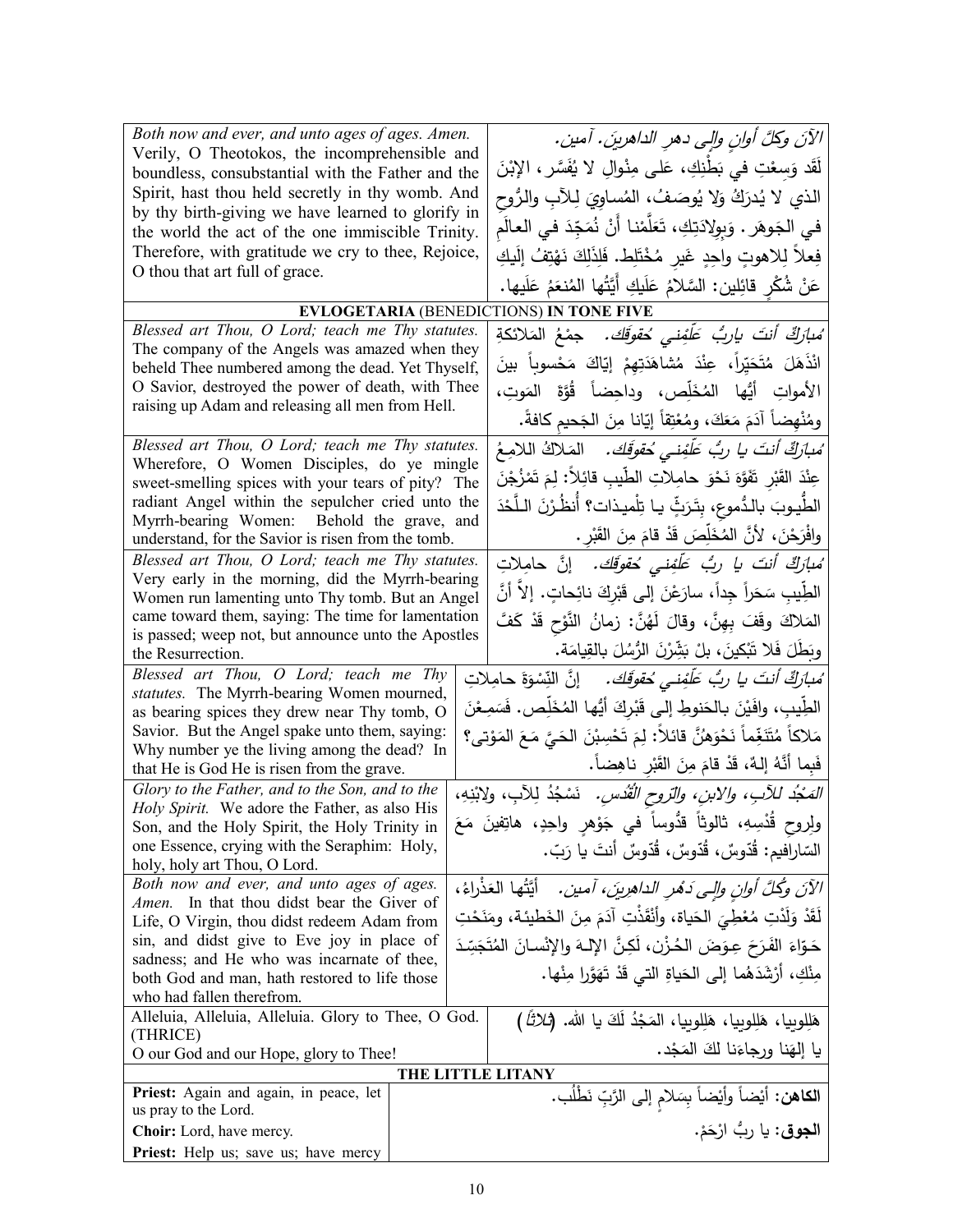| on us; and keep us, O God, by Thy<br>grace.                                                                                                                     |                                                                     |                           | الكاهن: أعْضُدْ، وَخَلِّصْ، وارْحَمْ، واحفَظْنا يا اللهُ بِنِعْمَتِكَ.                        |
|-----------------------------------------------------------------------------------------------------------------------------------------------------------------|---------------------------------------------------------------------|---------------------------|-----------------------------------------------------------------------------------------------|
| Choir: Lord, have mercy.                                                                                                                                        |                                                                     |                           | ا <b>لجوق</b> : يا ربُّ ارْحَمْ.                                                              |
| Priest: Calling to remembrance our all-                                                                                                                         |                                                                     |                           |                                                                                               |
| holy, immaculate, most-blessed and                                                                                                                              |                                                                     |                           | الكاهن: بعدَ ذِكْرِنا الكُلِّيَّةَ القَداسَةِ، الطاهِرَةَ، الفائِقَةَ البَرَكاتِ المَجيدة،    |
| glorious Lady the Theotokos and ever-                                                                                                                           |                                                                     |                           | سيِّدَتَنا والِدَةَ الإِلهِ الدائِمَةَ البَتولِيَّةِ مَرْيَمَ مَعَ جميعِ القدِّيسين، لِنودِعْ |
| virgin Mary, with all the saints: let us<br>commend ourselves and each other, and                                                                               |                                                                     |                           | أَنفُسَنا وبَعْضُنا بَعْضاً وَكُلَّ حَياتِنا لِلْمَسيحِ الإِله.                               |
| all our life unto Christ our God.                                                                                                                               |                                                                     |                           |                                                                                               |
| Choir: To Thee, O Lord.                                                                                                                                         |                                                                     |                           | ا <b>لجوق</b> : لكَ يا رب.                                                                    |
| Priest: For blessed is Thy Name, and                                                                                                                            |                                                                     |                           | ا <b>لكاهن:</b> 'لأنَّ اسْمَكَ مُبارَكٌ ومُلْكَكَ مُمَجَّدٌ أيُّها الآبُ والإبنُ والروحُ      |
| glorified is Thy kingdom of the Father<br>and of the Son and of the Holy Spirit,                                                                                |                                                                     |                           | القُدُس، الآنَ وكلَّ أوانِ وإلى دَهْرِ الدَّاهِرين.                                           |
| now and ever, and unto ages of ages.                                                                                                                            |                                                                     |                           |                                                                                               |
| Choir: Amen.                                                                                                                                                    |                                                                     |                           | ا <b>لجوق</b> : آمين.                                                                         |
|                                                                                                                                                                 |                                                                     |                           | <b>THIRD TONE RESURRECTIONAL HYPAKOE (Plain Reading)</b>                                      |
| To the ointment-bearing women the brilliant angel                                                                                                               |                                                                     |                           | ذو المَنْظُرِ العَجِبِ والكَلامِ العَذْبِ، المَلاكُ اللامِعُ                                  |
| of sweet words, startling them, did say: Why seek                                                                                                               |                                                                     |                           | قالَ لِحامِلاتِ الطَّيبِ: لِمَ تَطلُبْنَ الحَيَّ في القَبْرِ ؟                                |
| ye the living One in the grave? He is verily risen,<br>and hath emptied the tombs. Know ye, therefore,                                                          |                                                                     |                           |                                                                                               |
| that the changeless One hath changed corruption                                                                                                                 |                                                                     |                           | قَدْ قامَ وأَفْرَغَ القُبورَ . فاعْلَمْنَ أَنَّ غيرَ المُتَغَيّرِ قَدْ                        |
| to incorruption. And say to God: How dreadful                                                                                                                   |                                                                     |                           | بِدَّلَ البِلْـي، وقُلْـنَ للهِ مـا أَرْهَـبَ أَعْمالَـكَ، لأَنَّـكَ                          |
| are Thy works; for Thou hast saved mankind.                                                                                                                     |                                                                     |                           | خَلَّصْتَ جِنْسَ البَشَرِ .                                                                   |
|                                                                                                                                                                 |                                                                     |                           | THIRD TONE RESURRECTIONAL ANABATHMOI (Plain Reading) First Antiphony                          |
| $+$<br>Thou didst verily deliver the captivity of                                                                                                               |                                                                     |                           | + أَيُّها الكَلِمَةُ أَنْتَ أَنْقَذْتَ سَبْيَ صِهيونَ مِنْ بابِل. هكذا                        |
| Zion from Babylon, O Word. Likewise,                                                                                                                            |                                                                     |                           |                                                                                               |
| draw thou me out of suffering into life.                                                                                                                        |                                                                     |                           | اجْتَذَبْتَني أيضاً مِنَ الآلام إلى الحياةِ.                                                  |
| They who sow in Timan with divine<br>$^{+}$                                                                                                                     | + إنَّ الذينَ يَزْرَعونَ في التَّيْمَ <i>نِ</i> بِدُموعِ إلهِيَّةٍ، |                           |                                                                                               |
| tears, shall reap with rejoicing the<br>sheaves of eternal life.                                                                                                |                                                                     |                           | سَيحْصُدونَ بفَرَحٍ سُنْبُلَ الحياةِ الأبدية.                                                 |
| Glory to the Father, and to the Son, and<br>$^{+}$<br>+ المَجْدُ للآبِ، والإبنِ، والروحِ الْقُدْسِ، الآنَ وكلَّ أوانٍ<br>to the Holy Spirit: both now and ever, |                                                                     |                           |                                                                                               |
| and unto ages of ages. Amen.                                                                                                                                    |                                                                     | والي دهر الداهرينَ، آمين. |                                                                                               |
| With the Holy Spirit every gift is good;<br>$^+$                                                                                                                |                                                                     |                           | + مِنَ الرُّوحِ القُدُسِ تَنْحَدِرُ كلُّ عَطِيَّةٍ صالِحَةٍ، بما أَنَّهُ                      |
| for He doth shine forth together with the<br>Father and the Son; and in Him doth all                                                                            | يُشرِقُ مَعَ الآبِ والإبنِ، وبِهِ كلُّ البرايا تَحْيا وتَتَحَرَّك.  |                           |                                                                                               |
| creation live and move.                                                                                                                                         |                                                                     |                           |                                                                                               |
|                                                                                                                                                                 | <b>Second Antiphony</b>                                             |                           |                                                                                               |
| If the Lord buildeth not the house of virtues,<br>$^+$                                                                                                          |                                                                     |                           | + إِنْ لَمْ يَبْنِ الرَّبُّ بَيْتَ الفَضائِلِ، فَباطِلاً نَتْعَبُ،                            |
| then vainly do we labor; but if He defend and                                                                                                                   |                                                                     |                           | وإذا وَقَى نُفوسَنا وسَتَرَها فَلا أَحَدَ يَتَسَلَّطُ على                                     |
| protect our lives, none shall prevail against our<br>city.                                                                                                      |                                                                     |                           |                                                                                               |
| The saints are verily the hire of the fruit of the<br>$^+$                                                                                                      |                                                                     |                           | مَدينَتِنا.                                                                                   |
| womb. And they have not ceased to be Thy                                                                                                                        |                                                                     |                           | + إنَّ القِدّيسينَ هُمْ أَجْرَةُ ثَمَرَةِ البَطْنِ، ولمْ يَزالوا                              |
|                                                                                                                                                                 | sons, in the Spirit, O Christ, and Thou art like a                  |                           | بالروح بَنينَ لكَ أَيُّها المَسيحُ، وأنتَ لَهُمْ كَأَبٍ.                                      |
| father.<br>$^{+}$                                                                                                                                               | Glory to the Father, and to the Son, and to the Holy                |                           | + المَحْدُ للأَبِ، والإبن، والروح القُدُسِ، الآنَ                                             |
| Spirit: both now and ever, and unto ages of ages.                                                                                                               |                                                                     |                           | وكلَّ أوانِ والِي دَمُرِ الداهرِينِ، آمينِ.                                                   |
| + By the Holy Spirit hath all holiness<br>Amen.<br>and wisdom been observed; for He is the                                                                      |                                                                     |                           | + بالروح القُدُسِ شوهِدَتْ كُلُّ قَداسَةٍ وحِكْمَةٍ،                                          |
| Creator of all the essence of creation. Therefore,                                                                                                              |                                                                     |                           | لأَنَّهُ خالِقُ كُلِّ جَواهر الخَليقةِ، ولذلِكَ فَلْنَعبُدْهُ                                 |
| let us worship Him; for He is God, as is the                                                                                                                    |                                                                     |                           |                                                                                               |
| Father and the Word.                                                                                                                                            |                                                                     |                           | لأَنَّهُ إِلهٌ كالآبِ والكَلمةِ.                                                              |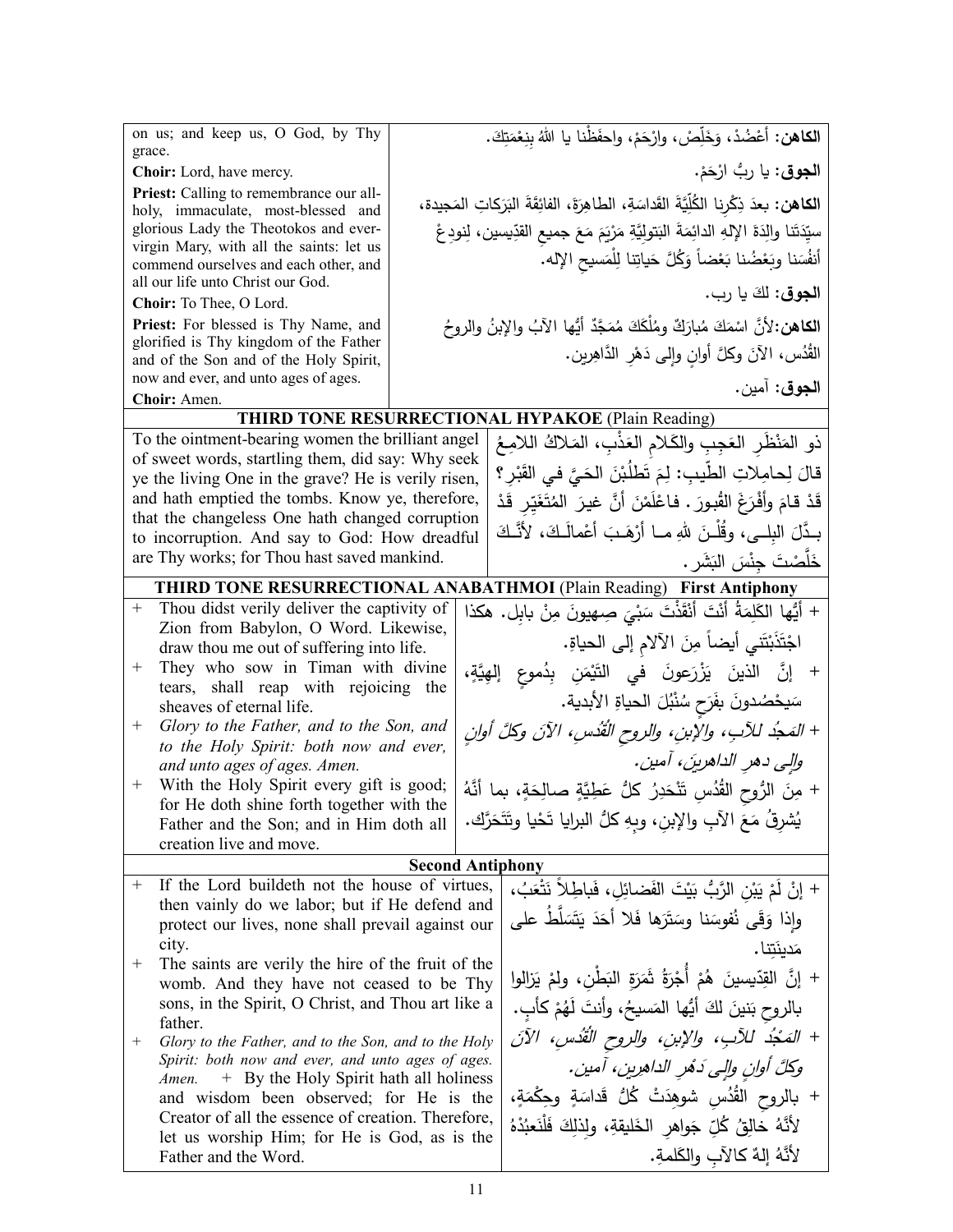| <b>Third Antiphony</b>                                                                              |                                                             |                                                                                                                        |  |  |
|-----------------------------------------------------------------------------------------------------|-------------------------------------------------------------|------------------------------------------------------------------------------------------------------------------------|--|--|
| Happy are they who fear the Lord; for they<br>$^{+}$                                                | + إنَّ خائِفي الرَّبِّ لَمَغْبوطونَ، لأنَّهمْ يَسْلُكونَ في |                                                                                                                        |  |  |
| walk in the way of His commandments,                                                                | سَبيلِ وَصاياهُ، ويَأْكُلونَ شِمارَ الحَياةِ الأَبديَّة.    |                                                                                                                        |  |  |
| and eat of the fruits of universal life.<br>Rejoice with gladness, O chief Shepherd,<br>$^{+}$      |                                                             |                                                                                                                        |  |  |
| as thou beholdest thy children's children                                                           |                                                             | + إفْرَحْ مَسْروراً يا رَئِيسَ الرُّعاةِ إذا شاهَدْتَ بَني بَنيكَ                                                      |  |  |
| around thy table, offering branches of                                                              |                                                             | حَوْلَ مائِدَتِكَ، مُقدِّمينَ أغْصانَ أفْعالِ الصَّلاح.                                                                |  |  |
| good deeds.<br>Glory to the Father, and to the Son, and to<br>$^{+}$                                |                                                             | + المَجْدُ للآبِ، والإبنِ، والروح الْقُدُسِ، الآنَ وكلَّ                                                               |  |  |
| the Holy Spirit: both now and ever, and                                                             |                                                             | أوان والي دَهُر الداهرِينَ، آمين.                                                                                      |  |  |
| unto ages of ages. Amen.                                                                            |                                                             | + إنَّ غِنى الشَّرَفِ كُلِّهِ مِنَ الرُّوحِ القُّدُسِ، ومنْهُ                                                          |  |  |
| Verily, all the riches of honor are of the<br>$^{+}$                                                |                                                             | النِّعْمَةُ والحَياةُ لِكُلِّ الخَليقَة، لذلِكَ يُسَبَّحُ مَعَ الآبِ                                                   |  |  |
| Holy Spirit. And of Him too is grace and<br>life for all creation. Wherefore, He is to be           |                                                             |                                                                                                                        |  |  |
| praised with the Father and the Word.                                                               |                                                             | والكَلمةِ.                                                                                                             |  |  |
| PROKEIMENON FOR THE RESURRECTION IN TONE THREE                                                      |                                                             |                                                                                                                        |  |  |
| Say among the heathen that the Lord reigneth. The world also                                        |                                                             | قولوا في الأُمَم إنَّ الرَّبَّ قَدْ مَلَكَ، لأنَّهُ                                                                    |  |  |
| shall be so established that it shall not be moved. (TWICE)                                         |                                                             | ثَبَّتَ المَسْكونةَ فلَنْ تَتَزَعْزَعْ. (مرتين)                                                                        |  |  |
| <b>Stichos:</b> Praise the Lord with a new praise.                                                  |                                                             | <b>زِيَّكِيُّهُ:</b> سَبِّحوا الرَّبَّ سُبْحاً جديداً.                                                                 |  |  |
| Say among the heathen that the Lord reigneth. The world also                                        |                                                             | قولوا في الأُمَم إنَّ الرَّبَّ قَدْ مَلَكَ، لأنَّهُ                                                                    |  |  |
| shall be so established that it shall not be moved.                                                 |                                                             | ثَبَّتَ المَسْكونةَ فلَنْ تَتَزَعْزَعْ.                                                                                |  |  |
| Deacon: Let us pray to the Lord.                                                                    |                                                             | ا <b>لشماس:</b> إلى الرَّبِّ نَطْلُب.                                                                                  |  |  |
| <b>Choir:</b> Lord, have mercy.                                                                     |                                                             | ا <b>لمرتل:</b> يا ربُّ ارْحَم.                                                                                        |  |  |
| Priest: For Holy art Thou, O our God, Who                                                           |                                                             | ا <b>لكاهن:</b> لِأَنَّكَ قُدُّوسٌ أَنْتَ يا إِلهَنا، وفي القِدِّيسينَ                                                 |  |  |
| restest in the Holies, and unto Thee do we                                                          |                                                             |                                                                                                                        |  |  |
| ascribe glory to the Father and to the Son and<br>to the Holy Spirit, now and ever, and unto ages   |                                                             | تَسْتَقِرُّ وتَسْتَرِيحُ، ولَكَ نُرسِلُ المَجْدَ أَيُّها الآبُ، والإِبْنُ،                                             |  |  |
| of ages.                                                                                            |                                                             | والرّوحُ القُدُس، الآنَ وكُلَّ أوانِ وإلى دَهْرِ الداهِرين.                                                            |  |  |
| Chanter: Amen. Let everything that hath breath<br>praise the Lord. (twice)                          |                                                             | المُرَبِّل: آمين. كُـلُّ نَسَمَةٍ، فَلْتُسَبِّحِ الرَّبَّ. (مرتين)                                                     |  |  |
| Praise ye God in His saints; praise Him in the                                                      | سَبْحوا اللهَ في قَدِيسِيهِ،سَبْحوهُ في قَلَكِ قُوَّتِهِ.   |                                                                                                                        |  |  |
| firm foundation of His power.                                                                       |                                                             |                                                                                                                        |  |  |
| Let everything that hath breath praise the Lord.                                                    |                                                             | فَلْتُسَبِّحِ الرَّبَّ، كُـلُّ نَسَمَةٍ.                                                                               |  |  |
| THE THIRD EOTHINON GOSPEL                                                                           |                                                             |                                                                                                                        |  |  |
| <b>Deacon:</b> And that we may be accounted worthy<br>to hear the Holy Gospel, let us pray unto the |                                                             | <b>الشماس:</b> مِنْ أَجْلِ أَنْ نَكونَ مُسْتَحِقِّينَ لِسَماع                                                          |  |  |
| Lord our God.                                                                                       |                                                             | الإِنْجِيلِ المُقَدَّسِ، إلى الرَّبِّ إِلهنا نَطْلُبٍ.                                                                 |  |  |
| Choir: Lord, have mercy. (thrice)                                                                   |                                                             | ا <b>لمرتل:</b> يا رَبُّ ارْحَمْ. <i>(ثلاثاً)</i>                                                                      |  |  |
| Deacon: Wisdom! Attend! Let us hear the Holy<br>Gospel.                                             |                                                             | ا <b>لشماس:</b> الحِكْمَةُ، فَلْنَستَقِمْ ولْنَسْمَعِ الإِنْجيلَ المُقَدَّس.<br>ا <b>لكاهن:</b> السَّلامُ لِجَميعِكُم. |  |  |
| <b>Priest:</b> Peace be to all.                                                                     |                                                             |                                                                                                                        |  |  |
| Choir: And to thy spirit.                                                                           |                                                             | المرتل: ولروحِكَ.                                                                                                      |  |  |
| <b>Priest:</b> The Reading from the Holy Gospel                                                     |                                                             | ا <b>لكاهن:</b> فَصْلٌ شَرِيفٌ مِنْ بِشارَةِ القِدِّيسِ <b>مَرْقَسِ</b>                                                |  |  |
| according to Saint Mark. (16:9-20)                                                                  |                                                             | الإنْجيليّ البَشيرِ والنِّلْميذِ الطَّاهِرِ .                                                                          |  |  |
| Choir: Glory to Thee, O Lord, glory to Thee.                                                        |                                                             | المرتل: المَجْدُ لَكَ يا رَبُّ المَجْدُ لَك.                                                                           |  |  |
| Deacon: Let us attend!                                                                              |                                                             | الشماس: لِنُصْغ!                                                                                                       |  |  |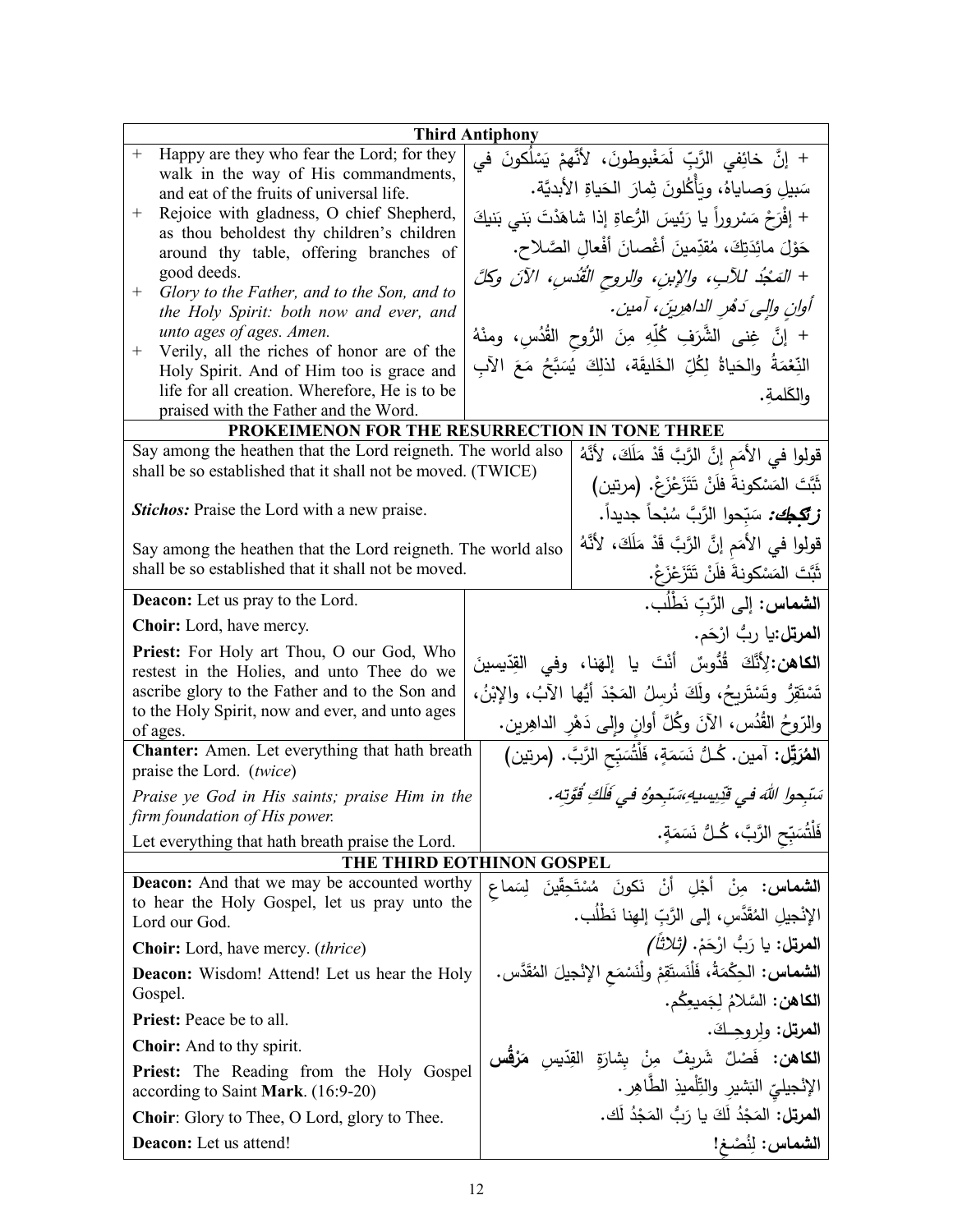| Priest: When Jesus rose early on the first day of the<br>week, He appeared first to Mary Magdalene, from<br>whom He had cast out seven demons. She went and<br>told those who had been with Him, as they mourned<br>and wept. But when they heard that He was alive<br>and had been seen by her, they would not believe it.<br>After this He appeared in another form to two of<br>them, as they were walking into the country. And<br>they went back and told the rest, but they did not<br>believe them. Afterward, He appeared to the eleven<br>themselves as they sat at table; and He upbraided<br>them for their unbelief and hardness of heart,<br>because they had not believed those who saw Him<br>after He had risen. And He said to them, "Go into<br>all the world and preach the gospel to the whole<br>creation. He who believes and is baptized will be | ا <b>لكاهن:</b> بَعدَ ما قامَ يَسوعُ باكِراً في أَوَّلِ الأَسبوع،<br>تَراءَى أَوَّلاً لِمَرِيَمَ المَجدَلِيَّةِ التي كانَ قَدْ أَخرجَ مِنها<br>سَبعَةَ شَياطين. فَانطَلَقَت هِيَ وَأَخبَرَتِ الذينَ كانوا<br>مَعَهُ وَهُمْ يَنوحونَ وَيَبْكون. وَهُمْ إِذْ سَمِعوا بِأَنَّهُ حَيٍّ،<br>وَأَنَّها أَبْصَرَتِهُ، لَمْ يُصَدِّقوا. وَبَعدَ ذَلِكَ تَراءَى لِإِثْنَيْنِ<br>مِنهُمْ وَهُما يَسيران مُنطَلِقَيْنِ إِلَى حَقلِ. فَذَهَبَ هَذان<br>وَأَخبَرا الباقينَ فَلَم يُصَدِّقوا وَلا هَذَين. أُخيرًا تَراءَى<br>لِلأَحَدَ عَشَرَ وَهُم مُتَّكِئونَ، وَبَكَّتَهُمْ لِعَدَم إيمانِهِمْ<br>وَقَساوَةِ قُلوبِهِمْ، لأَنَّهُمْ لَمْ يُصَدِّقوا الذينَ رَأَوْهُ قَدْ قام.<br>وَقالَ لَهُمْ: اذْهَبوا إلى العالَم أجمع، واكْرِزوا بِالإنجيلِ |
|-------------------------------------------------------------------------------------------------------------------------------------------------------------------------------------------------------------------------------------------------------------------------------------------------------------------------------------------------------------------------------------------------------------------------------------------------------------------------------------------------------------------------------------------------------------------------------------------------------------------------------------------------------------------------------------------------------------------------------------------------------------------------------------------------------------------------------------------------------------------------|--------------------------------------------------------------------------------------------------------------------------------------------------------------------------------------------------------------------------------------------------------------------------------------------------------------------------------------------------------------------------------------------------------------------------------------------------------------------------------------------------------------------------------------------------------------------------------------------------------------------------------------------------------------------------------------------------------------------------------------|
| saved; but he who does not believe will be<br>condemned. And these signs will accompany those<br>who believe: in My Name they will cast out<br>demons; they will speak in new tongues; they will<br>pick up serpents, and if they drink any deadly thing,<br>it will not hurt them; they will lay their hands on the<br>sick, and they will recover." So then the Lord, after<br>He had spoken to them, was taken up into heaven,<br>and sat down at the right hand of God. And they<br>went forth and preached everywhere, the Lord<br>working with them, and confirming the word by the<br>signs that attended it. Amen.                                                                                                                                                                                                                                              | لِلْخَلِيقَةِ كُلِّها، فَمَن آمَنَ واعْتَمَدَ يَخْلُصُ وَمَنْ لَمْ يُؤْمِنْ<br>يُدان. وَهَذِهِ الآياتُ تَتَبَعُ المُؤْمِنينَ: يُخرِجونَ<br>الشَّياطينَ بِاسمي وَيَتَكَلَّمونَ بِأَلسِنَةٍ جَديدَةٍ، وَيَحمِلونَ<br>الحَيّاتِ، وَإِن شَرِبوا شَيئاً مُميتاً فَلا يَضُرُّهُم، وَيَضَعونَ<br>أَيدِيَهُمْ عَلَى المَرضىي فَيَتَعافَون. وَمِن بَعدِ ما كَلَّمَهُم<br>الرَّبُّ، ارتَّفَعَ إلى السَّماءِ وَجَلَسَ عَن يَمينِ اللهِ. فَخَرَجَ<br>أُولَئِكَ وَكَرَزوا في كُلِّ مَكانٍ، وَكانَ الرَّبُّ يَعمَلُ<br>مَعَهُم، وَيُثَبِّتُ الكَلامَ بالآياتِ التي كانَت تُقارِنُه.<br>امين.                                                                                                                                                       |
| Choir: Glory to Thee, O Lord, glory to Thee.                                                                                                                                                                                                                                                                                                                                                                                                                                                                                                                                                                                                                                                                                                                                                                                                                            | المرتل: المَجْدُ لَكَ يا رَبُّ، المَجْدُ لَك.                                                                                                                                                                                                                                                                                                                                                                                                                                                                                                                                                                                                                                                                                        |
| Reader: In that we have beheld the<br>Resurrection of Christ, let us bow down before                                                                                                                                                                                                                                                                                                                                                                                                                                                                                                                                                                                                                                                                                                                                                                                    | ا <b>لقارىء :</b> إذْ قَدْ رأينا قِيامَةَ المَسيح، فَلْنَسْجُدْ لِلرَّبِّ                                                                                                                                                                                                                                                                                                                                                                                                                                                                                                                                                                                                                                                            |
| the Holy Lord Jesus, the only sinless One. Thy<br>Cross do we adore, O Christ, and Thy holy<br>Resurrection we praise and glorify: for Thou art<br>our God, and we know none other beside Thee;<br>we call upon Thy Name. O come, all ye<br>faithful, let us adore Christ's holy Resurrection.<br>For lo, through the Cross is joy come into all<br>the world. Ever blessing the Lord, let us sing<br>His Resurrection: for in that He endured the<br>Cross for us, He hath destroyed death by death.<br><b>PSALM 50</b>                                                                                                                                                                                                                                                                                                                                                | القُدُّوسِّ، يَسوعَ المَعْصومِ مِنَ الخَطَأَ وحدَهُ. لِصَليبِكَ<br>أَيُّها المَسيحُ نَسْجُدُ ولقِيامَتِكَ المُقَدَّسَةِ نُسَبِّحُ ونُمَجِّدُ،<br>لأَنَّكَ أَنتَ هو إلهُنا وآخَرَ سواكَ لا نَعْرِفُ وبِاسْمِكَ<br>نُسَمّى. هَلُمَّ يا مَعْشَرَ  المؤمنينَ نَسْجُدْ لِقيامَةِ المَسيح<br>المُقَدَّسة، لأنَّ هوذا بالصليبِ قَدْ أتى الفَرَحُ لِكُلِّ<br>العالَمِ. لِنُبارِكِ الرَّبَّ في كلِّ حينٍ ونُسَبِّحْ قِيامَتَهُ، لأَنَّهُ<br>إِذِ احْتَمَلَ الصَّلْبَ مِنْ أَجْلِنا، المَوْتَ بِالمَوْتِ حَطِّمْ.                                                                                                                                                                                                                              |
| Have mercy on me, O God, according to Thy                                                                                                                                                                                                                                                                                                                                                                                                                                                                                                                                                                                                                                                                                                                                                                                                                               |                                                                                                                                                                                                                                                                                                                                                                                                                                                                                                                                                                                                                                                                                                                                      |
| Great Mercy; and according to the multitude of                                                                                                                                                                                                                                                                                                                                                                                                                                                                                                                                                                                                                                                                                                                                                                                                                          | ارْحَمْني يا اللهُ كعظيم رَحْمَتِكَ، وكَمِثْلِ كَثْرَةِ رأفتِكَ                                                                                                                                                                                                                                                                                                                                                                                                                                                                                                                                                                                                                                                                      |
| Thy compassions blot out my transgression.<br>Wash me thoroughly from mine iniquity, and                                                                                                                                                                                                                                                                                                                                                                                                                                                                                                                                                                                                                                                                                                                                                                                |                                                                                                                                                                                                                                                                                                                                                                                                                                                                                                                                                                                                                                                                                                                                      |
| cleanse me from my sin.                                                                                                                                                                                                                                                                                                                                                                                                                                                                                                                                                                                                                                                                                                                                                                                                                                                 | امْحُ مَأْثِمي.<br>إغْسِلْني كَثيراً مِنْ إثْمي، ومِنْ خَطيئَتي طَهِّرْني.                                                                                                                                                                                                                                                                                                                                                                                                                                                                                                                                                                                                                                                           |
| For I know mine iniquity, and my sin is ever                                                                                                                                                                                                                                                                                                                                                                                                                                                                                                                                                                                                                                                                                                                                                                                                                            | لأنّي أنا عارفٌ بإثْمي، وخَطيئَتي أمامي في كلِّ حين.                                                                                                                                                                                                                                                                                                                                                                                                                                                                                                                                                                                                                                                                                 |
| before me.<br>Against Thee only have I sinned and done this<br>evil before Thee, that Thou mightest be justified                                                                                                                                                                                                                                                                                                                                                                                                                                                                                                                                                                                                                                                                                                                                                        | إليكَ وحذَكَ أخطأتُ، والشرَّ قُدّامَكَ صَنَعْتُ، لكَي                                                                                                                                                                                                                                                                                                                                                                                                                                                                                                                                                                                                                                                                                |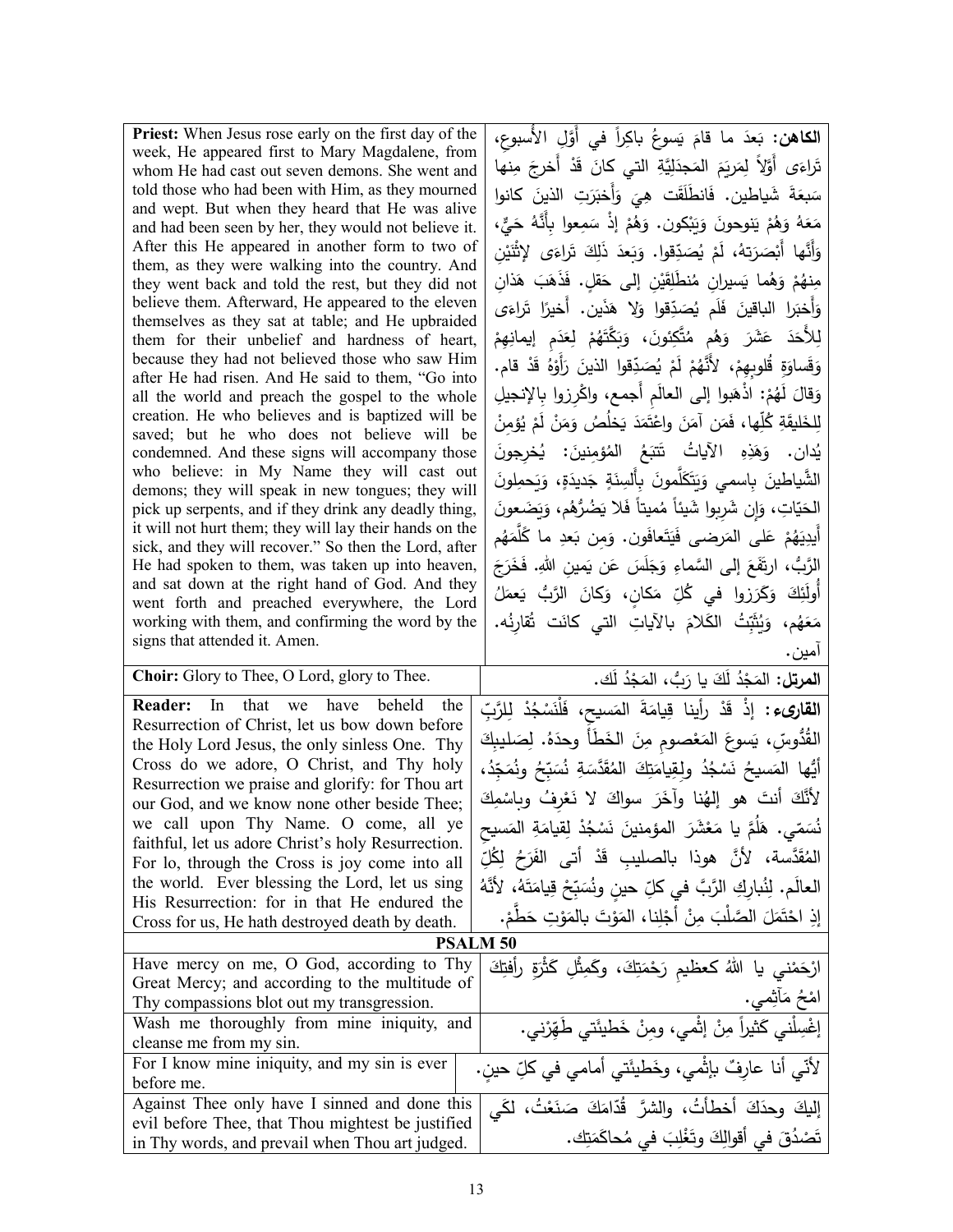| For behold, I was conceived in iniquities, and in               | هاءنذا بالآثام حُبِلَ بي، وبالخَطايا وَلَدَتْني أُمّي.                               |
|-----------------------------------------------------------------|--------------------------------------------------------------------------------------|
| sins did my mother bear me.                                     |                                                                                      |
| For behold, Thou hast loved truth; the hidden and               | لأَنَّكَ قَدْ أَحْبَبْتَ الْحقَّ، وأَوْضَحْتَ لَي غَوامِضَ                           |
| secret things of Thy wisdom hast Thou made<br>manifest unto me. | حِكْمَتِكَ ومَسْتوراتِها.                                                            |
| Thou shalt sprinkle me with hyssop, and I shall be              |                                                                                      |
| made clean; Thou shalt wash me, and I shall be                  | تَنْضَحُني بالزوفى فأطْهُرُ ، تَغْسِلُني فأَبْيَضُ أكثَرَ                            |
| made whiter than snow.                                          | مِنَ الثَّلْجِ.                                                                      |
| Thou shalt make me to hear joy and gladness; the                |                                                                                      |
| bones that be humbled, they shall rejoice.                      | تُسْمِعُني بَهْجَةً وسروراً، فَتَبْتَهِجُ عِظامي الذَّليلَة.                         |
| Turn Thy face away from my sins, and blot out all               | إِصْرِفْ وِجْهَكَ عَنْ خَطَايَايَ، وَامْحُ كُلَّ مآثِمي.                             |
| mine iniquities.                                                |                                                                                      |
| Create in me a clean heart, O God, and                          | قَلْباً نَقِيّاً اخْلُقْ فِيَّ يا اللهُ، وروحاً مُسْتَقيماً جَدِّدْ في أَحْشائي.     |
| renew a right spirit within me.                                 |                                                                                      |
| Cast me not away from Thy presence,                             | لا تَطْرَحْني مِنْ أمام وَجْهِكَ، وروحُكَ القُدُوسُ لا تَنْزِعْهُ منّي.              |
| and take not Thy Holy Spirit from me.                           |                                                                                      |
| Restore unto me the joy of Thy salvation, and                   | إمْنَحْني بَهْجَةَ خلاصِكَ، وبِروحِ رِئاسِيِّ اعْضُدْني.                             |
| with Thy governing Spirit establish me.                         |                                                                                      |
| I shall teach transgressors Thy ways, and the                   | فأُعَلِّمُ الأَثَمَةَ طُرُقَكَ، والكَفَرَةُ إليْكَ يَرْجِعون.                        |
| ungodly shall turn back unto Thee.                              |                                                                                      |
| Deliver me from blood-guiltiness, O God, Thou                   | أَنْقِذْني مِنَ الدِّماءِ يا اللهُ إلهَ خَلاصي، فيَبْتَهِجَ                          |
| God of my salvation; my tongue shall rejoice in                 |                                                                                      |
| Thy righteousness.                                              | لِساني بِعَدْلِكَ.                                                                   |
| O Lord, Thou shalt open my lips, and my mouth                   | يا ربُّ افْتَحْ شَفَتَيَّ، فَيُخَبِّرَ فَمي بِتَسْبِحَتِكَ.                          |
| shall declare Thy praise.                                       |                                                                                      |
| For if Thou hadst desired sacrifice, I had given it;            | لأَنكَ لوْ آثَرْتَ الذَّبيحَةَ، لَكُنْتُ الآنَ أُعْطي، لكِنَّكَ                      |
| with whole-burnt offerings Thou shalt not be                    | لا تُسَرُّ بالمُحْرَقات.                                                             |
| pleased.                                                        |                                                                                      |
| A sacrifice unto God is a broken spirit; a heart that           | الذبيحَةُ    للهِ    روحٌ    مُنْسَحِقٌ،    القَلْبُ    المُتَحْشِّعُ                |
| is broken and humbled God will not despise.                     | والمُتَواضِعُ لا يَرْذُلُهُ اللهُ.                                                   |
| Do good, O Lord, in Thy good pleasure unto Zion,                | أَصْلِحْ يا ربُّ بِمَسَرَّتِكَ صِهْيَونَ ولْتُبْنَ أَسْوارُ                          |
| and let the walls of Jerusalem be built up.                     |                                                                                      |
|                                                                 | أورشَليم.                                                                            |
| Then shalt Thou be pleased with a sacrifice of                  | حينئذٍ تُسَرُّ بِذَبيحَةِ العَذْلِ قُرْبِاناً ومُحْرَقات.                            |
| righteousness, with oblation and whole-burnt offerings.         |                                                                                      |
| Then shall they offer bullocks upon Thine altar.                | حينئذٍ يُقَرِّبونَ على مَذْبَحِكَ العُجولِ.                                          |
| LENTEN TROPARIA AFTER PSALM 50 IN TONE EIGHT                    |                                                                                      |
| Glory to the Father, and to the Son, and to the Holy            |                                                                                      |
| Spirit. Open to me the doors of repentance, O Life-             | <i>التَعجْدُ للأَبِ والإبنِ والروحِ القَدَسِ.</i> افْتَحْ ل <sub>َّ</sub> ى أَبْوابَ |
| giver; for my soul goeth early to the temple of Thy             | التَّوْبَةِ يا واهِبَ الْحَياةِ، لأَنَّ روحي تَبْتَكِرُ ۖ إِلَى هَيْكَلِ             |
| holiness, coming in the temple of my body, wholly               | قُدْسِكَ، آتِياً بِهَيْكَلِ جَسَدي مُدَنَّساً بجُمْلَتِهِ. لَكِن، بما                |
| polluted. But because Thou art compassionate,                   |                                                                                      |
| purify me by the compassion of Thy mercies.                     | أَنَّكَ مُتَعَطِّفٌ، نَقِّنى بِتَحَنُّن مَراحِمِك.                                   |
| Both now and ever, and unto ages of ages. Amen.                 | الآنَ وَكُلَّ أُولِنٍ وَالِي دَهْرِ الذَّاهِرِينَ. آمين.                             |
| Prepare for me the way of salvation, O Theotokos;               |                                                                                      |
| for I have profaned myself with coarse sins, and                | سَهّلي لي مَناهِجَ الخَلاص يا والِدَةَ الإِله، فإنّي قَدْ                            |
| consumed my whole life with procrastination. But                | دَنَّسْتُ نَفْسى بخَطايا سَمِجَةٍ، وأَفْنَيْتُ عُمْرِي كُلَّهُ                       |
| by thine intercessions purify thou me from all                  |                                                                                      |
| abomination.                                                    | بالتَواني. لكِنْ بِشفاعاتِكِ، نَقّيني مِنْ كُلِّ رَجاسَةٍ.                           |
| (TONE SIX) Have mercy upon me, O God,                           | (باللحْنِ السَّادِسِ) يا رَحيُم، ارْحَمْنِي يا الله كَعظيم                           |
| according to Thy loving-kindness: according                     | رَحْمتِكَ، وكَمثِلِ كَثْرَةِ رَأَفَاتِكَ امْحُ مَأْتُمِي.                            |
| unto the multitude of Thy tender mercies blot out               |                                                                                      |
| my transgressions.                                              |                                                                                      |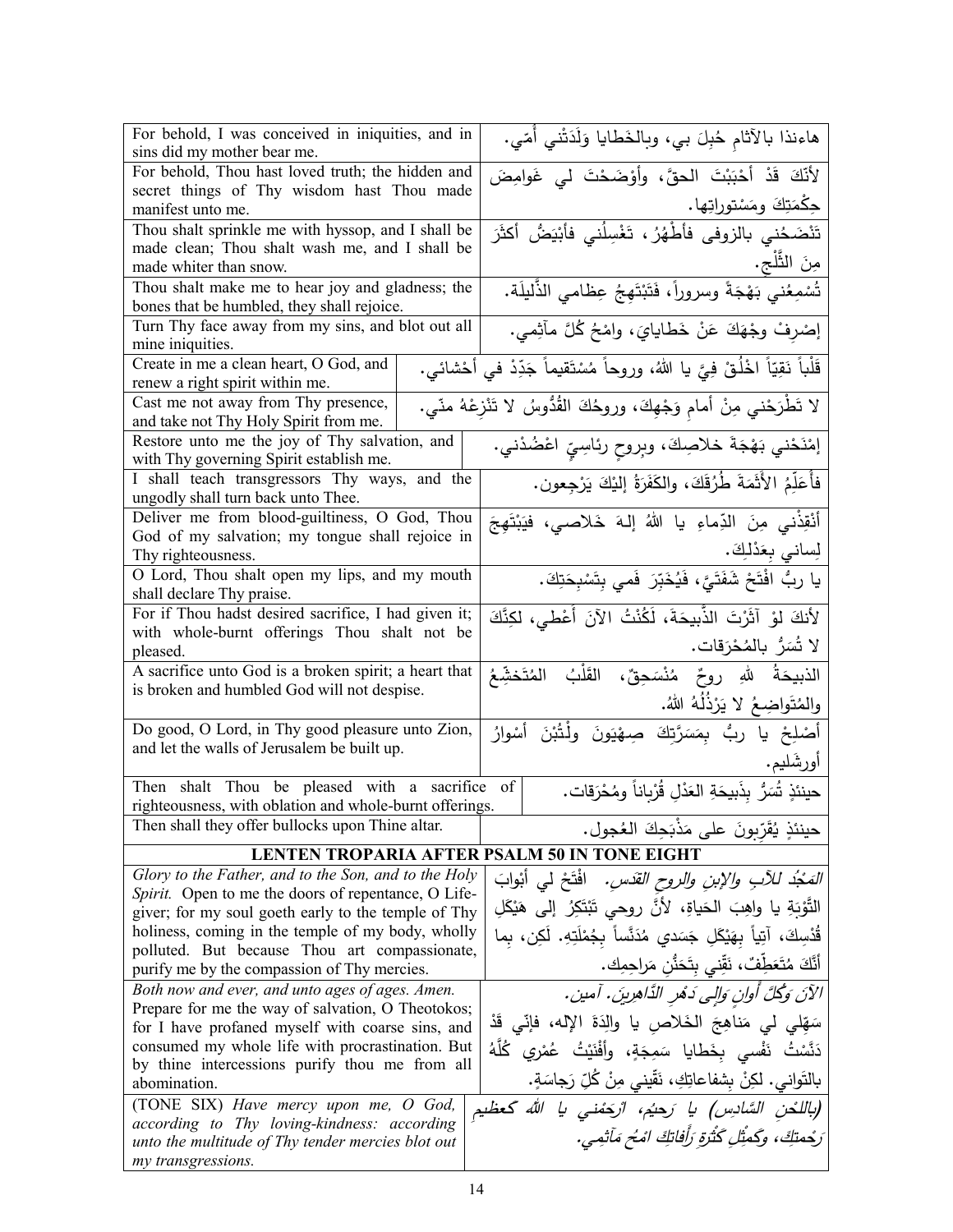| If I think upon the multitude of my evil deeds,                                                      | إذا تَصَوَّرْتُ كَثْرَةَ أَفْعالي الرَّديئَةِ أنا الشَّقيِّ، فإنّي أرْتَعِدُ          |
|------------------------------------------------------------------------------------------------------|---------------------------------------------------------------------------------------|
| wretch that I am, I tremble for the terrible Day of<br>Judgment. But, trusting the compassion of Thy | مِنْ يَومِ الدَّيْنونَةِ الرَّهيبِ. لَكِنِّي إِذْ أَنا واثِقٌ بِتَحَنُّنِكَ،          |
| mercy, I shout to Thee like David, Have mercy                                                        | أَهْتِفُ إليْكَ مِثْلَ داود: إرْحَمْنِي يا اللّٰهُ، بِحَسَبِ عَظْيمِ                  |
| upon me, O God, according to Thy Great Mercy.                                                        | رَحْمَتِكَ.                                                                           |
|                                                                                                      | THE INTERCESSION <sup>1</sup>                                                         |
| <b>Deacon:</b> O God, save Thy people, and bless                                                     | ا <b>لشماس:</b> خَلِّصْ يا اللهُ شعبَكَ، وباركْ ميراثَكَ، وافتقِدْ                    |
| Thine inheritance. Visit Thy world with mercy                                                        |                                                                                       |
| and compassions. Exalt the horn of Orthodox                                                          | عالَمَكَ بالرَّحمةِ والرأفاتِ، وارْفَعْ شأنَ المسيحيينَ                               |
| Christians, and send down upon us Thy rich                                                           | الأرثوذُكْسيين، وأسْبِغْ علينا مراحِمَكَ الغَنِيَّة، بِشَفاعاتِ                       |
| mercies. Through the intercessions of our all-<br>immaculate Lady the Theotokos and ever-            | سَيّدَتِنا والِدَةِ الإِلهِ الكُلِّيّةِ الطّهارَةِ والدائِمَةِ البَتوليَّةِ مَرْبَمٍ؛ |
| virgin Mary; by the might of the precious and                                                        | وبِقُوَّةِ الصليبِ الكَريمِ المُحْيى؛ وبطِلْباتِ القُوّاتِ                            |
| life-giving Cross; by the protection of the                                                          |                                                                                       |
| honorable bodiless Powers of heaven; at the                                                          | السَّماوِيَّةِ   المُكَرَّمَةِ   العادِمَةِ   الأجْسادِ؛    والنَّبيِّ   الكَريم      |
| supplication of the honorable, glorious<br>prophet, forerunner and Baptist John; of the              | السابق المَجيدِ يوحنّا المَعْمَدانِ؛ والقِدّيسَيْنِ المُشَرَّفَيْنِ                   |
| holy, glorious, all-laudable apostles Peter and                                                      | الرَّسولَيْنِ بُطْرُسَ وبولَسَ، وسائِرِ الرُّسُلِ المُشَرَّفينَ                       |
| Paul, and of all the holy apostles; of our                                                           | الْجَديرينَ بِكُلِّ مَديح؛ وآبائِنا القِدِّيسينَ مُعَلِّمى المَسْكونَةِ               |
| fathers among the saints, great hierarchs and<br>ecumenical teachers Basil the Great, Gregory        | رؤساءِ الكَهَنَةِ المُعَظَّمينَ باسيليوسَ الكبيرِ،                                    |
| the Theologian and John Chrysostom;                                                                  | وغريغوريوسَ اللاهوتي، ويوحَنّا الذَهَبِيّ الفَم؛ وأبائِنا                             |
| Athanasius, Cyril and John the Merciful,                                                             |                                                                                       |
| patriarchs of Alexandria; Nicholas of Myra,<br>Spyridon of Trimythous, and Nektarios of              | القِدّيسينَ أَثَناسيوسَ وكيرلِّسَ وبوحَنا الرَّحيم بَطارِكَةِ                         |
| Pentapolis, the Wonderworkers; of our fathers                                                        | الإِسْكَنْدَرِيَّة، وأبينا القِديسِ نيقولِاوسَ رَئِيسِ أَساقِفَةِ ميرا                |
| among the saints Tikhon, patriarch of Moscow                                                         | الليكِيَّة، واسْبيريدونَ أَسْقُفِ تْرِيميثوسَ، ونِكْتاريوسَ                           |
| and Raphael, bishop of Brooklyn; of the holy,                                                        | أَسْقُفِ المُدُنِ الخَمْسِ العَجائِبِيينِ، وأبينا القدّيس تيخون                       |
| glorious, great-martyrs, George the Trophy-<br>bearer, Demetrios the Myrrh-streamer,                 | بَطْرِيَرْكِ موسكو، والقدّيسِ رافائيل أَسْقُفِ بروكلين؛                               |
| Theodore the Soldier, Theodore the General,                                                          | والقديسِينَ المجيدينَ الشُّهَداءِ العُظَماءِ جاورجيوسَ                                |
| and Menas the Wonderworker; of the<br>Ignatius the God-bearer of<br>hieromartyrs                     | اللابس الظفر، وديميتريوسَ المُفيض الطيبَ،                                             |
| Antioch, Charalampos and Eleutherios; of the                                                         | وثيودورسَ التيروني، وثيودورسَ قائِدِ الْجَيْش، وميناسَ                                |
| holy, glorious great women martyrs, Thekla,<br>Anastasia, Katherine, Kyriaki,<br>Barbara,            | الصانِع العَجائِب؛ والقِدّيسينَ الشَّهَداءَ إغْناطِيوسَ                               |
| Photeini, Marina, Paraskeva and Irene; of the                                                        | المُتَوَشِّح بالله، خَرالَمْبوسَ والِفْثيربوس؛ والشَّهيداتِ                           |
| holy, glorious, right-victorious martyrs; of our                                                     | الْعَظْيماتِ تَقْلا، بَرْيارَة، أَنَسْطَاسِيا، كَاتْرِينا، كَيْرِياكِي،               |
| venerable and God-bearing fathers who shone<br>in the ascetic life; of Saint N., the patron and      |                                                                                       |
| <i>protector of this holy community</i> ; of the holy                                                | فوتيني، مارينا، باراسكيفا، وآيرين؛ والقِدّيسينَ المَجيدينَ                            |
| and righteous ancestors of God, Joachim and                                                          | الشُّهَداءِ المُتَأَلِّقِينَ بِالظَفَرِ ؛ وآبائِنا الأبرار المُتَوَشِّحينَ            |
| Anna; and of all Thy Saints: we beseech Thee,                                                        | بالله؛ والقدّيسِ (فلان) شَفيع هَذِهِ الكَنيسَةِ المُقَدَّسَة؛                         |
| O most merciful Lord, hearken unto the<br>petitions of us sinners who make<br>our                    | والقِدِّيسَيْنِ الصدِّيقَيْنِ جَدَّي المسيح الإِلهِ يواكيمَ وحَثَّةَ؛                 |
| supplications unto Thee, and have mercy upon                                                         | وجَميع قِدّيسيكَ، نَتَضَرَّعُ إِليكَ أَيُّها الرَّبُّ الجزيلُ الرَّحْمَةِ،            |
| us.                                                                                                  |                                                                                       |
|                                                                                                      | فَاسْتَجِبْ لَنا نَحْنُ الْخَطَأَةَ الطالبِينَ إِلَيكَ وارْحَمْنا.                    |
| Chanter: Lord, have mercy. Lord, have mercy.<br>Lord, have mercy.(Repeat 4 times)                    | ا <b>لمرتل:</b> يا رَبُّ ارْحَمْ، يا رَبُّ ارْحَمْ، يا رَبُّ ارْحَمْ. (4 مرات)        |

<span id="page-14-0"></span><sup>&</sup>lt;sup>1</sup> Saints of particular local veneration may be included among the Saints of their same classification at the discretion of the pastor.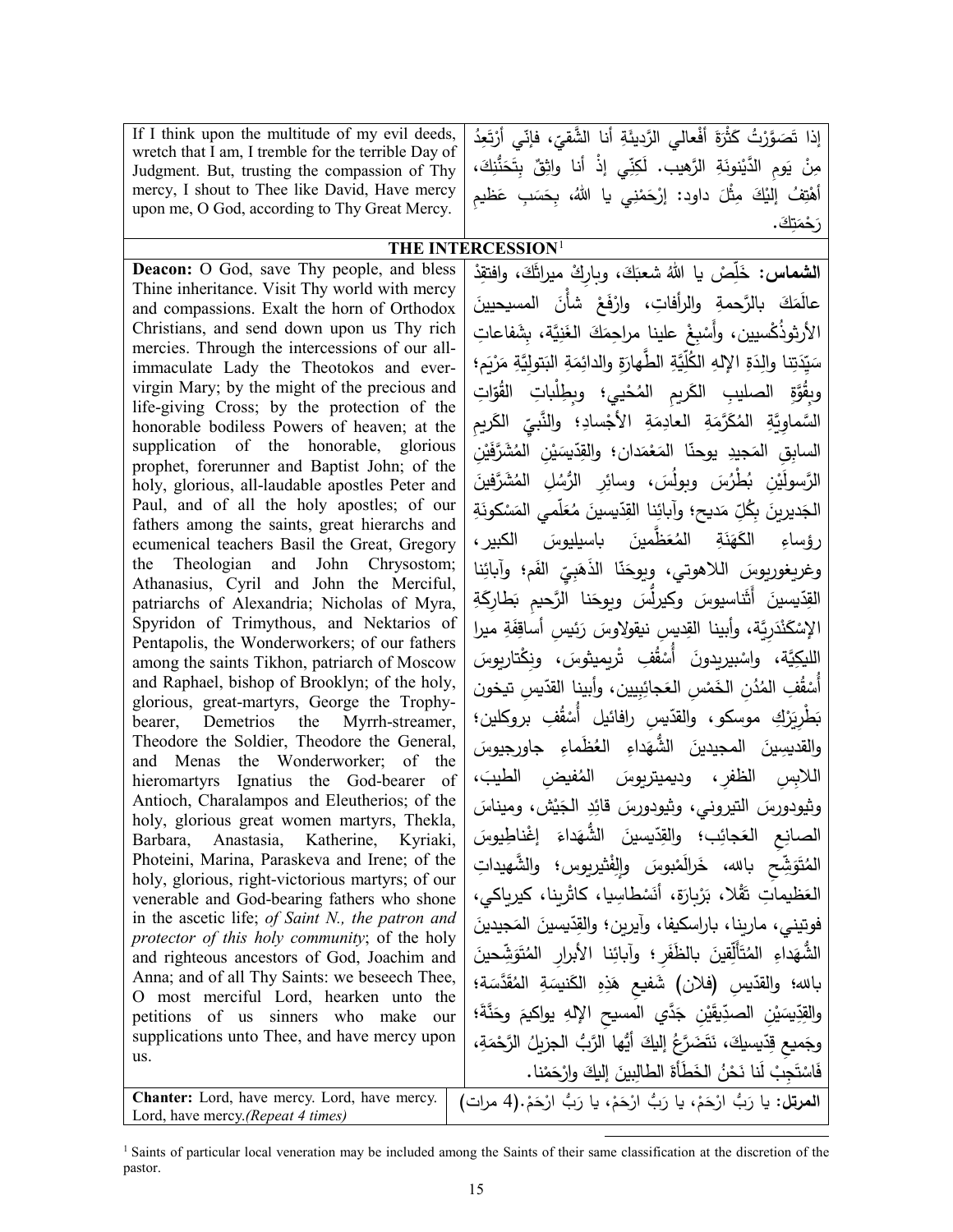| Priest: Through the mercy and compassions and                                                                                                                                                       | ا <b>لكاهن:</b> بِرَحْمَةِ ورَأَفاتِ ابْنِكَ الوَحيدِ ومَحَبَّتِهِ لِلْبَشَرِ ،                                                      |  |
|-----------------------------------------------------------------------------------------------------------------------------------------------------------------------------------------------------|--------------------------------------------------------------------------------------------------------------------------------------|--|
| love for mankind of Thine Only-begotten Son, with<br>Whom Thou art blessed, together with Thine all-                                                                                                | الذي أنتَ مُبارَكٌ مَعَهُ ومعَ روحِكَ الكُلِّيِّ قُدْسُهُ الصَّالِح                                                                  |  |
| holy, and good, and life-giving Spirit: now and                                                                                                                                                     | والمُحْيي، الآنَ وكُلَّ أوانِ وإلى دَهْرِ الداهِرين.                                                                                 |  |
| ever, and unto ages of ages.                                                                                                                                                                        | ا <b>لمرتل:</b> آمين.                                                                                                                |  |
| Choir: Amen.<br>Choir: Amen.                                                                                                                                                                        | ا <b>لمرتل:</b> آمين.                                                                                                                |  |
|                                                                                                                                                                                                     |                                                                                                                                      |  |
| When Thou comest, O God, to earth with                                                                                                                                                              | <b>KONTAKION AND OIKOS FOR SUNDAY OF LAST JUDGMENT (Plain Reading)</b>                                                               |  |
| glory, and all creatures tremble before Thee,                                                                                                                                                       | إذا أتيْتَ يا اللهُ على الأرْضِ بِمَجْدٍ، فَتَرْتَعِدُ مِنْكَ البَرايا                                                               |  |
| and the river of fire floweth before the Altar,                                                                                                                                                     | بأَسْرِها، ونَهْرُ النارِ يَجْرِي أَمامَ عَرْشَكَ، والصُحُفُ                                                                         |  |
| and the books are opened and sins revealed,                                                                                                                                                         | تُفْتَحُ، والخَفايا تُشَهَّرُ ، فَنَجِّني حِينَئذٍ مِنَ النارِ التي لا                                                               |  |
| deliver me then from that unquenchable fire,                                                                                                                                                        |                                                                                                                                      |  |
| and make me worthy to stand at Thy right                                                                                                                                                            | تُطْفَأُ، وأَهِّلْني لِلْوقوفِ عَنْ يَمينِكَ، أَيُّها الدَّيانُ العادِل.                                                             |  |
| hand, O righteous Judge.                                                                                                                                                                            |                                                                                                                                      |  |
| O Lord supreme in love, as I think upon                                                                                                                                                             | إِذا تَفَطَّنْتُ في دَيْنونَتِكَ الهائِلَةِ، أَيُّها الرَّبُّ الفائِقُ                                                               |  |
| Thy fearful judgment seat and the day of<br>Judgment, I tremble and am full of fear, for                                                                                                            | الصـلاحُ، وتَذَكَّرْتُ يومَ المُحاكَمَةِ، لمّا تَجْلِسُ على كُرْسيّكَ                                                                |  |
| I am accused by my own conscience. When                                                                                                                                                             | لِتَصْنَعَ الفَحْصَ، فإنّي أَرْتَعِدُ وأَضْطَرِبُ مُبَكَّتاً مِنْ                                                                    |  |
| Thou sittest on Thy throne and bringest all                                                                                                                                                         |                                                                                                                                      |  |
| to trial, none will be able then to deny his                                                                                                                                                        | ضَميري. حينئِذٍ لَنْ يَقدِرَ أَحَدٌ أَنْ يُنْكِرَ خَطاياهُ، لأَنَّ                                                                   |  |
| sins, for the truth will accuse him and terror                                                                                                                                                      | الْحقَّ يُوَبِّخُ، والرُّعْبَ يَستَوْلِّي، ونارَ جَهنَّمَ العَظيمةَ                                                                  |  |
| will constrain him. The flames of Gehenna                                                                                                                                                           | سَتَتَأَجَّجُ بِهَديرِ عَظيم، والخَطَأَةَ يَصْرِفونَ بِأَسْنانِهِمْ. فَلِذلكَ                                                        |  |
| will roar and the sinners will gnash their<br>teeth. Therefore, have mercy upon me                                                                                                                  |                                                                                                                                      |  |
| before the end, and spare me, O righteous                                                                                                                                                           | ارْحَمْني وَارْثِ لِي قَبْلَ الإِنْقِضاءِ، أَيُّها الدَّيانُ العادِلِ.                                                               |  |
| Judge.                                                                                                                                                                                              |                                                                                                                                      |  |
|                                                                                                                                                                                                     | <b>THE SYNAXARION</b> (Plain Reading)                                                                                                |  |
|                                                                                                                                                                                                     | On February 27 in the Holy Orthodox Church, we commemorate the Venerable Prokopios the                                               |  |
| Confessor of Decapolis; and Thalelaeus, hermit of Gabala in Syria.                                                                                                                                  |                                                                                                                                      |  |
|                                                                                                                                                                                                     | Today, we commemorate the Second and impartial Coming of our Lord Jesus Christ.                                                      |  |
|                                                                                                                                                                                                     | <b>Verses</b>                                                                                                                        |  |
|                                                                                                                                                                                                     | When the Judge of all sitteth to judge the earth,                                                                                    |  |
|                                                                                                                                                                                                     | Come now! Mayest Thou judge me worthy of Thy voice!                                                                                  |  |
|                                                                                                                                                                                                     |                                                                                                                                      |  |
|                                                                                                                                                                                                     | It is the Sunday of the Last Judgment-known also as Meat Fare Sunday-the lesson of which                                             |  |
|                                                                                                                                                                                                     | occurs in today's Holy Gospel. Jesus illustrates to us God's ineffable goodness and His great love                                   |  |
|                                                                                                                                                                                                     | for mankind. And so lest some who are lazy should loiter and spend the time appropriate to their                                     |  |
|                                                                                                                                                                                                     | salvation in the pursuit of sin, and be suddenly overtaken by death, the divine Fathers decree that on                               |  |
| this day the remembrance of the Second Appearance of Christ may be celebrated. The intention is<br>to remind them that, as God is good and loving to mankind, He is also a very righteous Judge Who |                                                                                                                                      |  |
|                                                                                                                                                                                                     | recompenses each according to his deeds. Our Lord teaches us that when we minister to our brother                                    |  |
| or sister, we really minister to Him. This brings us righteousness and life eternal.                                                                                                                |                                                                                                                                      |  |
|                                                                                                                                                                                                     | By Thine ineffable love for mankind, O Christ God, make us worthy of Thy devoted voice,                                              |  |
| number us among Thy righteous ones and have mercy on us. Amen.                                                                                                                                      |                                                                                                                                      |  |
|                                                                                                                                                                                                     | KATAVASIAE OF THE SUNDAY OF LAST JUDGMENT CANON IN TONE SIX                                                                          |  |
|                                                                                                                                                                                                     | Ode 1. A help and refuge hath salvation become $\begin{bmatrix} 1 & 1 \\ 2 & 3 \end{bmatrix}$ is the same in the set of $\mathbf{A}$ |  |

| (الأولى) مُعيناً وساتِراً صـارَ لـى لِلْخَلاص، هَذا هو   Ode 1. A help and refuge hath salvation become<br>to me. This is my God, therefore will I glorify  <br>w me. This is my Ood, mererore will I giorny  <br>Him; the God of my Fathers, therefore will I   أَلْهِـي فَأُمَجِّدُهُ، إِلَـهُ أَبِـي فَأَرْفَعُـهُ، لأَنَّـهُ بِالْمَجْـدِ قَـدْ<br>exalt Him; for in glory hath He been glorified. | تَمَحَّدَ. |
|--------------------------------------------------------------------------------------------------------------------------------------------------------------------------------------------------------------------------------------------------------------------------------------------------------------------------------------------------------------------------------------------------------|------------|
|                                                                                                                                                                                                                                                                                                                                                                                                        |            |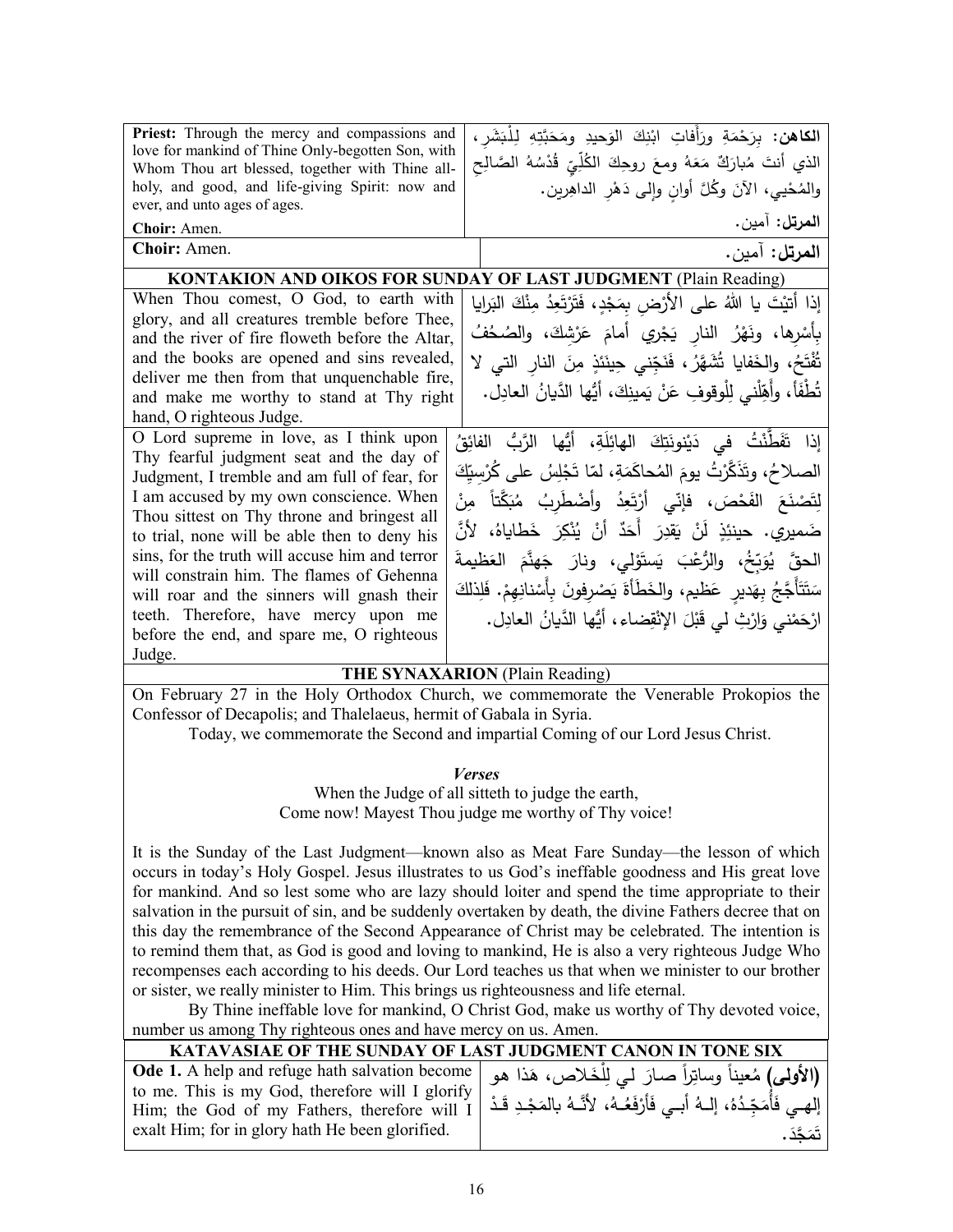| Ode 3. O Lord, confirm my unstable heart on the<br>rock of Thy commandments; for Thou alone art | (ا <b>لثَالثـــة)</b> رَبِّ، شَبِّـتْ قَلْبــي المُتَزَعْـزِع علــى صَــخْرَةِ            |
|-------------------------------------------------------------------------------------------------|-------------------------------------------------------------------------------------------|
| holy and Lord.                                                                                  | وَصاياكَ، لأَنَّكَ أَنْتَ وَحْدَكَ قُدّوسٌ ورَبٌّ.                                        |
| Ode 4. The prophet heard of Thy coming, O                                                       | <b>(الرابعـة)</b> سَمِعَ النَّبِـيُّ بِقُدومِكَ يا رَبُّ، فَجَزع، وأَنَّكَ                |
| Lord, and that Thou wast about to be born of the<br>Virgin and appear to mankind; and he was    | مُزْمِعٌ أَنْ تُولَدَ مِنَ البَتولِ، وتَظْهَرَ لِلْناسِ فَقالَ: إنّي                      |
| dismayed, crying: Thy hearing have I heard and                                                  | سَمِعْتُ سَماعَكَ فَجَزِعْتُ. فَالمَجْدُ لِقُدْرَتِكَ يا رَبّ.                            |
| feared. Glory to Thy power, O Lord.                                                             |                                                                                           |
| Ode 5. In the night I rise up early beseeching                                                  | <b>(الخامســة)</b> مِـنَ اللَّيْـلِ أَدَّلِـجُ إليـكَ ضــارعاً، أَيُّهـا                  |
| Thee, O Lover of mankind. Lighten me and<br>guide me to Thy commandments. Teach me, O           | المُحِــبُّ البَشَــرِ . فَــأَنِرْنيِ وأَرْشِــدْني إلــي أُوامِــرِكَ،                  |
| Savior, to do Thy will.                                                                         | وعَلِّمْني يا مُخَلِّصُ أَنْ أَصْنَعَ مَشيئَتَك.                                          |
| Ode 6. With my whole heart I cried to the                                                       | (ال <b>سادســة)</b> صَـرَخْتُ مِـنْ كُـلِّ قَلْبــى إلــى الإِلــهِ الـرَّؤوف،            |
| compassionate God, and He heard me from                                                         |                                                                                           |
| the nether Hades, bringing my life out of                                                       | فاسْتَجابَ مِنَ الْجَحيمِ السُّفْلي، وأَصْعَدَ حَياتي مِنَ الفَسادِ.                      |
| corruption.<br>Ode 7. We have sinned, and done iniquity and                                     |                                                                                           |
| injustice before Thee. We have not kept nor done                                                | (ال <b>سـابعة)</b> قَدْ خَطِئْنـا، وأثِمْنـا، وظَلَمْنـا أمامَكَ، ومـا                    |
| Thy commandments. But deliver us not unto the                                                   | حَفِظْنا، ولا صَنَعْنا كما أَمَرْتَنا. لكِنْ لا تُسْلِمْنا إلى                            |
| end, O God of our Fathers.                                                                      | الانْقِضاءِ يا إِلهَ أَبَائِنا.                                                           |
| We praise, we bless, and we worship the                                                         | ُنَسَبَّحَ <i>وِنُنبارِكُ وَنَسْكُدُ لِلْرَّبِّ.</i> (ا <b>لثامنـة)</b> سَبِّحى أَيَّتُها |
| Lord. Ode 8. Praise, O creation, with every                                                     | الخَليقَـةُ مَــعَ كُــلِّ نَسَــمَة، وبِــاركي مَــنْ شُارِكُــهُ جُنْــدُ               |
| breath, and bless Him Whom the hosts of<br>Heaven do glorify, and Whom the cherubim             |                                                                                           |
| and seraphim dread. Exalt Him yet more, unto                                                    | السَّماوات، وتَرْهَبُ مِنْـهُ الشَّـاروبيمُ والسّـارافيم، وزيديـهِ                        |
| all the ages.                                                                                   | رفْعَةً على مَدى الدُّهور .                                                               |
| Deacon: The Theotokos and Mother of the                                                         | ا <b>لشماس:</b> لوالدَةِ الإلهِ وأمِّ النورِ بالتسابيح نكرِّمُ مُعَظِّمين.                |
| Light, let us honor and magnify in song.<br><b>MAGNIFICATIONS IN TONE SIX</b>                   |                                                                                           |
| My soul doth magnify the Lord, and my spirit                                                    |                                                                                           |
| hath rejoiced in God my Savior. Refrain:                                                        | تُعَظِّمُ نَفْسي الرَّبَّ، وتَبْتَهِجُ روحي باللهِ مُخَلِّصي.                             |
| More honorable than the Cherubim, and more                                                      | ا <b>للازمة:</b> يا مَنْ هي أكرَمُ مِنَ الشاروبيم، وأَرْفَعُ مَجْداً                      |
| glorious beyond compare than the Seraphim,                                                      | بِغَيرِ قِياسٍ مِنَ السارافيم، التي مِنْ دونِ فَسادٍ وَلَدَتْ                             |
| thou who without corruption bearest God the<br>Word, and art truly Theotokos, we magnify thee.  | كَلِمَةَ الله، حَقًّا أَنَّكِ والدةُ الإِلهِ إياكِ نُعظِم.                                |
| For He hath regarded the lowliness of His                                                       | لِأَنَّهُ نَظَرَ إِلَى تَواضُعٍ أَمَتِهِ، فَها مُنْذُ الآنَ تُطَوِّبُني                   |
| handmaiden; for behold from henceforth all                                                      | جميعُ الأجيالِ. (اللازمة)                                                                 |
| generations shall call me blessed. (Refrain)<br>For He that is mighty hath magnified me, and    |                                                                                           |
| holy is His Name; and His mercy is on them that                                                 | لأنَّ القَديرَ  صَنَعَ بي عَظائِمَ وقُدُّوسٌ  اسْمُهُ، ورَحْمَتُهُ                        |
| fear Him, throughout all generations. (Refrain)                                                 | إلى جيلٍ فَجيلٍ للذينَ يَتَّقونَهُ. <b>(اللازمة)</b>                                      |
| He hath showed strength with His arm; He hath                                                   | صَنَعَ عِزّاً بِساعِدِهِ، وَشَتَّتَ المُتَكَبِّرِينَ بذِهْنِ قُلوبِهِم.                   |
| scattered the proud in the imagination of their                                                 | (اللازمة)                                                                                 |
| hearts. (Refrain)<br>He hath put down the mighty from their seat, and                           |                                                                                           |
| hath exalted the humble and meek. He hath filled                                                | حَطٌّ المُقْتَدِرِينَ عَنِ الكَراسي ورَفَعَ المُتَواضعينَ، مَلأ                           |
| the empty with good things, and the rich hath He                                                | الجياعَ مِنَ الخَيْراتِ، والأغْنِياءَ أَرْسَلَهُم فارغينَ.                                |
| sent empty away. (Refrain)                                                                      | (اللازمة)                                                                                 |
| He remembering His mercy hath helped His                                                        | عَضَدَ إسرائيلَ فَتاهُ لِيذْكُرَ رَحْمَتَهُ، كما قالَ لآبائِنا                            |
| servant Israel, as He promised to our forefathers,                                              | إبْراهيمَ ونَسْلِهِ إلى الأبد. (اللازمة)                                                  |
| Abraham and his seed forever. (Refrain)                                                         |                                                                                           |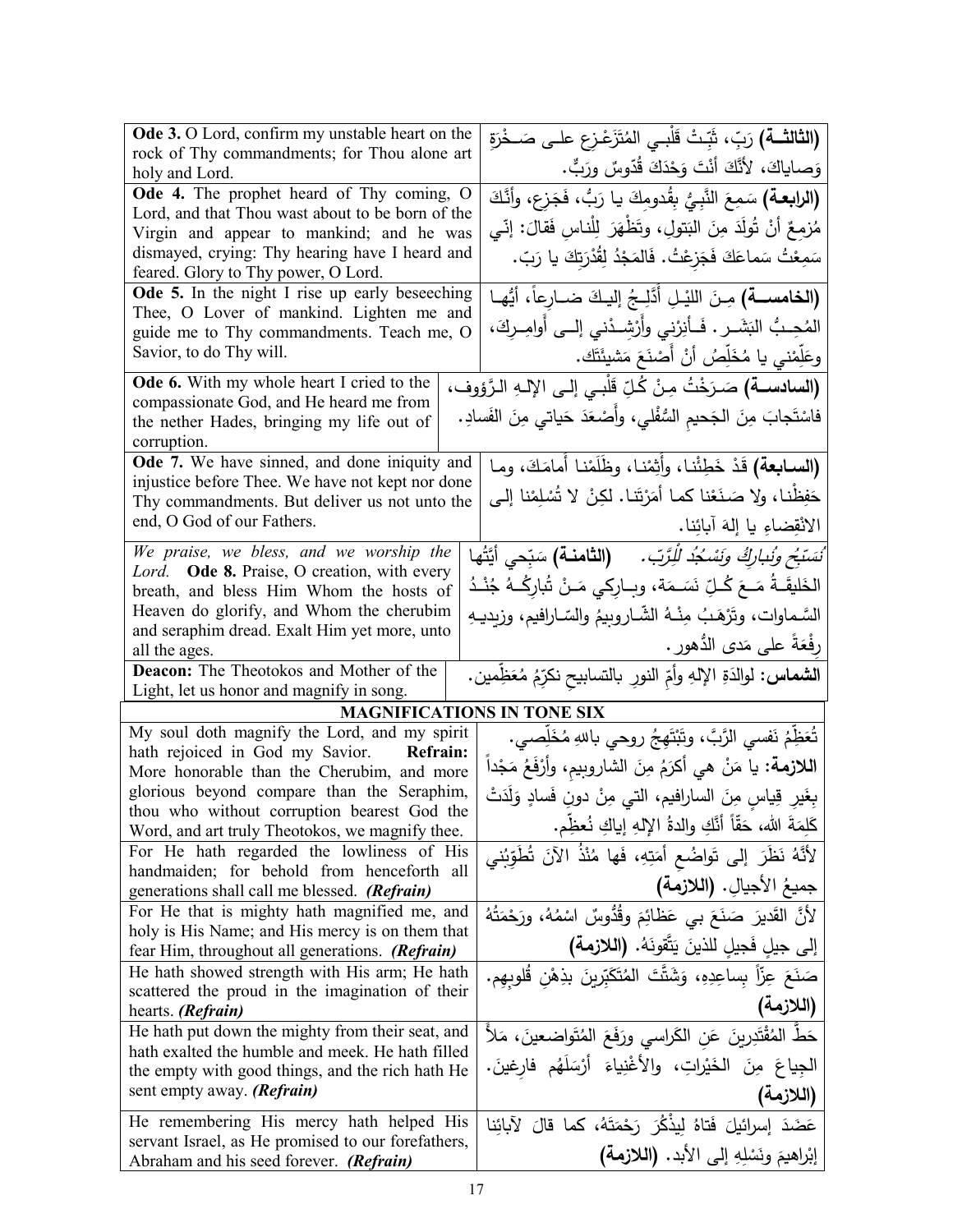| Ode 9. Verily, the Nativity is ineffable; for the                                                  |  | (الأوديــة التاســعة) إنَّ الـولادَةَ لا تُفَسَّرُ ، لأنَّ الـحَبَـلَ                          |
|----------------------------------------------------------------------------------------------------|--|------------------------------------------------------------------------------------------------|
| Conception was without seed and without                                                            |  | بِغَيْرِ زَرْعٍ ولا فَسادٍ مِنْ أُمِّ لَمْ تَعْرِفْ رَجُلاً. لأَنَّ مَوْلِدَ                   |
| corruption, of a spouseless Mother; for the<br>Nativity of God hath renewed nature. Wherefore,     |  | الإلهِ قَدْ جَدَّدَ الطَّبائِعِ. لِذا بإيمانِ مُسْتَقيمِ تُعَظِّمُكِ                           |
| with steadfast faith, all generations magnify thee,                                                |  | كُلُّ الأَجْيالِ، بِما أَنَّكِ أَمُّ إِلْهِنا.                                                 |
| for thou art the Mother of our God.                                                                |  | THE LITTLE LITANY                                                                              |
| Deacon: Again and again, in peace, let us                                                          |  |                                                                                                |
| pray to the Lord.                                                                                  |  | ال <b>شماس:</b> أيْضاً وأيْضاً بِسَلامِ إلى الرَّبِّ نَطْلُب.                                  |
| Choir: Lord, have mercy.                                                                           |  | ا <b>لجوق</b> : يا ربُّ ارْحَمْ.                                                               |
| <b>Deacon:</b> Help us; save us; have mercy on<br>us; and keep us, O God, by Thy grace.            |  | ا <b>لشماس:</b> أعْضُدْ، وَخَلِّصْ، وارْحَمْ، واحفَظْنا يا اللهُ بنِعْمَتِكَ.                  |
| Choir: Lord, have mercy.                                                                           |  | ا <b>لجوق</b> : يا ربُّ ارْحَمْ.                                                               |
| Deacon: Calling to remembrance our all-                                                            |  | ا <b>لشماس:</b> بعدَ ذِكْرِنا الكُلِّيَّةَ القداسَةِ، الطاهِرَةَ، الفائِقَةَ البَرَكاتِ        |
| immaculate, most-blessed<br>holy,<br>and                                                           |  | المَجيدة، سيِّدَتَنا والِدَةَ اﻹلهِ الدائِمَةَ البَتولِيَّةِ مَرْيَمَ مَعَ جَميعِ              |
| glorious Lady the Theotokos and ever-<br>virgin Mary, with all the saints: let us                  |  | القدِّيسين، لِنودِعْ أَنفُسَنا وبَعْضُنا بَعْضاً وَكُلَّ حَياتِنا لِلْمَسيح                    |
| commend ourselves and each other, and all                                                          |  | الإله.                                                                                         |
| our life unto Christ our God.                                                                      |  | ا <b>لجوق:</b> لكَ يا ربّ.                                                                     |
| Choir: To Thee, O Lord.                                                                            |  |                                                                                                |
| <b>Priest:</b> For all the powers of Heaven praise<br>Thee, and unto Thee do they ascribe glory to |  | ا <b>لكاهن:</b> لأَنَّهُ  إيَّاكَ  تُسَبِّحُ  كُلُّ  قُوَّاتُ  السَّماواتِ،  ولَكَ  يُرْسِلونَ |
| the Father and to the Son and to the Holy                                                          |  | المَجْدَ أَيُّها الآبُ والإبنُ والرُّوحُ القُدُسُ، الآنَ وكلَّ أوانِ وإلى                      |
| Spirit, now and ever, and unto ages of ages.                                                       |  | دَهْرِ الدَّاهِرِينِ.                                                                          |
| Choir: Amen.                                                                                       |  | ا <b>لجوق</b> : آمين.                                                                          |
| Holy is the Lord our God. (THRICE)                                                                 |  | قُدُّوسٌ هُوَ الرَّبُّ إلهُنا. (ثلاثاً)                                                        |
| Exalt ye the Lord our God; and worship                                                             |  | إِرْفَعوا الرَّبَّ إِلهَنا، واسْجُدوا لِمَوْطِئٍ قَدَمَيْهِ، لأَنَّ الرَّبَّ إِلهَنا           |
| at His footstool, for He is holy.                                                                  |  | قَدَّوسٌ هو.                                                                                   |
|                                                                                                    |  | THE THIRD EOTHINON EXAPOSTEILARION IN TONE TWO                                                 |
|                                                                                                    |  | $(**Upon$ that mount in Galilee **)                                                            |
| Let no man ever disbelieve $*$ that Christ is truly                                                |  | إِنَّ الْمَسِيحَ قَدْ قَامَ ناهِضاً، فَلا أَحَدٌ يُشَكَّكُ مُرْتَاباً،                         |
| risen; * for unto Mary He appeared, * and later                                                    |  | لِأَنَّهُ ظَهَرَ لِمَرْبَمَ، وبِعدَ ذلكَ شوهدَ مِنَ الماضينَ إلى                               |
| others saw Him * as they went into the country;<br>* again to the eleven * seated disciples, He    |  | الصَّيْدِ. ثُمَّ ظَهَرَ لِمُسارِّبِهِ الأَحَدَ عَشَرَ وهُمْ مُتَّكِئونَ،                       |
| appeared, * whom He sent forth to baptize; *                                                       |  |                                                                                                |
| then, taken up * to the Heavens, whence before                                                     |  | الذينَ أَرْسَلَهُمْ لِيُعَمِّدوا. وصَعِدَ إِلَى السَّماواتِ مِنْ                               |
| He descended, * He thence confirmed the word<br>they preached * by multitudes of wonders.          |  | حَيْثُ انْحَدَرَ مُثَبَّتاً الكِرازَةَ بكَثْرَةِ الآياتِ.                                      |
|                                                                                                    |  | THE EXAPOSTEILIARIA AND THE THEOTOKION FOR THE SUNDAY OF THE LAST                              |
|                                                                                                    |  | <b>JUDGMENT IN TONE TWO</b> (** <i>Upon that mount in Galilee</i> **)                          |
| As I remember the terrible Day of Judgment, and                                                    |  | إِذَا ذَكَرْتُ الدَّيْنُونَةَ وِيَوْمَها الرَّهِيبَ وِمَجْدَكَ الغامِضَ                        |
| Thy dark, ineffable glory, I tremble altogether<br>and dread, O Lord, crying to Thee in fear, O    |  | الوَصْفِ، فَأَرْهَبُ بِجُمْلَتي وأَرْتَعِدُ يا رَبُّ فَأَهْتِفُ                                |
| Christ God, deliver me, luckless one, from all                                                     |  | بِخَوْفٍ: نَجِّنى مِنَ العُقوباتِ أنا المَنْكودَ حَظُّهُ، لمّا                                 |
| punishments, when Thou comest to earth in glory                                                    |  | تَأْتي لِتَدينَ البَرايا، بِمَجْدٍ، وأَهِّلْني لِلْوقوفِ عَنْ يَمينِكَ                         |
| to judge all creatures; and make me worthy to sit<br>at Thy right hand, O Master.                  |  | أَيُّها السَّيِّد.                                                                             |
|                                                                                                    |  | (**Hearken, ye women**)                                                                        |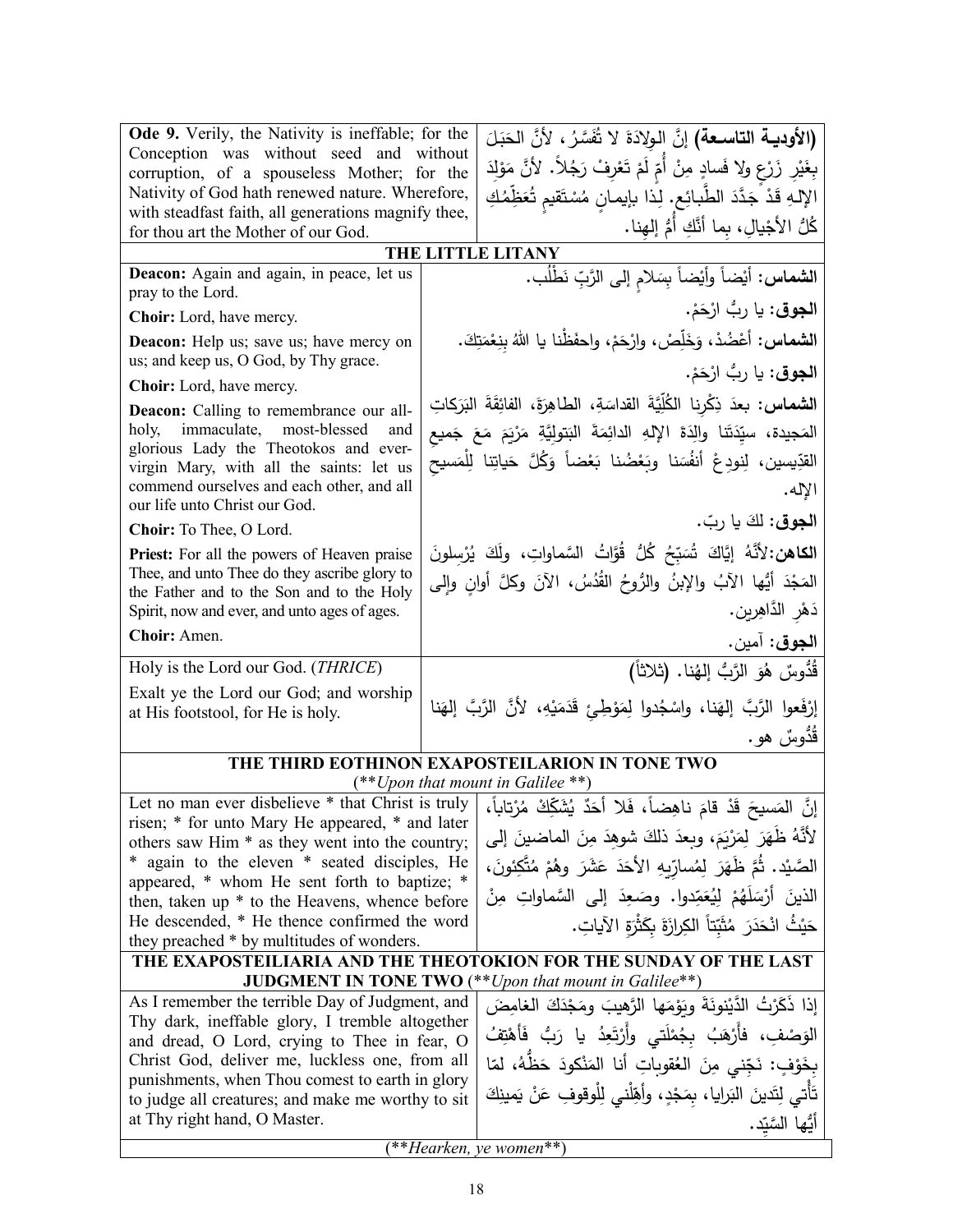| Lo, the Day of the Almighty Lord cometh,<br>who shall hear the fear of its presence? For it                | هُوَذا يَوْمُ الرَّبِّ الضّابِطِ الكُلَّ يُوافي. فَمَنْ يَحْتَمِلُ إِذَنْ                 |
|------------------------------------------------------------------------------------------------------------|-------------------------------------------------------------------------------------------|
| is a day of wrath and a burning furnace, on                                                                | مَخافَةَ حُضورِهِ؟ فَهوَ يَوْمُ غَضَبٍ وَأَتونٍ مُتَّقِدٍ، إذْ يَجْلِسُ                   |
| which the Judge sitteth for judgment, to                                                                   | الدَّيّانُ لِلْمُحاكَمَةِ لِيُجازِيَ كُلَّ أَحَدٍ على حَسَبِ أَعْمالِه.                   |
| recompense each according to his works.                                                                    |                                                                                           |
| As I think of the hour of account, and the<br>coming of the Lord, Lover of mankind, I tremble              | عِنْدَما أَتَأَمَّلُ في ساعَةِ الْحِسابِ ومَجيءِ السَّيِّدِ                               |
| altogether, and therefore cry with grief, O my                                                             | المُحِبِّ النِّشَرِ ، أَرْتَعِدُ بِجُمْلَتي . لِذلِكَ أَصْرِخُ مُكْتَئِباً : يا           |
| just Ruler, alone most merciful, receive me                                                                | حاكِمي العادِلَ والرَّحيمَ اقْبَلْني تائِباً بِشفاعَةِ والِدَةِ                           |
| repentant, by the intercessions of the Theotokos.                                                          | الإله.                                                                                    |
|                                                                                                            | <b>AINOI</b> (PRAISES) IN TONE THREE                                                      |
| Let everything that hath breath, praise the Lord.                                                          | كُلُّ نَسَمَةٍ فلْتُسَبِّحِ الرَّبِّ. سَبِّحوا الرَّبَّ مِنَ السَّماواتِ،                 |
| Praise ye the Lord from the heavens: praise Him                                                            |                                                                                           |
| in the heights. To Thee, O God, is due our song.                                                           | سَبِّحوهُ في الأعالي، لأنه لكَ يَليقُ التَّسبيحُ يا الله.                                 |
| Praise ye Him, all His angels: praise ye Him, all<br>His hosts. To Thee, O God, is due our song.           | سَبّحوهُ يا جَميعَ ملائِكَتِهِ، سَبّحوهُ يا سائِرَ قُوّاتِهِ، لأنه                        |
|                                                                                                            | لكَ يليقُ التَّسْبِيحُ يا الله.                                                           |
|                                                                                                            | For the Resurrection in Tone Three                                                        |
| Verse 1. This glory shall be to all His saints.                                                            | 1− هذ <i>ا المَحْدُ يَكونُ لجميع أبْرارهِ.</i> هلَّموا أيُّها الشَّعوبُ                   |
| Come together, all ye people, and know the<br>power of the dreadful secret; for Christ our                 | جَميعــاً، واعْلَمــوا قُــوَّةَ هَــذا السِّــرِّ الرَّهيــب، لأنَّ المَســيحَ           |
| Savior, the eternal Word, hath been crucified                                                              | مُخلِّصَـنا الكَلِمَـةَ الأَزَليَّـةَ، قَـدْ صُـلِبَ مِـنْ أَجْلِنِـا، ودُفِـنَ           |
| for our sake, and was buried willingly, and                                                                | باخْتِيارِهِ، وقامَ مِنْ بينِ الأمواتِ لِيُخلِّصَ الكُلَّ، فلَهُ نَسْجُد.                 |
| hath risen from the dead to save all. To Him                                                               |                                                                                           |
| let us bow down in worship.<br>Verse 2. Praise God in His sanctuary; praise Him                            | 2– سَبْحوا اللهَ في قَدِيسِيهِ، سَبْحوهُ في قَلَكِ قُوَّتِهِ.                             |
| in the firmament of His power. The guards have                                                             |                                                                                           |
| published it abroad, O Lord, telling of all Thy                                                            | أَيُّها الرَّبُّ، إنَّ الحُرّاسَ قَدْ أذاعوا مُخْبِرِينَ بكُلِّ                           |
| wonders. But the assembly of falsehood filled their<br>right hands with bribes, thinking that thereby they | الْعَجائِبِ، إِلاَّ أَنَّ مَجْمَعَ الْباطِلِ أَفْعَمَ يمِينَهُمْ مِنَ                     |
| might conceal Thy Resurrection which the world                                                             | الرُّشي، ظانّينَ أنَّهُمْ يُخْفونَ قِيامَتَكَ التي العالَمُ                               |
| doth glorify. Wherefore, have mercy upon us.                                                               | يُمَجّدُها فارْحَمْنا.                                                                    |
| Verse 3. Praise Him for His mighty acts; praise                                                            | 3- سَبْحِوُه على مَقْدَرتِهِ، سَبْحِوُه نَظْيَر كَثْرَةِ                                  |
| <i>Him according to His excellent greatness.</i> Verily,<br>all creatures were filled with joy when they   | َع <i>َظَمَتِهِ.</i> إِنَّ ال <sub>َ</sub> بَرايا بِأَسْرِها قَدِ امْتَلاَتْ حُبوراً لمّا |
| received the glad tidings of Thy Resurrection; for                                                         | قَبِلَتْ بُشْرِي قيامَتِكَ، لأَنَّ مَرِيمَ الْمَجْدَلِيَّةَ وافَتْ إِلَى                  |
| Mary Magdalene, coming to Thy grave, met an                                                                | ضَربحِكَ، فَوَجَدَتْ مَلاكاً جالِساً على الحَجَر بِخُلَّةٍ                                |
| angel in a brilliant robe sitting on the stone, who                                                        |                                                                                           |
| said, Why seekest thou the living among the dead?<br>He is not here, but is risen. As He said, He will go  | بَهِيَّةٍ وقائلاً: لِمَ تَطْلُبْنَ الحَيَّ مَعَ المَوْتي؟ لَيْسَ هو                       |
| before you into Galilee.                                                                                   | ِ هَهُنا، لَكِنَّهُ قَدْ قَامَ كما قَالَ، إِنَّهُ يَسْبِقُكُم إِلَى الْجِليلِ.            |
| <b>Verse 4.</b> Praise Him with the sound of the                                                           | 4– سَبّحوُه بلَحْن البوقِ، سَبّحوُه بالمزْمارِ والقيثارَةِ.                               |
| trumpet; praise Him with the psaltery and harp.<br>O Master, Lover of mankind, with Thy light do           | أَيُّها السَّيّدُ المُحِبُّ البَشَرِ ، إنّنا بنوركَ نُعاينُ النُّورِ ،                    |
| we behold light; for Thou art risen from the dead,                                                         | لأَنَّكَ نَهَضْتَ مِنْ بينِ الأمواتِ واهِباً الخَلاصَ لِجِنْسِ                            |
| granting salvation to the race of man, that the                                                            | البَشَرِ ، لِكَى تُمَجِّدَكَ الخَليقَةُ بِأَسْرِها، أَيُّها المُنَزَّهُ عَنِ              |
| whole creation may glorify Thee alone, Who art<br>without sin. Have mercy upon us.                         |                                                                                           |
|                                                                                                            | الخَطَأِ وحدَكَ.                                                                          |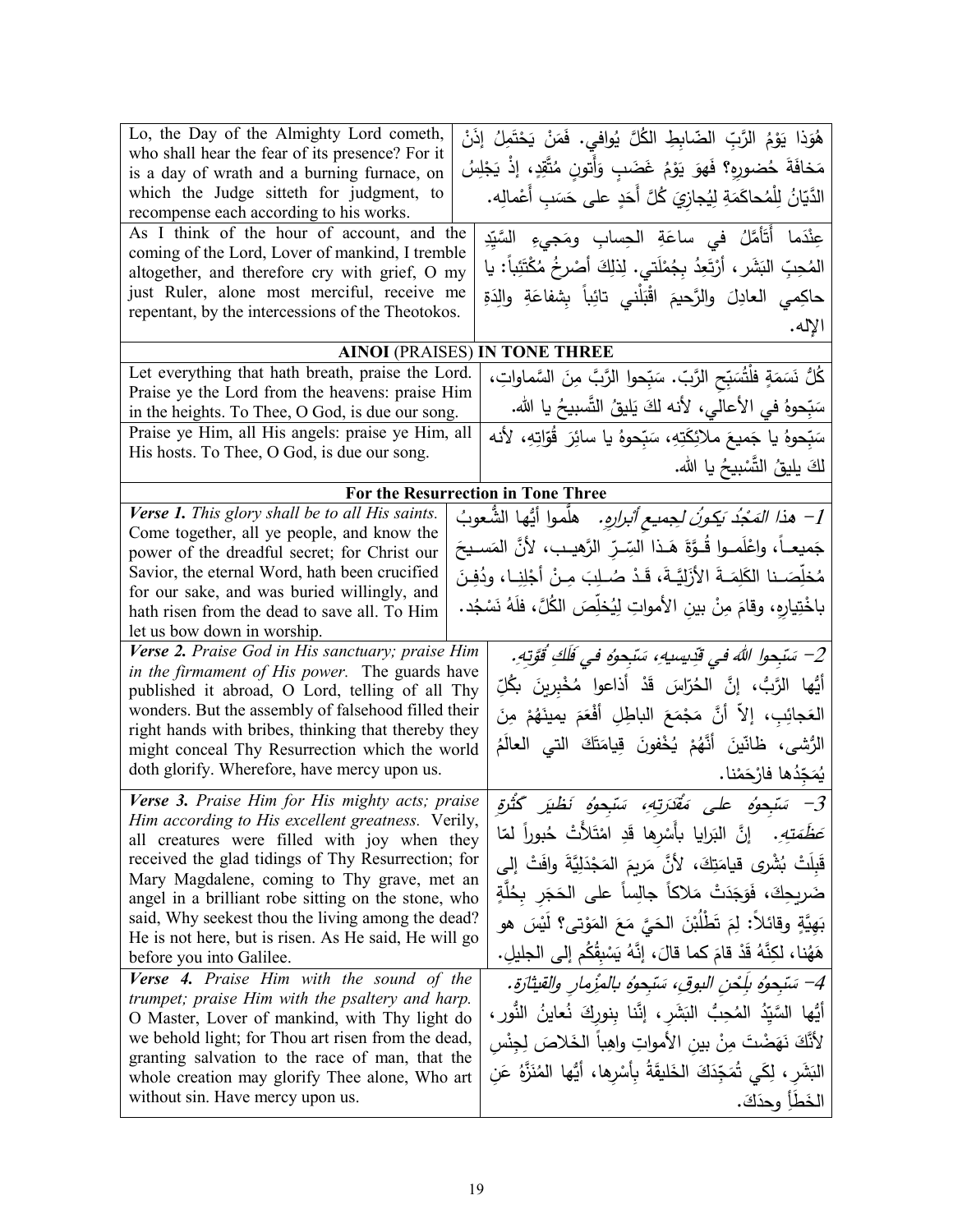| Verse 5. Praise Him with the timbrel and                                                        | 5– سَبْحوُهِ بالطُبلِ والمَصـافِ. سَبْحوُه بالأوتـار وآلـةِ                               |
|-------------------------------------------------------------------------------------------------|-------------------------------------------------------------------------------------------|
| dance; praise Him with stringed instruments                                                     | <i>الطَّرَب.</i> يا رَبّ، إنَّ النِّسوَةَ الحامِلاتِ الطِّيْب، قَد                        |
| and organs. Verily, the ointment-bearing<br>women, O Lord, did offer to Thee their tears as     |                                                                                           |
| a morning praise; for when they reached Thy                                                     | قَدَّمنَ لَكَ الدُّموعَ تَسبيحًا سَحَريًّا. لأَنَّهُنَّ أَدرَكنَ رَمسَكَ                  |
| grave bearing exceeding sweet scent, hastening                                                  | حامِلاتٍ عِطْرًا، لَذيذَ العَرفِ جِدًّا، مُسارعاتٍ لِيُطَيِّبْنَ                          |
| to seek Thine incorruptible body, an angel,                                                     | جَسَدَكَ العادِمَ الدَّنَسِ. فَبَشَّرَهُنَّ مَلاكٌ كانَ جالِسًا عَلى                      |
| sitting on the stone, spake to them, saying, Why                                                | الحَجَرِ قَائِلاً: لِمَ تَطْلُبنَ الْحَيَّ مَعَ الْمَوتِي؟ فَإِنَّهُ قَد                  |
| seek ye the living among the dead? Verily, He<br>hath trodden down death and is risen, because  |                                                                                           |
| He is God, granting to all Great Mercy.                                                         | وَطِئَ المَوت، وَنَهَضَ بما أَنَّهُ إِلَهٌ، مانِحًا الكُلَّ الرَّحمَةَ                    |
|                                                                                                 | العُظمى.                                                                                  |
|                                                                                                 | For the Sunday of the Last Judgment in Tone Six                                           |
| Verse 6. Praise Him upon the loud cymbals:                                                      | 6– سَبْحِوُه بِنَغَماتِ الصُنوجِ. سَبْحِوُه بِصُنوجِ النَّهْليلِ.                         |
| praise Him upon the high-sounding cymbals.                                                      |                                                                                           |
| Let everything that hath breath praise the                                                      | <i>كُلُّ نَسَمَةٍ فَلْتُسَبِّحِ الرَّبِّ.</i> إنَّني أَتَصَوَّرُ  ذَلِكَ اليَوْمَ وتِلْكَ |
| Lord. I picture that day and that hour, when<br>we shall stand naked and condemned before       | الساعَة، إذْ نَحْنُ مُزمِعونَ أنْ نَقِفَ عُراةً لَدى الحـاكِم                             |
| the just Judge. Then the trumpet shall blow                                                     | المُقْسِطِ كَمَشْجوبِين. حينَئِذٍ يَهْتِفُ البوقُ هُتافاً عَظيماً،                        |
| with great shouting, and the foundations of the                                                 | فَتَهْتَــزُ ۚ أَساســـاتُ الأرْض، وتَـــنْهَضُ الأَمْـــواتُ مِـــنَ                     |
| earth shall shake, and the dead shall rise from<br>their graves, and all become of one stature, | الأجْداثِ، والكُلُّ يَصــيرونَ إلــي قامَــةٍ واحِـدَة، وخَفايــا                         |
| and the secret thoughts of all stand revealed                                                   | الجَميــع تَمْثُـلُ أمامَـكَ ظــاهِرَة. فالــذينَ لَـمْ يَنْـدَموا فــي                   |
| before Thee. And they who repented not in                                                       | حَيــاتِهِمْ، سَــيَنوحونَ ويَنْــدُبونَ، وإلـــي النـــارِ القُصْـــوى                   |
| their lifetime shall wail and mourn, and shall<br>proceed to the nethermost fire. But the       |                                                                                           |
| righteous shall enter the heavenly chamber                                                      | يَـذْهَبون. وأمّــا الصِّــدّيقونَ فــإنَّهُمْ يَـدْخُلونَ إلــي الخِـدْر                 |
| with joy and rejoicing.                                                                         | السَّماويِّ بِفَرَحٍ وابْتِهاجٍ.                                                          |
| Verse 7. Arise, O my God, lift up Thy hand,<br>and forget not the humble. What a terrible       | 7– قُمْ يا ربّي والهي ولتَرتفعْ يدُكّ، ولا تَنْسَ بائسيكَ إلى                             |
| hour, and what a fearful day, when the Judge                                                    | <i>الانقضاءِ.</i> يا لَها مِنْ ساعَةٍ هائِلَةٍ حينَئِذٍ، ويا لَهُ مِنْ يَوْم              |
| sitteth on the terrible throne, and the books                                                   | مُريع، عِنْدَما يَجْلِسُ الدَّيّانُ على العَرْشِ الرَّهيبِ، والكُتُبُ                     |
| shall be opened, and deeds rebuked, and the<br>secret things of darkness revealed, and the      | تُفْتَحُ، والأفْعالُ تُوَبَّخُ، وخفايـا الظُّلْمَـةِ تُشَـهَّرُ ، والمَلائِكَـةُ          |
| angels go out to gather all the nations! Come                                                   | يُبادِرونَ لِجَمْعٍ كُلِّ الأَمَمِ. هَلُمّوا فَاسْمَعوا أَيُّها المُلوكُ                  |
| and hear, ye kings and princes, ye slaves and<br>free, ye sinners and righteous, the rich and   | والرُّؤساءُ، العَبِيدُ والأَحْرارُ ، الخَطَأَةُ والصّدّيقونَ، الأَغْنِياءُ                |
| poor; for He that is about to judge the whole                                                   | والفُقَراءُ. إنَّهُ سَيُوافي المُزْمِعُ أَنْ يَدينَ المَسْكونَةَ بِأَسْرِها.              |
| universe shall come. Who then shall be able                                                     |                                                                                           |
| to stand before His face, when the angels                                                       | فَمَنْ يَحْتَمِلُ الوقوفَ أمامَ وَجْهـهِ، عِنْدَما تَنْتَصِـبُ لَدَيْـهِ                  |
| shall rise before Him reproaching the deeds,<br>thoughts and opinions that came forth in the    | المَلائِكَةُ، مُوَبِّخينَ الأفْعالَ والظُّنونَ والأفْكارَ الصادِرَةَ في                   |
| night and in the day? Wherefore, O soul,                                                        | اللَّيْـلِ والنَّهـارِ ؟ فَيـا لَهـا مِـنْ سـاعَةٍ مَهولَـةٍ! فَيـا نَفْسُ                |
| beware, before the end, and cry out, God,                                                       | اخْرَصــي قَبْـلَ الانْقِضــاءِ ، واهْتِفــي صــارخَة: اللَّهُـمَّ عُـدْ                  |
| Thou<br>again;<br>for<br>alone<br>save me<br>art                                                |                                                                                           |
| compassionate.                                                                                  | وخَلِّصْني، بِما أَنَّكَ مُتَحَنِّنٌ وَحْدَك.                                             |
|                                                                                                 | Also for the Sunday of the Last Judgment in Tone Eight                                    |
| Verse 8. I will praise Thee, O Lord, with my<br>whole heart: I will show all Thy marvelous      | 8– أَعْتَرِفُ لَكَ يا رَبُّ مِنْ كُلِّ قَلْبِي، وَأَحَدِثُ بِجميعِ                        |
| works.                                                                                          | عَجائِبِكِ .                                                                              |
|                                                                                                 |                                                                                           |
|                                                                                                 |                                                                                           |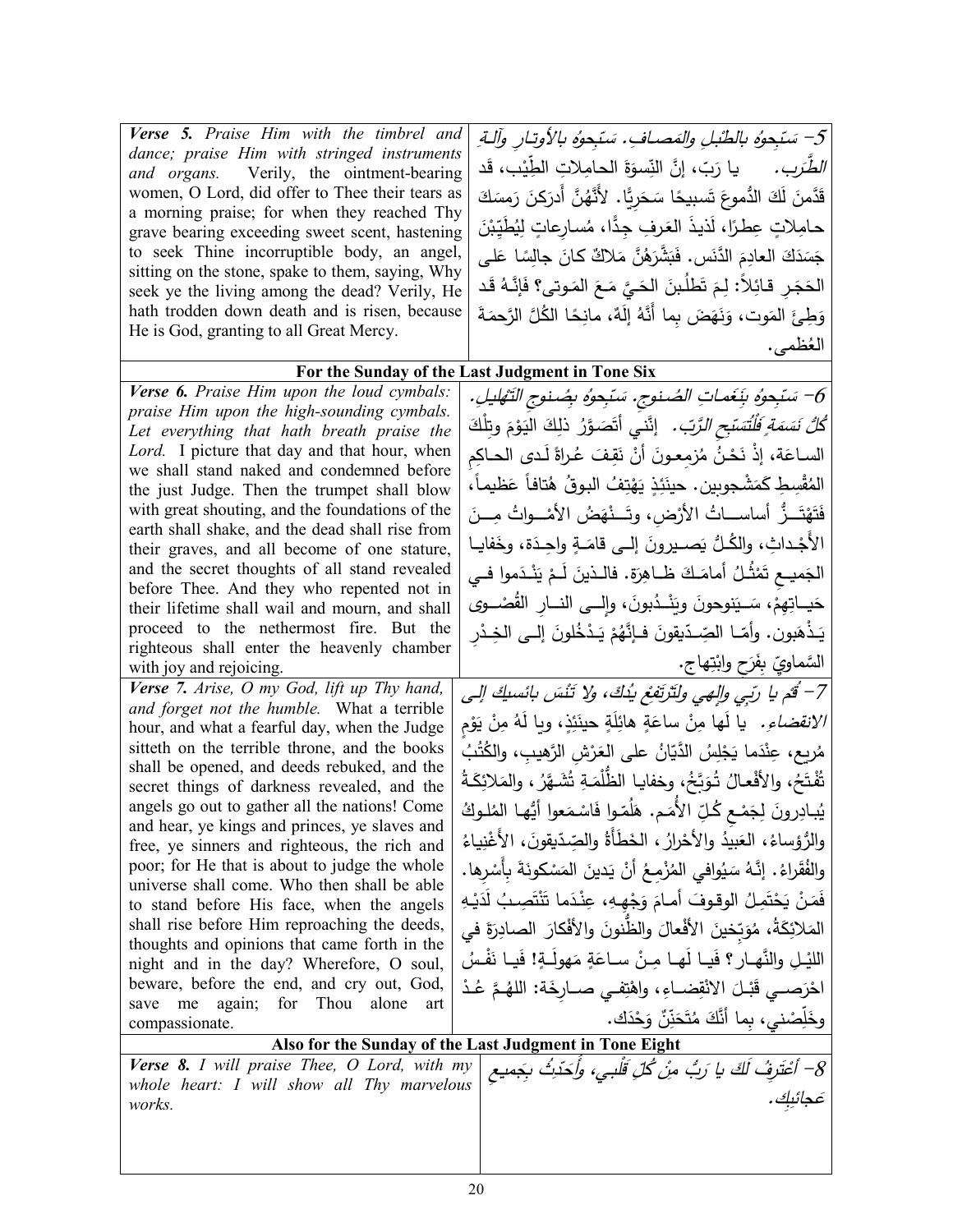| Verily, Daniel the Prophet when he became the                                                       | إِنَّ دانِيالَ النَّبِيَّ، لمّا صـارَ رَجُلَ الشَّهَواتِ، وعـايَنَ               |  |
|-----------------------------------------------------------------------------------------------------|----------------------------------------------------------------------------------|--|
| man of desires, and saw the power of God, cried                                                     |                                                                                  |  |
| thus: The judgment seat was set, and the books                                                      | سُــلطةَ اللهِ، هَتَــفَ هَكَــذا: إنَّ مَجْلِــسَ الـحُكْــم قَــدِ             |  |
| were opened. See, therefore, O my soul. Dost                                                        | انْتَصَبَ، والصُـحُفَ قَدْ فُتِحَتْ. فـانْظُرِي يـا نَفْسـى،                     |  |
| thou fast? Deal not treacherously with thy<br>neighbor. Wilt thou eschew food? Judge not thy        | أَتَصومينَ؟ فَلا تَغْدُرِي قَرِيبَكِ. أَتُبايِنينَ المَآكِلَ؟ فَلا               |  |
| brother, lest thou be sent to the fire and be burned                                                | تَديني أخاكِ، لِئَلّا تُرْسَلي إلى النّارِ فَتُحْرَقي كالشَّمْع؛                 |  |
| up like the wax; that without hindrance Christ                                                      |                                                                                  |  |
| shall bring thee with Him into His kingdom.                                                         | حتَّى خُلُوّاً مِنْ مانِع، يَلِجُ بِكِ الْمَسيحُ إلى مَلَكوتِه.                  |  |
|                                                                                                     | DOXASTICON FOR THE SUNDAY OF THE LAST JUDGMENT IN TONE ONE                       |  |
| Glory to the Father, and to the Son, and to the                                                     | <i>المَجْذُ للأَبِ والإبنِ والروح القدَسِ.</i> لِنَسْبِقْ أَيُّها                |  |
| Holy Spirit. Let us first cleanse ourselves, O<br>brethren, by the queen of virtues; for behold she | الإِخْوَةُ، ونُنَقّ أَنْفُسَنا لِمَلِكَةِ الفَضائِل. فَها هيَ قَدْ               |  |
| hath come bringing to us a wealth of blessings,                                                     | وافَتْ، جالِبَةً لَنا ثَرْوَةَ الصَّالِحاتِ، مُخْمِدَةً نَهَضاتِ                 |  |
| quenching the uprisings of the passions and<br>reconciling sinners to the Master. Therefore, let    | الأهْـواءِ، ومُصــالِحَةَ الأَثَمَــةَ مَــعَ السَّـيِّد. فَلْنَسْتَقْبِلْها     |  |
| us welcome her with gladness, crying to Christ                                                      | بِسُرورِ ۖ هاتِفينَ إلى المَسيحِ اﻹلهِ: يا مَنْ قامَ مِنْ بَيْنِ                 |  |
| God: O Thou Who rose from the dead, keep us<br>uncondemned who glorify Thee, O Thou Who             | الأَمْواتِ، إِحْفَظْنا غَيْرَ مُدانينَ، نَحْنُ الْمُمَجِّدينَ إِيّاكَ،           |  |
| alone art sinless.                                                                                  | أَيُّها العادِمُ الخَطَأُ وَحْدَك.                                               |  |
| Both now and ever, and unto ages of ages. Amen.                                                     | الآنَ وكلَّ أوانِ والِي دهرِ الداهرينَ. آمينَ.  أنتِ هِيَ                        |  |
| Most blessed art thou, O Virgin Theotokos, for<br>through Him that was incarnate of thee is Hades   | الفائِقَةُ عَلى كُلِّ البَرَكاتِ، يا والِدَةَ الإِلَهِ العَذراءِ، لأَنَّ         |  |
| despoiled, Adam is recalled from the dead, the                                                      |                                                                                  |  |
| curse is made void, Eve is set free, death is slain,                                                | الْجَحيمَ قَد سُبِيَت بِواسِطَةِ الْمُتَجَسِّدِ مِنكِ، وَآدَمَ دُعِيَ            |  |
| and we are endowed with life. Wherefore, in                                                         | ثانِيَةً، واللَّعنَةَ بادَت، وَحَوّاءَ انعَتَقَت، والمَوتَ أميتَ،                |  |
| hymns of praise, we cry aloud: Blessed art Thou,                                                    | وَنَحنُ قَد حَيينا. فَلِذَلِكَ نُسَبِّحُ هاتِفين: مُبارَكٌ أَنتَ                 |  |
| O Christ our God, Who is thus well pleased,<br>glory to Thee.                                       | أَيُّها المَسيحُ إِلَهُنا، يا مَن هَكَذا سُرَّ ، المَجدُ لَك.                    |  |
| THE GREAT DOXOLOGY IN TONE ONE                                                                      |                                                                                  |  |
| Glory to Thee, who has shown forth the Light.                                                       | المَجْدُ لَكَ يا مُظهرَ النورِ ، المَجْدُ للهِ في العَلاءِ،                      |  |
| Glory to God in the highest, and on earth peace,<br>good will among men.                            | وعلى الأرْضِ السَّلامُ، وفي النَّاسِ المَسَرَّة.                                 |  |
| We hymn thee, we bless Thee, we worship Thee,                                                       | نُسَبّحُكَ، نُبارِكُكَ، نَسْجُدُ لَكَ، نُمَجّدُكَ، نَشْكُرُكَ مِنْ               |  |
| we glorify Thee, we give thanks unto Thee for                                                       |                                                                                  |  |
| Thy great glory.                                                                                    | أَجْلِ عَظْيم جَلالٍ مَجْدِك.                                                    |  |
| O Lord King, heavenly God, Father                                                                   | أَيُّها الرَّبُّ المَلِكُ، السَّماويُّ، الإِلهُ، الآبُ الضَّابطُ الكُلِّ؛ أيُّها |  |
| Almighty; O Lord, the only-begotten Son,<br>Jesus Christ; and the Holy Spirit.                      | الرَّبُّ الإِبْنُ الوَحيدُ، يا يَسوعُ المَسيح؛ ويا أَيُّها الرّوحُ القُدُس.      |  |
| O Lord God, Lamb of God, Son of the Father, that                                                    | أَيُّها الرَّبُّ اﻹلهُ، يا حَمَلَ اللهِ يا ابْنَ اﻵبٍ، يا رافِعَ                 |  |
| takest away the sin of the world, have mercy on us,                                                 | خطيئةِ العالَمِ، ارْحَمْنا، يا رافِعَ خَطايا العالَمِ.                           |  |
| Thou that takest away the sins of the world.<br>Receive our prayer, Thou that sittest at the right  |                                                                                  |  |
| hand of the Father, and have mercy on us.                                                           | نَقَبَّلْ تَضَرُّعَنا أَيُّها الْجالِسُ عَنْ يَمينِ الآبِ، وارْحَمْنا.           |  |
| For Thou only art holy, Thou only art the Lord, O                                                   | لأَنَّكَ أَنْتَ وَحْدَكَ قُدُّوسٌ، أَنْتَ وَحْدَكَ الرَّبُ يَسوعُ                |  |
| Jesus Christ, to the glory of God the Father.<br>Amen.                                              | المَسيحُ، في مَجْدِ اللهِ الآبِ. آمين.                                           |  |
| Every day will I bless Thee, and I will praise Thy                                                  | في كُلِّ يَومٍ أَبارِكُكَ، وأُسَبِّحُ اسْمَكَ إلى الأَبَدِ، وإلى                 |  |
| Name forever; yea forever and ever.                                                                 |                                                                                  |  |
|                                                                                                     |                                                                                  |  |
| Vouchsafe, O Lord, to keep us this day without                                                      | أَهِّلْنا، يا رَبُّ، أَنْ نُحْفَظَ في هذا النَومِ بِغَيْرِ خَطيئةٍ.              |  |
| sin.                                                                                                |                                                                                  |  |